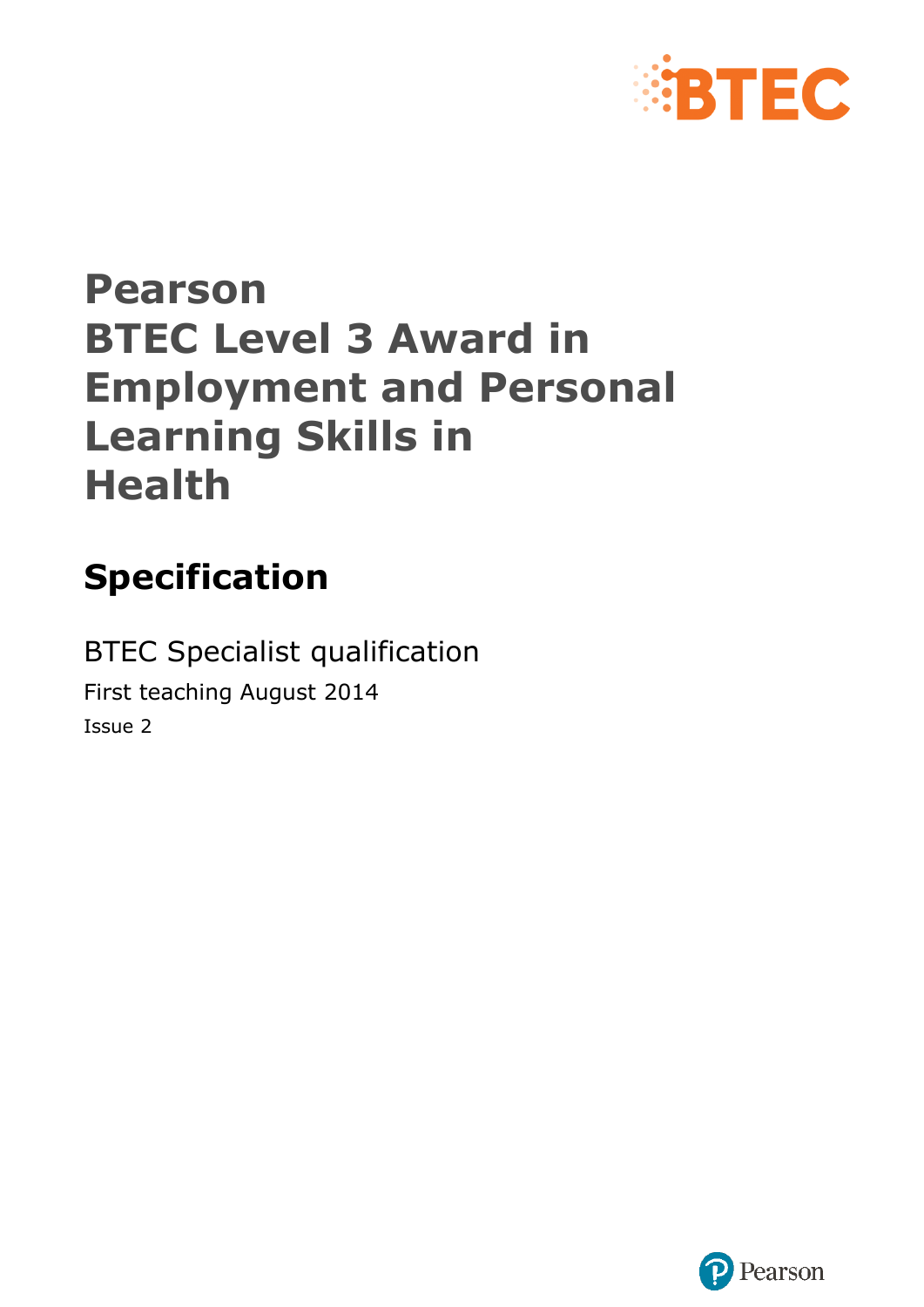#### **Edexcel, BTEC and LCCI qualifications**

Edexcel, BTEC and LCCI qualifications are awarded by Pearson, the UK's largest awarding body offering academic and vocational qualifications that are globally recognised and benchmarked. For further information, please visit our qualifications website at qualifications.pearson.com. Alternatively, you can get in touch with us using the details on our contact us page at qualifications.pearson.com/contactus

#### **About Pearson**

Pearson is the world's leading learning company, with 35,000 employees in more than 70 countries working to help people of all ages to make measurable progress in their lives through learning. We put the learner at the centre of everything we do, because wherever learning flourishes, so do people. Find out more about how we can help you and your learners at qualifications.pearson.com

This specification is Issue 2. Key changes are listed in the summary table on the next page. We will inform centres of any changes to this issue. The latest issue can be found on the Pearson website: qualifications.pearson.com

This qualification was previously known as:

Pearson BTEC Level 3 Award in Employment and Personal Learning Skills in Health (QCF)

The QN remains the same.

*References to third party material made in this specification are made in good faith. Pearson does not endorse, approve or accept responsibility for the content of materials, which may be subject to change, or any opinions expressed therein. (Material may include textbooks, journals, magazines and other publications and websites.)*

*All information in this specification is correct at time of publication.*

#### ISBN 9781446954454

All the material in this publication is copyright © Pearson Education Limited 2017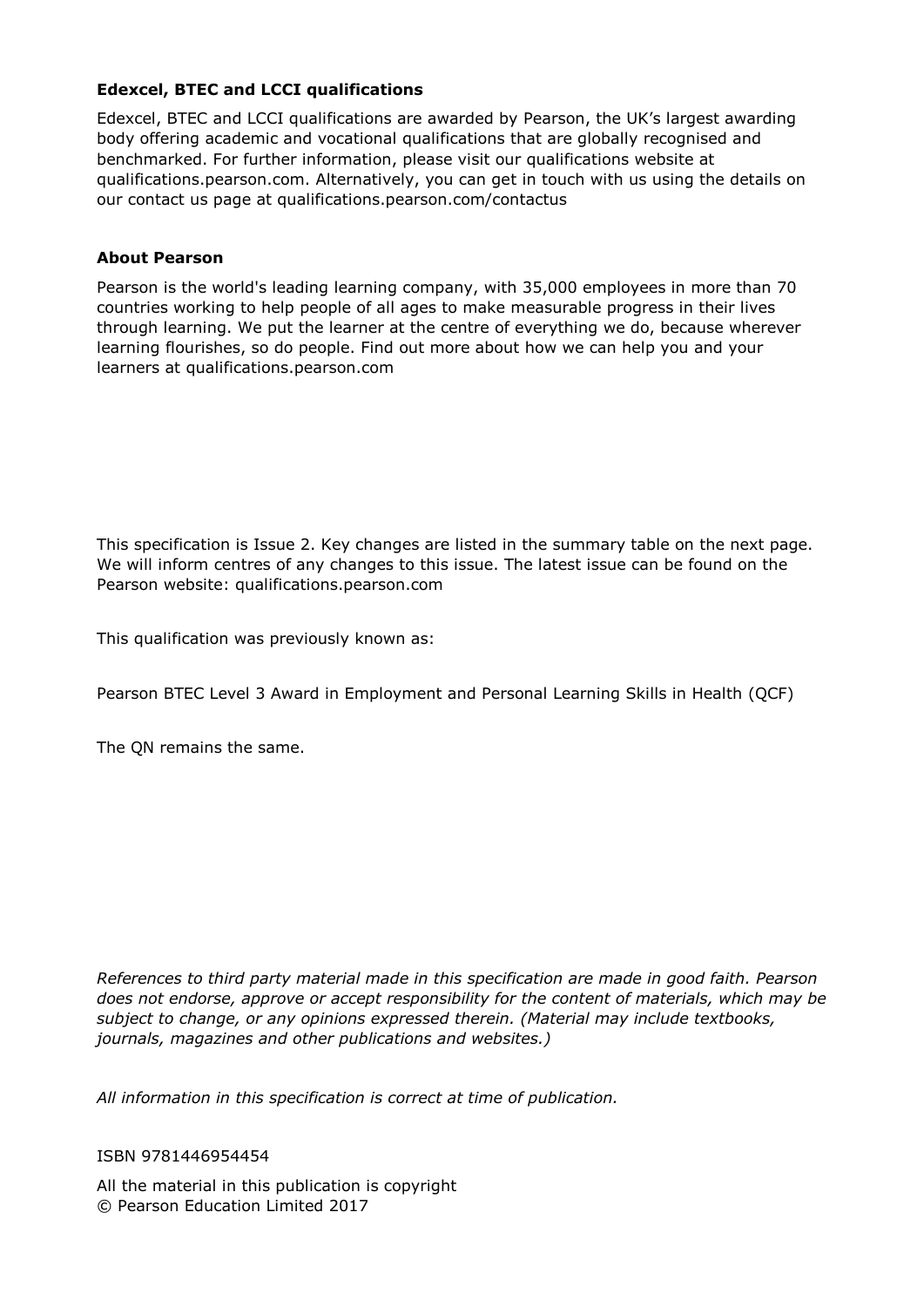### **Summary of Pearson BTEC Level 3 Award in Employment and Personal Learning Skills in Health specification Issue 2 changes**

| Summary of changes made between previous Issue 1 and this<br>current Issue 2 | <b>Section</b><br>number |  |
|------------------------------------------------------------------------------|--------------------------|--|
| All references to QCF have been removed throughout the specification         | Throughout               |  |
| Definition of TQT added                                                      | Section 1                |  |
| Definition of sizes of qualifications aligned to TQT                         | Section 1                |  |
| TQT value added                                                              | Section 2                |  |
| Reference to credit transfer within the QCF removed                          | Section 5                |  |
| QCF references removed from unit titles and unit levels in all units         | Section 12               |  |
| Guided learning definition updated                                           | Section 12               |  |

Earlier issue(s) show(s) previous changes.

If you need further information on these changes or what they mean, contact us via our website at: qualifications.pearson.com/en/support/contact-us.html.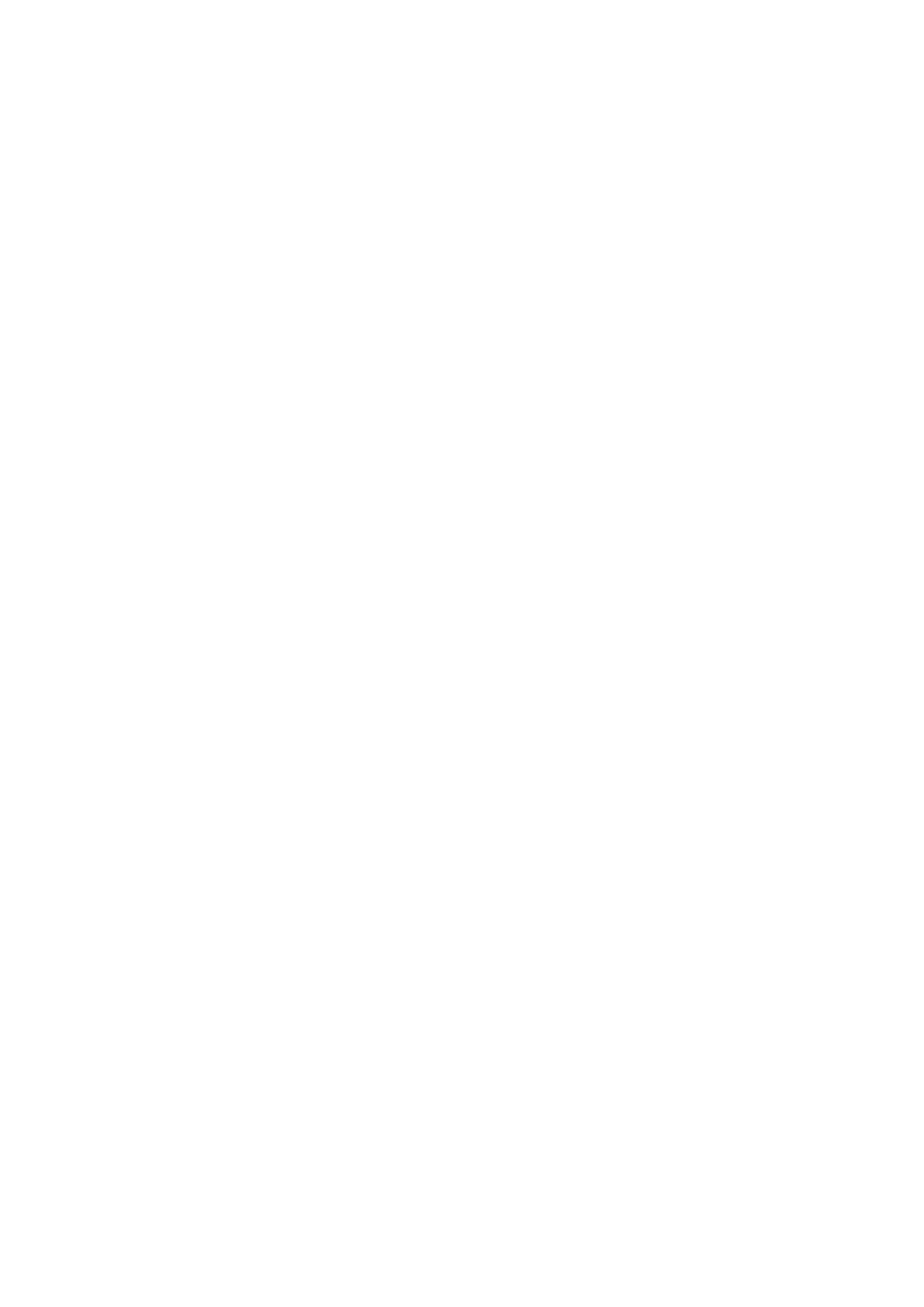## **Contents**

|              | <b>Purpose of this specification</b>                                                            | 1              |
|--------------|-------------------------------------------------------------------------------------------------|----------------|
| 1            | <b>Introducing Pearson BTEC Specialist qualifications</b><br>Sizes of Specialist qualifications | 3<br>3         |
| $\mathbf{2}$ | <b>Qualification summary and key information</b>                                                | 4              |
|              | Qualification number and qualification title                                                    | 5              |
|              | Objective of the qualification                                                                  | 5              |
|              | Apprenticeships                                                                                 | 5              |
|              | Relationship with previous qualifications                                                       | 5              |
|              | Progression opportunities through Pearson qualifications                                        | 6              |
|              | Industry support and recognition                                                                | 6              |
| 3            | <b>Qualification structure</b>                                                                  | 7              |
|              | Pearson BTEC Level 3 Award in Employment and Personal Learning<br>Skills in Health              | $\overline{7}$ |
| 4            | <b>Assessment</b>                                                                               | 8              |
| 5            | <b>Recognising prior learning and achievement</b><br>Recognition of Prior Learning              | 9<br>9         |
| 6            | <b>Centre resource requirements</b>                                                             | 10             |
| 7            | <b>Centre recognition and approval centre recognition</b><br>Approvals agreement                | 11<br>11       |
| 8            | <b>Quality assurance of centres</b>                                                             | 12             |
| 9            | <b>Programme delivery</b>                                                                       | 13             |
|              | <b>10 Access and recruitment</b>                                                                | 14             |
| 11           | Access to qualifications for learners with disabilities<br>or specific needs                    | 15             |
| 12           | <b>Units</b>                                                                                    | 16             |
|              | Unit title                                                                                      | 16             |
|              | Unit reference number                                                                           | 16             |
|              | Level                                                                                           | 16             |
|              | Credit value                                                                                    | 16             |
|              | Guided learning hours                                                                           | 16             |
|              | Unit aim                                                                                        | 16             |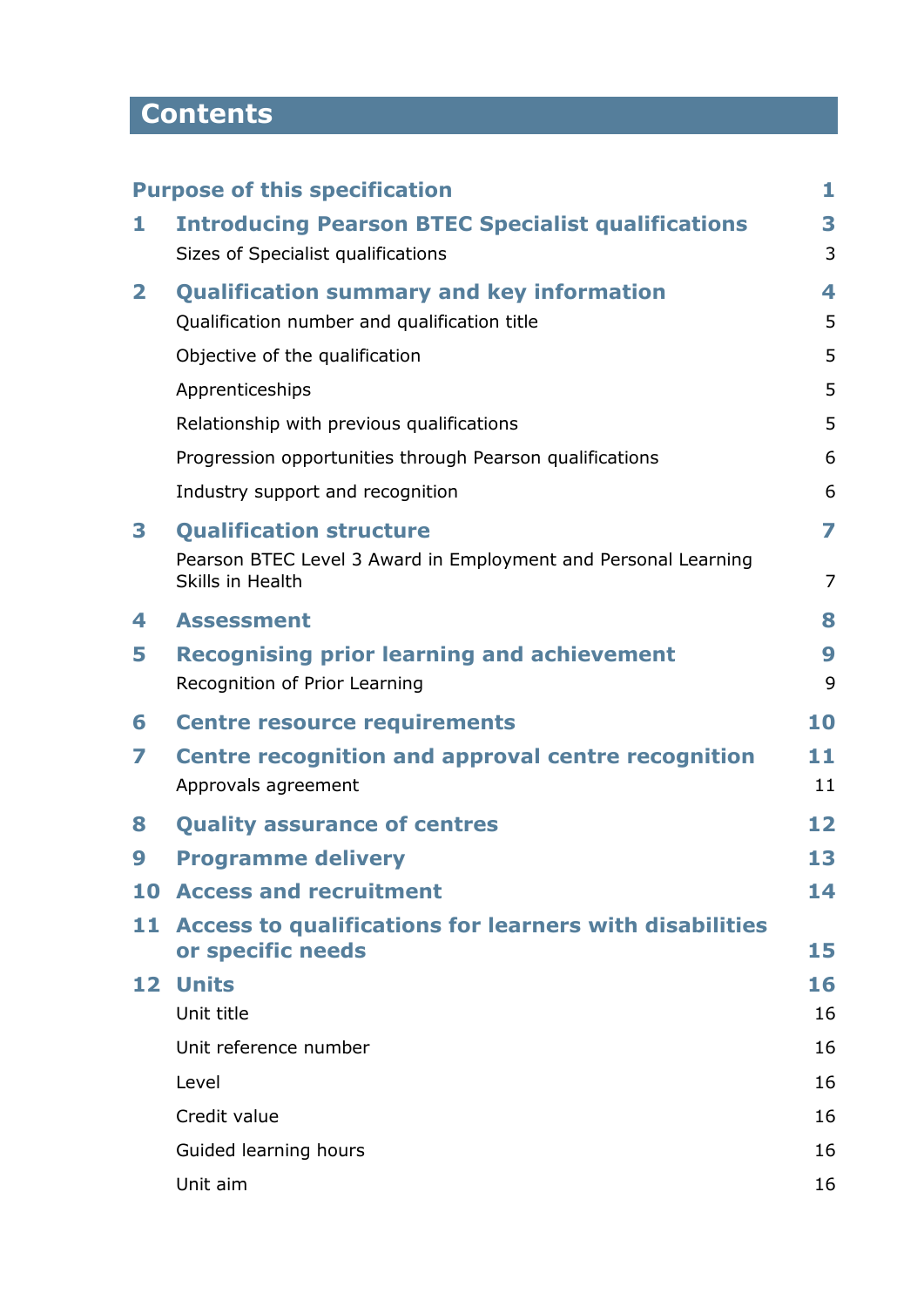|                                                   |                                                    | <b>Essential resources</b>                                                                                          | 16 |  |  |  |  |  |
|---------------------------------------------------|----------------------------------------------------|---------------------------------------------------------------------------------------------------------------------|----|--|--|--|--|--|
|                                                   |                                                    | Learning outcomes                                                                                                   |    |  |  |  |  |  |
|                                                   |                                                    | Assessment criteria                                                                                                 | 17 |  |  |  |  |  |
|                                                   | Unit amplification                                 |                                                                                                                     |    |  |  |  |  |  |
|                                                   |                                                    | Information for tutors                                                                                              | 17 |  |  |  |  |  |
|                                                   | Unit $1:$                                          | Understand Employment Responsibilities and Rights in<br>Health, Social Care or Children and Young People's Settings | 18 |  |  |  |  |  |
| Unit 2:<br>Preparing for a Level 3 Apprenticeship |                                                    |                                                                                                                     |    |  |  |  |  |  |
|                                                   | Unit 3:<br>Using Research Skills to Solve Problems |                                                                                                                     |    |  |  |  |  |  |
|                                                   | Unit 4:                                            | Manage Own Learning                                                                                                 | 35 |  |  |  |  |  |
|                                                   | Unit 5:                                            | Participating Through Team Leading                                                                                  | 39 |  |  |  |  |  |
|                                                   |                                                    | 13 Further information and useful publications                                                                      | 44 |  |  |  |  |  |
|                                                   |                                                    | 14 Professional development and training                                                                            | 45 |  |  |  |  |  |
|                                                   | 46<br><b>Annexe A</b>                              |                                                                                                                     |    |  |  |  |  |  |
|                                                   |                                                    | Unit mapping overview                                                                                               | 46 |  |  |  |  |  |
|                                                   | <b>Annexe B</b>                                    |                                                                                                                     | 47 |  |  |  |  |  |
|                                                   | 47<br>PLTS performance mapping                     |                                                                                                                     |    |  |  |  |  |  |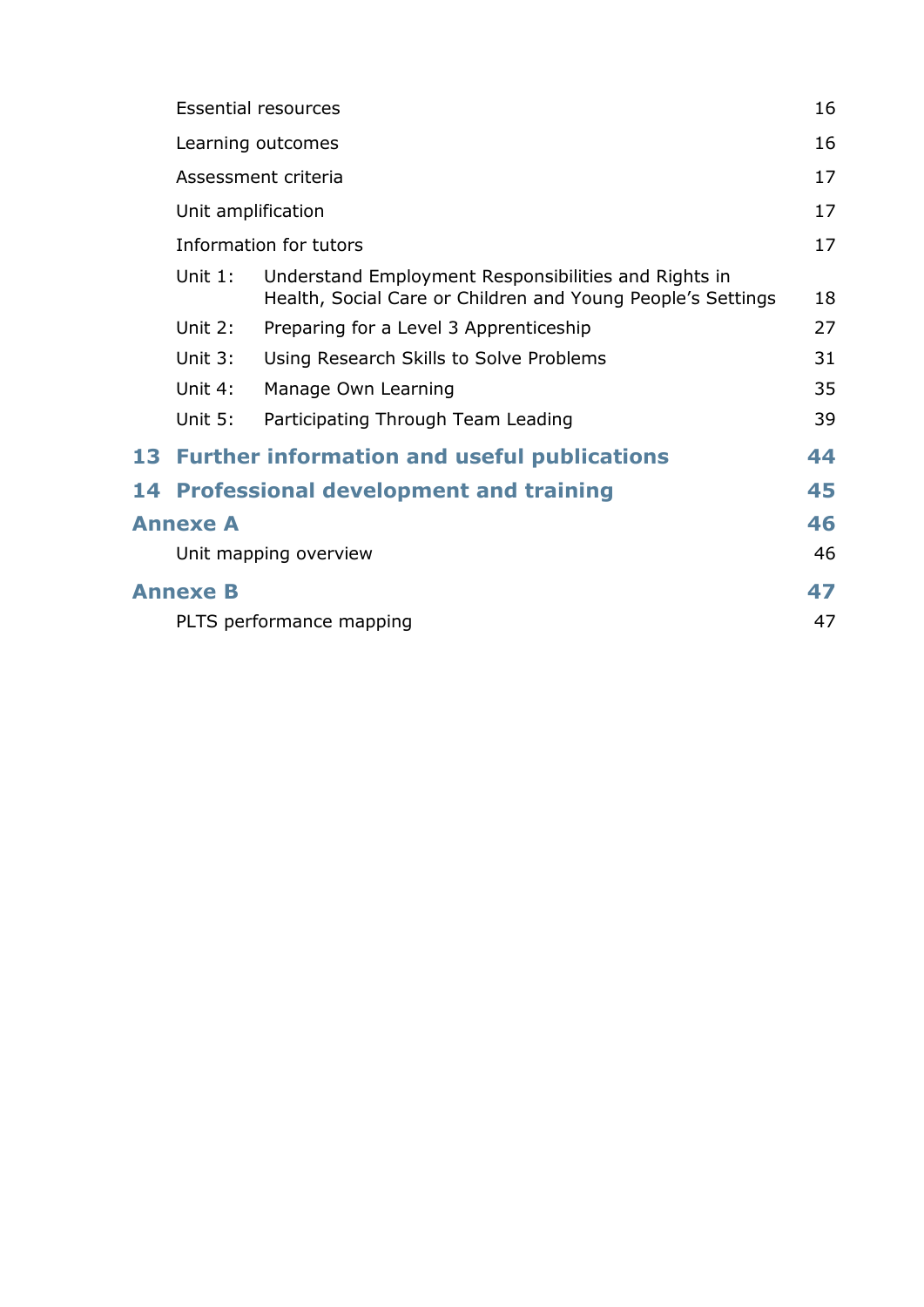## **Purpose of this specification**

The purpose of a specification as defined by Ofqual is to set out:

- the qualification's objective
- any other qualification that a learner must have completed before taking the qualification
- any prior knowledge, skills or understanding that the learner is required to have before taking the qualification
- units that a learner must have completed before the qualification will be awarded and any optional routes
- any other requirements that a learner must have satisfied before they will be assessed or before the qualification will be awarded
- the knowledge, skills and understanding that will be assessed as part of the qualification (giving a clear indication of their coverage and depth)
- the method of any assessment and any associated requirements relating to it
- the criteria against which the learner's level of attainment will be measured (such as assessment criteria)
- any specimen materials
- any specified levels of attainment.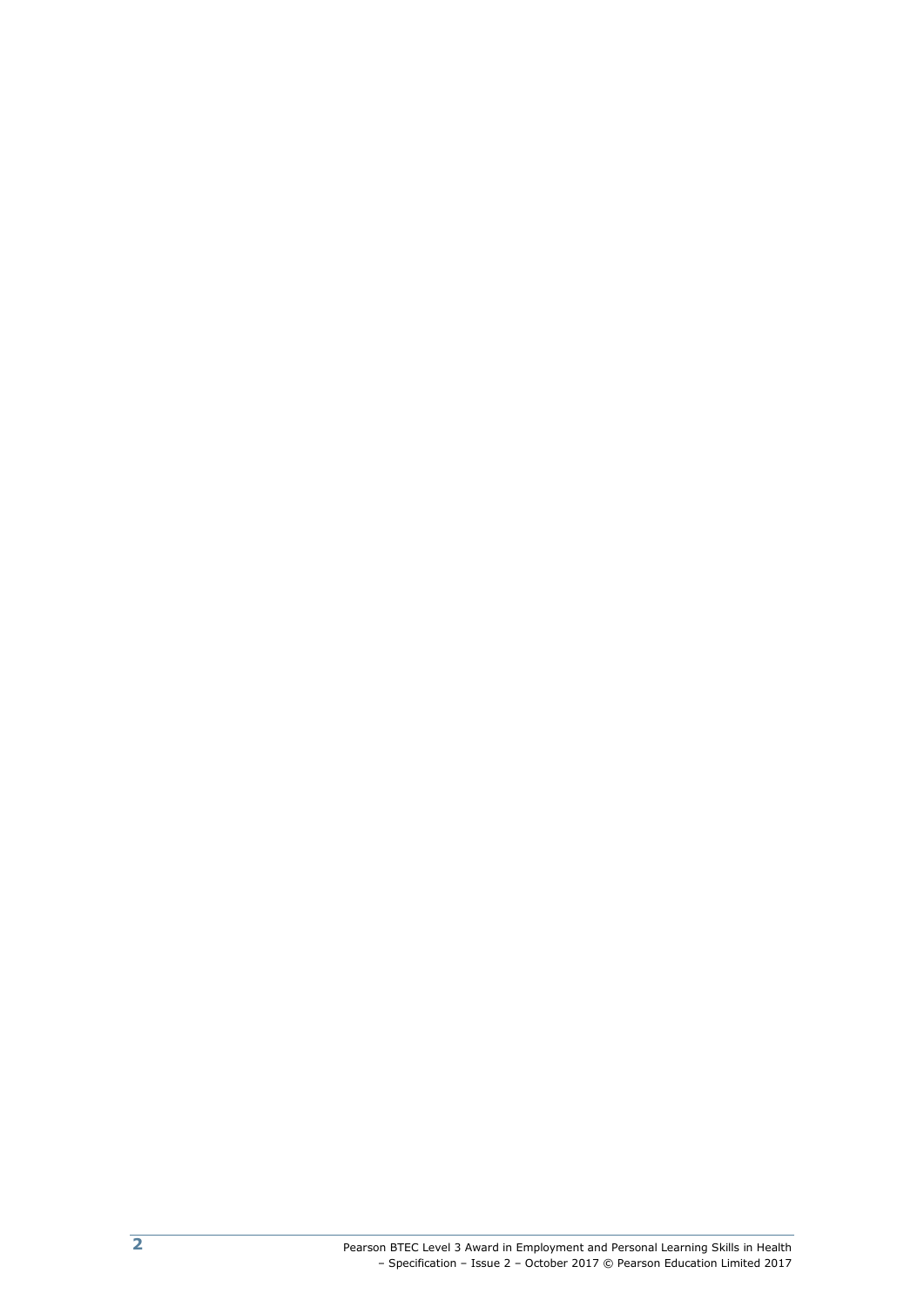## **1 Introducing Pearson BTEC Specialist qualifications**

BTEC Specialist qualifications are work-related qualifications available from Entry to Level 3 in a range of sectors. They give learners the knowledge, understanding and skills they need to prepare for employment in a specific occupational area. The qualifications also provide career development opportunities for those already in work. The qualifications may be offered as full-time or part-time courses in schools or colleges. Training centres and employers may also offer these qualifications.

### **Sizes of Specialist qualifications**

For all regulated qualifications, we specify a total number of hours that learners are expected to undertake in order to complete and show achievement for the qualification – this is the Total Qualification Time (TQT). The TQT value indicates the size of a qualification.

Within the TQT, we identify the number of Guided Learning Hours (GLH) that a centre delivering the qualification needs to provide. Guided learning means activities that directly or immediately involve tutors and assessors in teaching, supervising, and invigilating learners, for example lectures, tutorials, online instruction and supervised study.

As well as guided learning, there may be other required learning that is directed by tutors or assessors. This includes, for example, private study, preparation for assessment and undertaking assessment when not under supervision, such as preparatory reading, revision and independent research.

As well as TQT and GLH, qualifications can also have a credit value – equal to one tenth of TQT, rounded to the nearest whole number.

TQT and credit values are assigned after consultation with users of the qualifications.

BTEC Specialist qualifications are available in the following sizes:

- Award a qualification with a TQT value of 120 or less (equivalent to a range of 1–12 credits)
- Certificate a qualification with a TQT value in the range of 121–369 (equivalent to a range of 13–36 credits)
- Diploma a qualification with a TQT value of 370 or more (equivalent to 37 credits and above).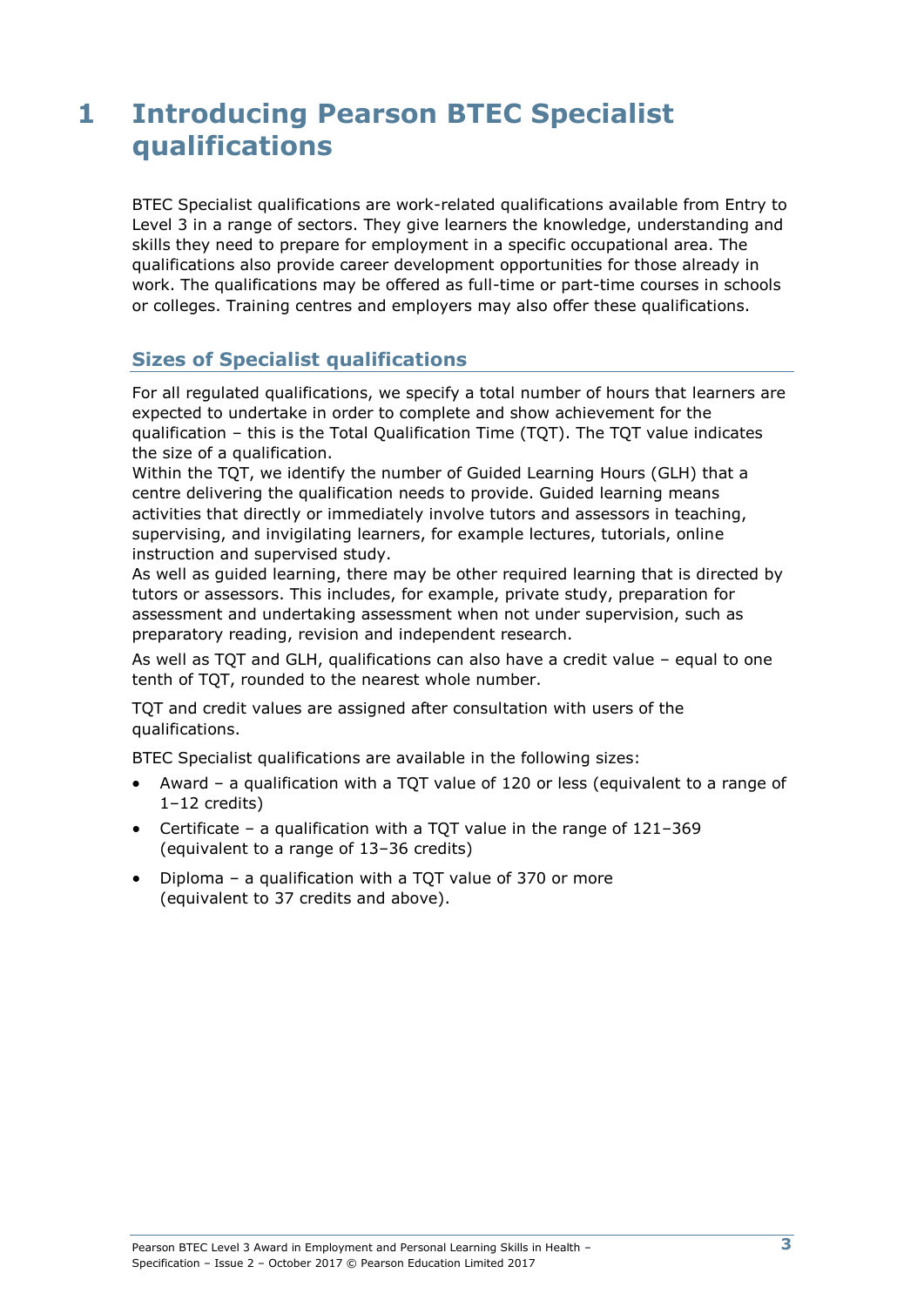## **2 Qualification summary and key information**

| <b>Qualification title</b>     | <b>Pearson BTEC Level 3 Award in Employment</b><br>and Personal Learning Skills in Health                                                                                                                                                              |
|--------------------------------|--------------------------------------------------------------------------------------------------------------------------------------------------------------------------------------------------------------------------------------------------------|
| Qualification Number (QN)      | 600/9666/4                                                                                                                                                                                                                                             |
| Regulation start date          | 11/06/2013                                                                                                                                                                                                                                             |
| Operational start date         | 01/08/2014                                                                                                                                                                                                                                             |
| Approved age ranges            | $16 - 18$                                                                                                                                                                                                                                              |
|                                | $19+$                                                                                                                                                                                                                                                  |
| Credit value                   | 7                                                                                                                                                                                                                                                      |
| Assessment                     | Centre-devised assessment (internal assessment)                                                                                                                                                                                                        |
| Total Qualification Time (TQT) | 70                                                                                                                                                                                                                                                     |
| Guided learning hours          | 64                                                                                                                                                                                                                                                     |
| Grading information            | The qualification and units are at pass grade.                                                                                                                                                                                                         |
| Entry requirements             | No prior knowledge, understanding, skills or<br>qualifications are required before learners register<br>for this qualification. However, centres must<br>follow the Pearson Access and Recruitment policy<br>(see Section 10, Access and recruitment). |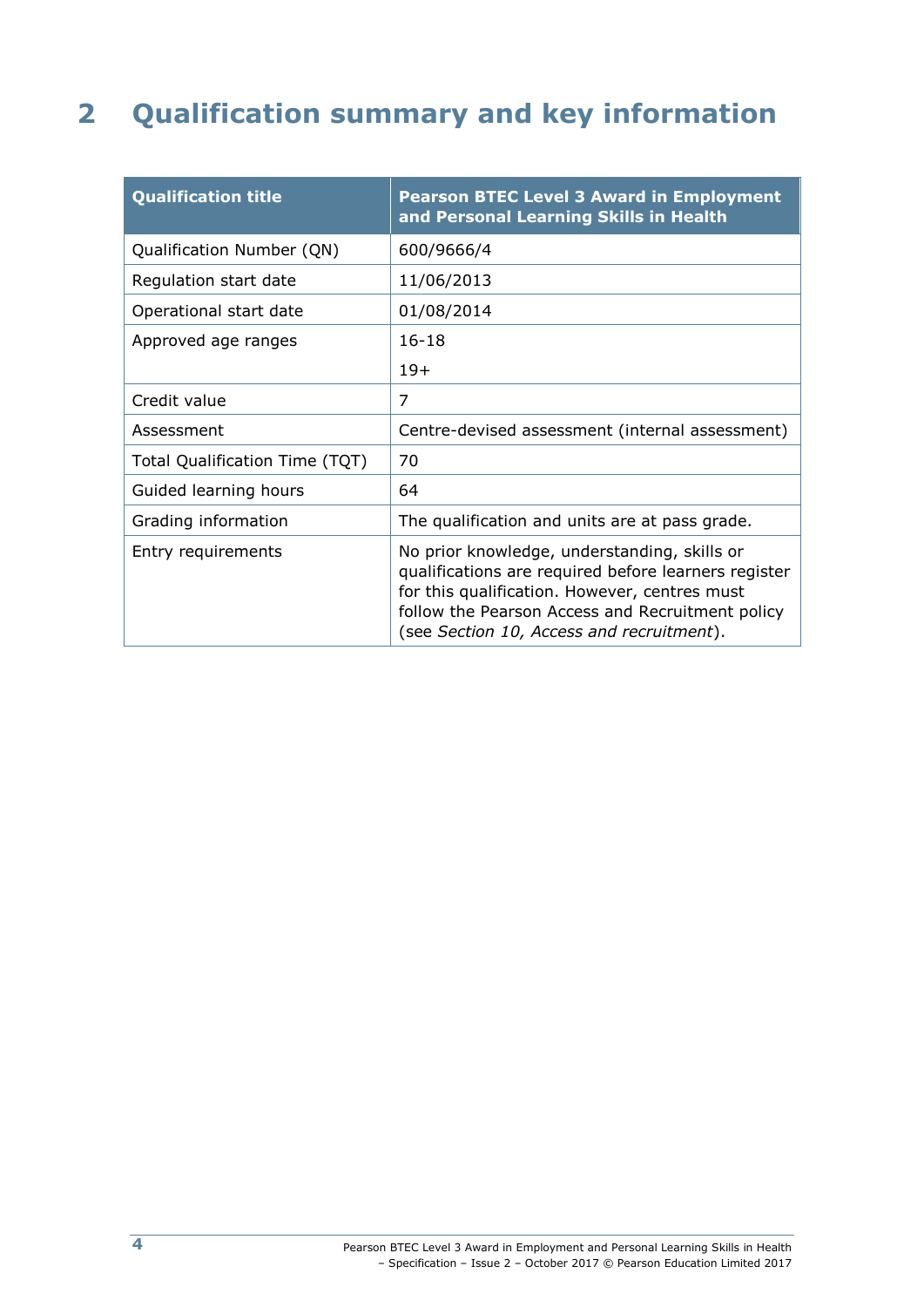### **Qualification number and qualification title**

Centres will need to use the Qualification Number (QN) when they seek public funding for their learners. The qualification title, unit titles and QN are given on each learner's final certificate. You should tell your learners this when your centre recruits them and registers them with us. There is more information about certification in our *UK Information Manual,* available on our website, qualifications.pearson.com

### **Objective of the qualification**

The Pearson BTEC Level 3 Award in Employment and Personal Learning Skills in Health is for learners who work in, or want to work in, the healthcare sector.

It gives learners the opportunity to:

- address Employment Rights and Responsibilities (ERR) and Personal Learning and Thinking Skills (PLTS) within apprenticeship frameworks, supporting the completion of apprenticeships
- achieve a nationally recognised Level 3 qualification
- develop their own personal growth and engagement in learning.

### **Apprenticeships**

Skills for Health, the Sector Skills Council for Health, approves the Pearson BTEC Level 3 Award in Employment and Personal Learning Skills in Health as the Employment Rights and Responsibilities (ERR) component for the following Advanced Apprenticeships:

- Health (Optical Retail) (England)
- Health (Healthcare Support Services) (England)
- Health (Clinical Healthcare Support) (England)
- Health (Maternity and Paediatric Support) (England)
- Health (Perioperative Support) (England)
- Health (Dental Nursing) (England).

### **Relationship with previous qualifications**

This qualification is a replacement for the Pearson EDI Level 3 Award in Employment and Personal Learning Skills in Health. Information about how the new and old units relate to each other is given in *Annexe A*.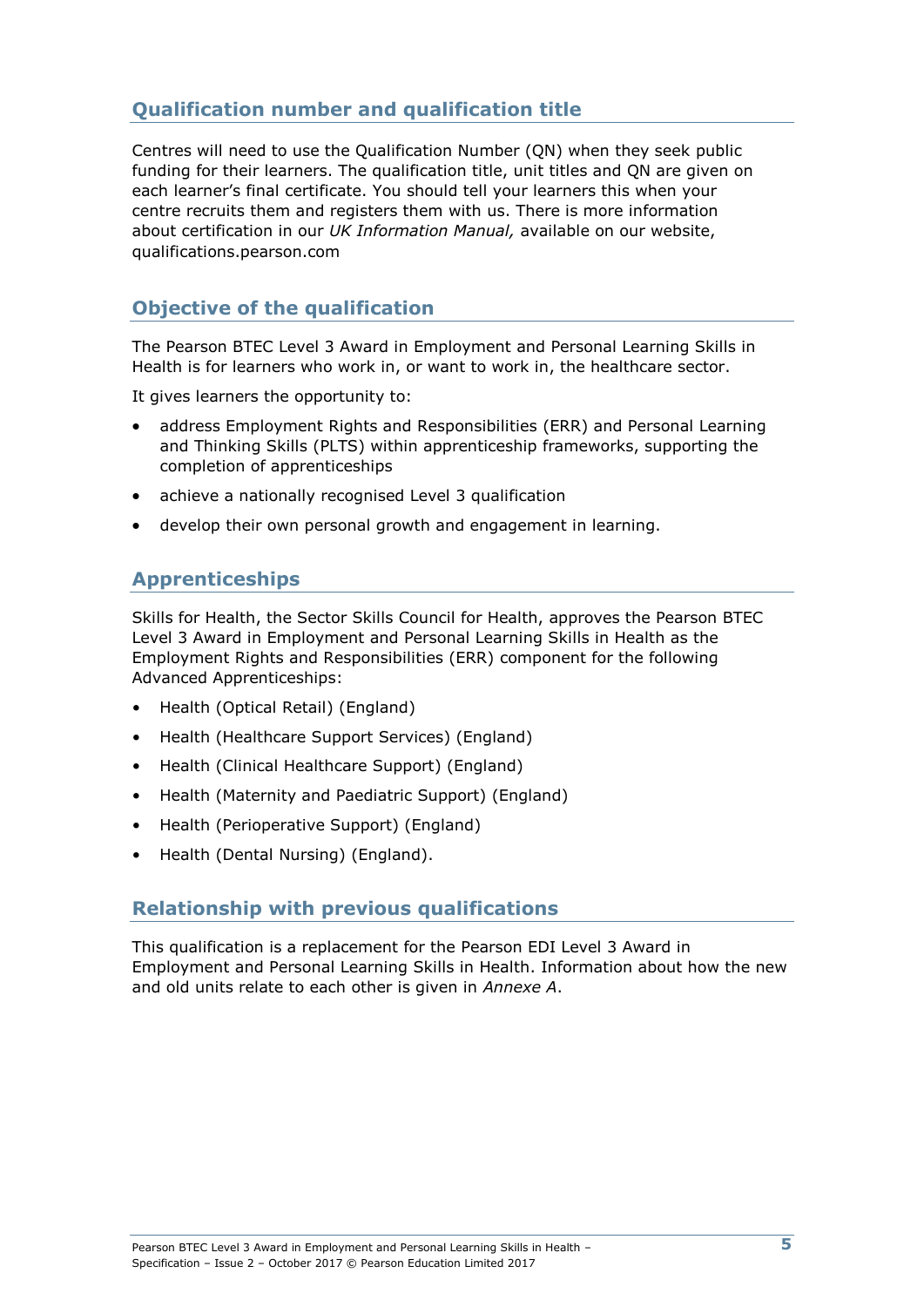### **Progression opportunities through Pearson qualifications**

Learners who have achieved the Award can progress to a wide range of Pearson qualifications relating to the health sector. These include BTEC Specialist qualifications at Level 3, such as the Pearson BTEC Level 3 Certificate in Working in the Health Sector, the Pearson BTEC Level 3 Certificate in Preparing to Work in Adult Social Care, and Pearson BTEC Nationals or Higher Nationals in Health and Social Care. Learners can also progress to employment in the health sector.

### **Industry support and recognition**

This qualification is supported by Skills for Health, the SSC for the health sector.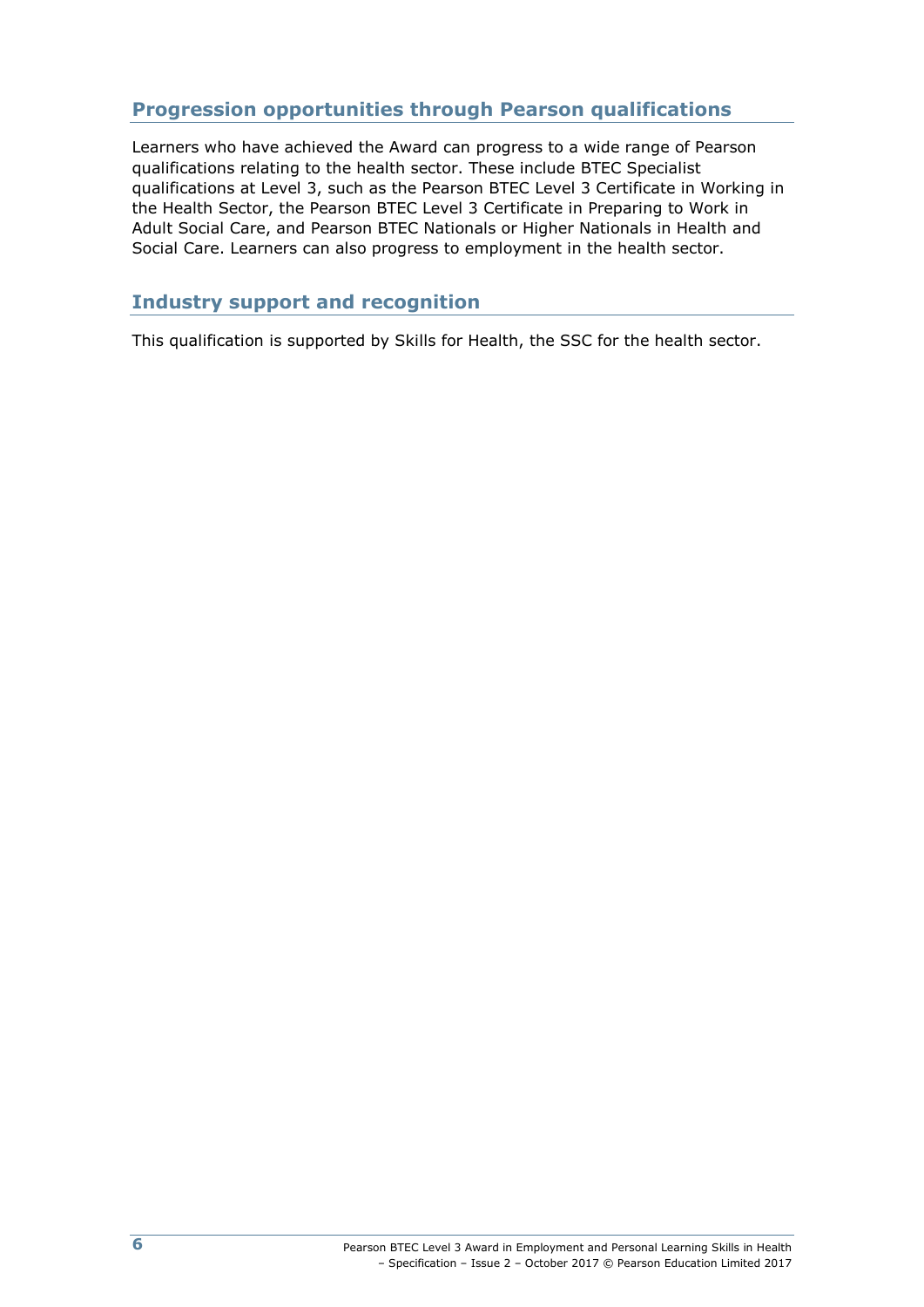## **3 Qualification structure**

### **Pearson BTEC Level 3 Award in Employment and Personal Learning Skills in Health**

The learner will need to meet the requirements outlined in the table below before Pearson can award the qualification.

| Minimum number of credits that must be achieved                     |  |
|---------------------------------------------------------------------|--|
| Minimum number of credits that must be achieved at Level 3 or above |  |

| <b>Unit</b> | <b>Unit</b><br>reference<br>number | <b>Mandatory units</b>                                                                                                    | <b>Level</b>  | <b>Credit</b> | <b>Guided</b><br>learning<br>hours |
|-------------|------------------------------------|---------------------------------------------------------------------------------------------------------------------------|---------------|---------------|------------------------------------|
|             | R/602/2954                         | Understand Employment<br>Responsibilities and Rights in<br>Health, Social Care or Children and<br>Young People's Settings | $\mathcal{L}$ | 3             | 24                                 |
| 2           | L/602/4525                         | Preparing for a Level 3<br>Apprenticeship                                                                                 | 3             |               | 10                                 |
| 3           | R/602/4560                         | Using Research Skills to Solve<br>Problems                                                                                | 3             |               | 10                                 |
| 4           | R/602/4557                         | Manage Own Learning                                                                                                       | 3             |               | 10                                 |
| 5           | D/602/4559                         | Participating Through Team Leading                                                                                        | 3             |               | 10                                 |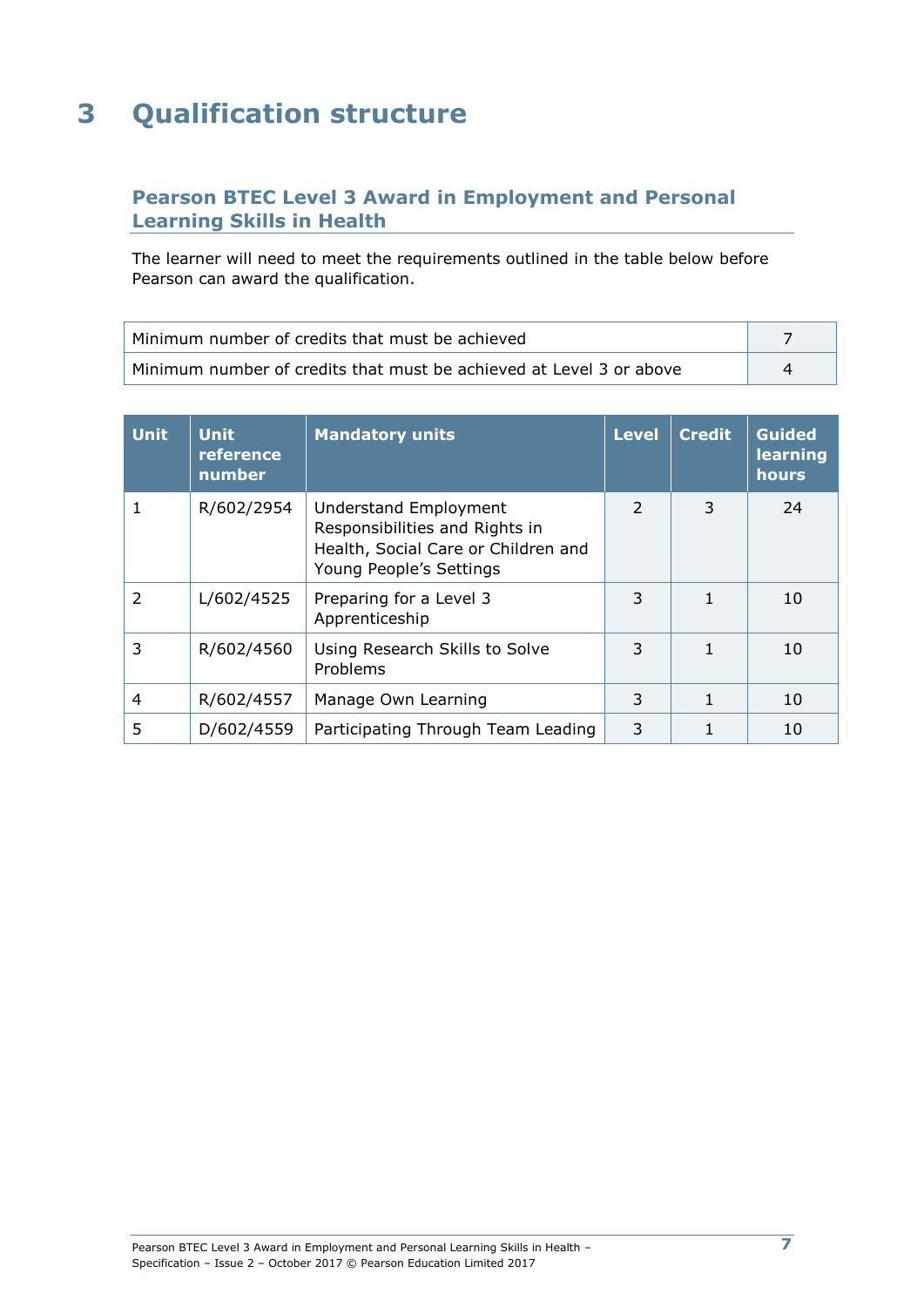## **4 Assessment**

The table below gives a summary of the assessment methods used in the qualification.

| <b>Units</b> | <b>Assessment method</b>  |
|--------------|---------------------------|
| All units    | Centre-devised assessment |

#### **Centre-devised assessment (internal assessment)**

Each unit has specified learning outcomes and assessment criteria. To pass an internally assessed unit, learners must meet all the learning outcomes. Centres may find it helpful if learners index and reference their evidence to the relevant learning outcomes and assessment criteria.

Centres need to write assignment briefs for learners to show what evidence is required. Assignment briefs should indicate clearly which assessment criteria are being targeted.

Assignment briefs and evidence produced by learners must meet any additional requirements in the *Information for tutors* section of the unit.

Unless otherwise indicated in *Information for tutors*, the centre can decide the form of assessment evidence (for example performance observation, presentations, projects, tests, extended writing) as long as the methods chosen allow learners to produce valid, sufficient and reliable evidence of meeting the assessment criteria.

Centres are encouraged to give learners realistic scenarios and maximise the use of practical activities in delivery and assessment.

To avoid over-assessment, centres are encouraged to link delivery and assessment across units.

There is more guidance about internal assessment on our website. See *Section 13, Further information and useful publications*.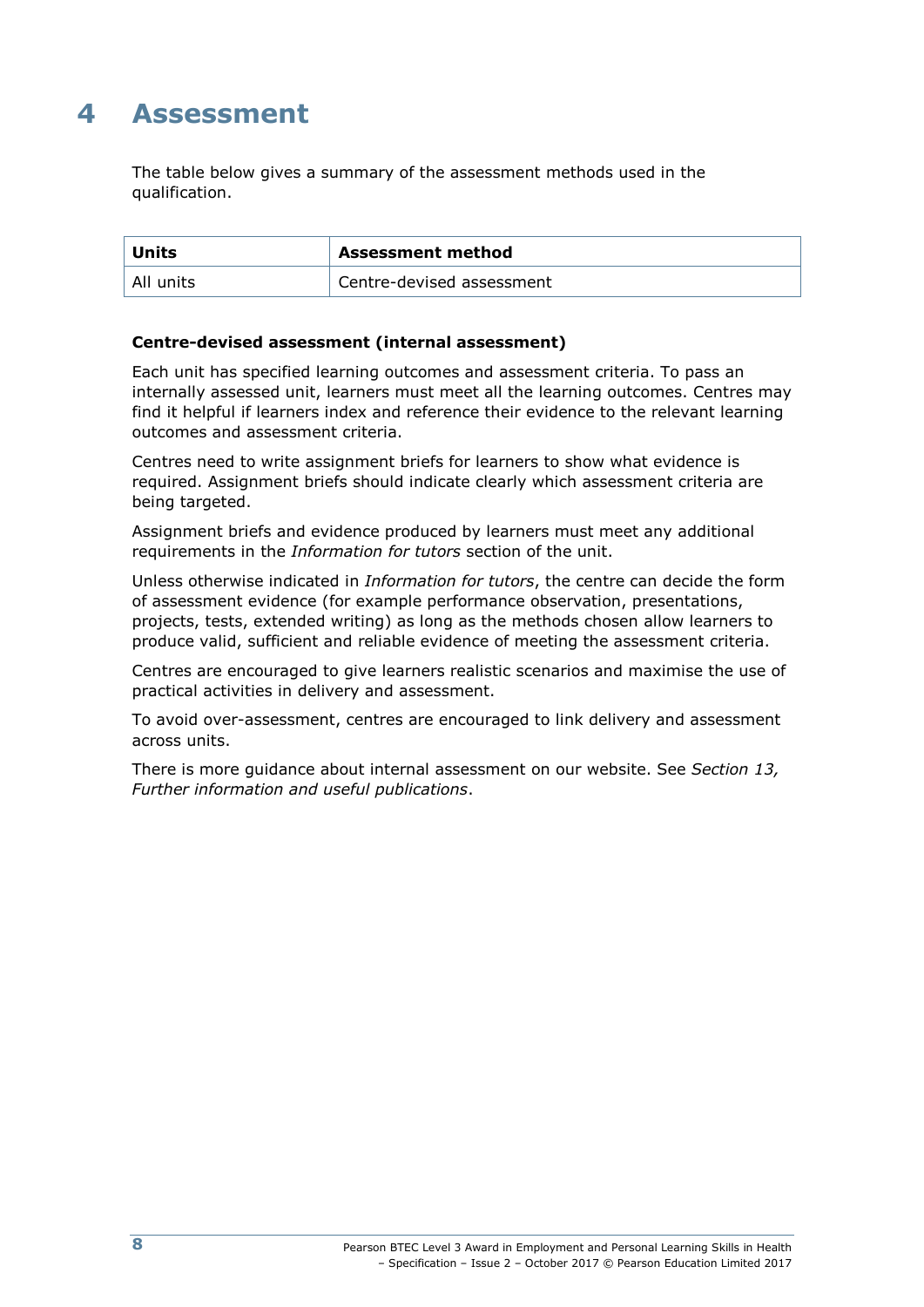## **5 Recognising prior learning and achievement**

### **Recognition of Prior Learning**

Recognition of Prior Learning (RPL) is a method of assessment (leading to the award of credit) that considers whether a learner can demonstrate that they can meet the assessment requirements for a unit through knowledge, understanding or skills they already possess and so do not need to develop through a course of learning.

Pearson encourages centres to recognise learners' previous achievements and experiences in and outside the workplace, as well as in the classroom. RPL provides a route for the recognition of the achievements resulting from continuous learning.

RPL enables recognition of achievement from a range of activities using any valid assessment methodology. If the assessment requirements of a given unit or qualification have been met, the use of RPL is acceptable for accrediting a unit, units or a whole qualification. Evidence of learning must be sufficient, reliable and valid.

Further guidance is available in our policy document *Recognition of Prior Learning Policy and Process*, available on our website, qualifications.pearson.com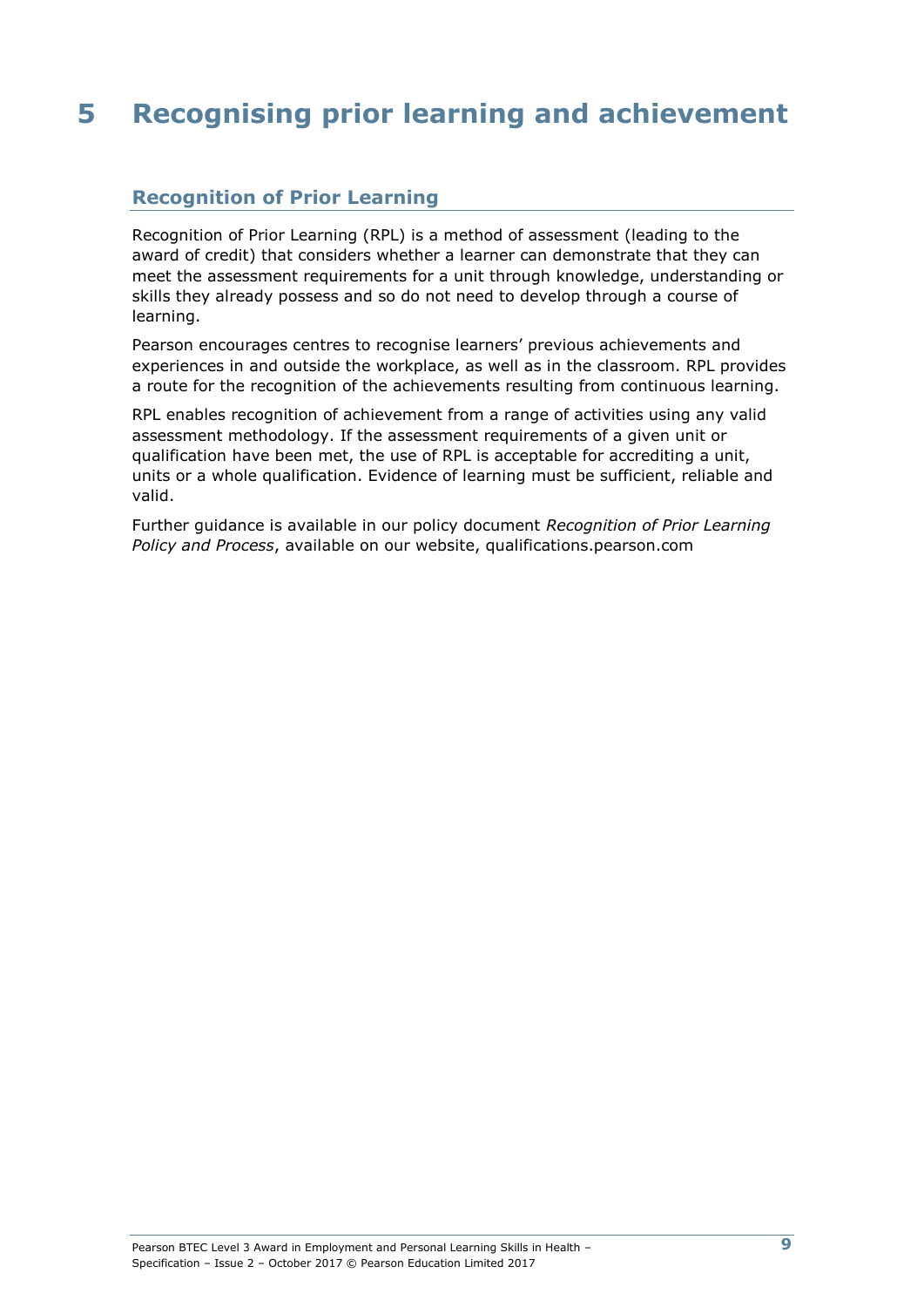## **6 Centre resource requirements**

As part of the approval process, centres must make sure that the resources requirements below are in place before offering the qualification.

- Centres must have appropriate physical resources (for example equipment, IT, learning materials, teaching rooms) to support the delivery and assessment of the qualification.
- Staff involved in the assessment process must have relevant expertise and occupational experience.
- There must be systems in place to ensure continuing professional development for staff delivering the qualification.
- Centres must have appropriate health and safety policies in place relating to the use of equipment by learners.
- Centres must deliver the qualifications in accordance with current equality legislation. For further details on Pearson's commitment to the Equality Act 2010, please see *Section 10, Access and recruitment* and *Section 11, Access to qualifications for learners with disabilities or specific needs*. For full details on the Equality Act 2010, please go to the Home Office website, [www.gov.uk/government/organisations/home-office](http://www.gov.uk/government/organisations/home-office)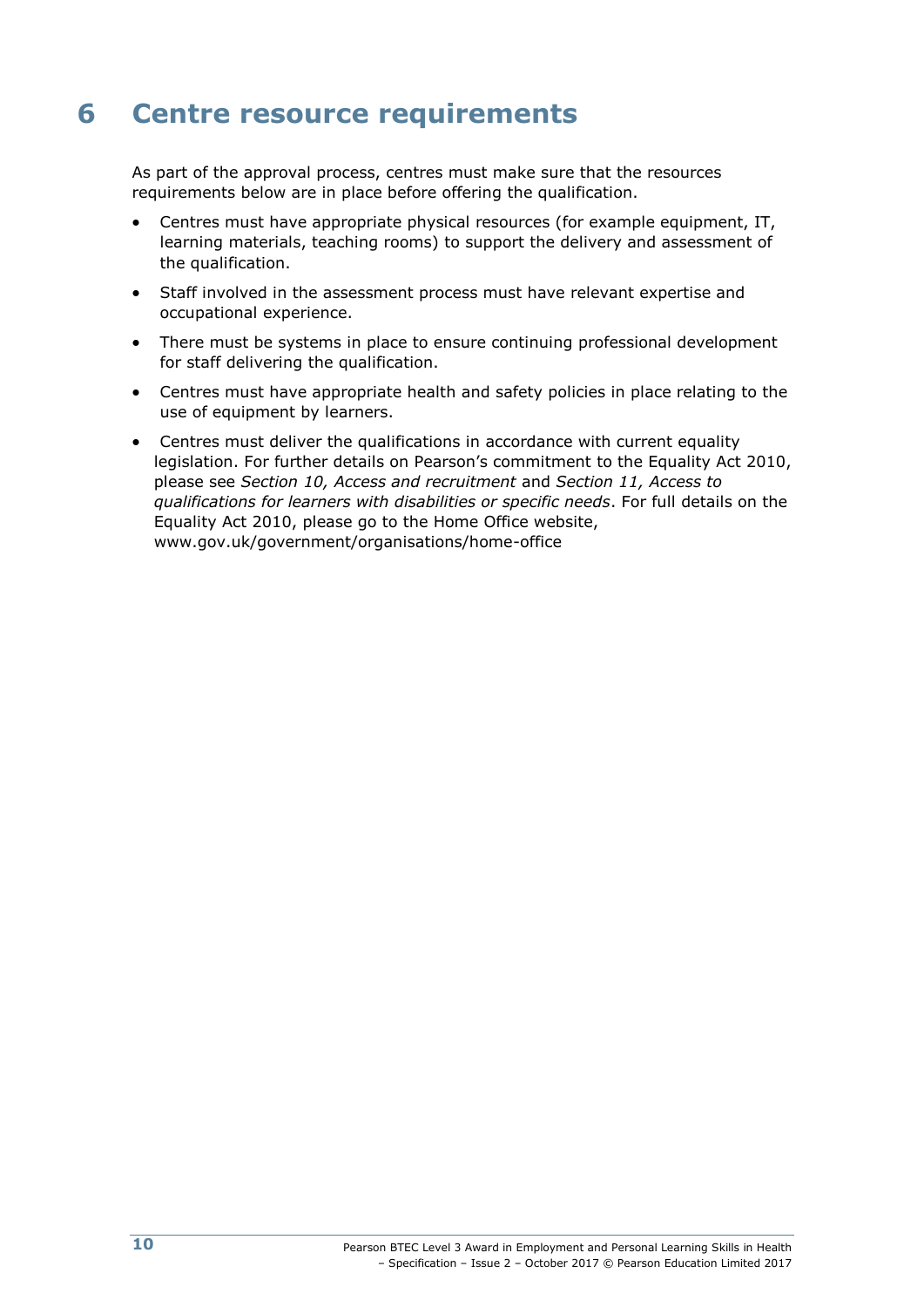## **7 Centre recognition and approval centre recognition**

Centres that have not previously offered Pearson qualifications need to apply for, and be granted, centre recognition as part of the process for approval to offer individual qualifications.

Existing centres will be given 'automatic approval' for a new qualification if they are already approved for a qualification that is being replaced by a new qualification and the conditions for automatic approval are met.

Guidance on seeking approval to deliver BTEC qualifications is given on our website, qualifications.pearson.com

### **Approvals agreement**

All centres are required to enter into an approval agreement that is a formal commitment by the head or principal of a centre to meet all the requirements of the specification and any associated codes, conditions or regulations. Pearson will act to protect the integrity of the awarding of qualifications. If centres do not comply with the agreement, this could result in the suspension of certification or withdrawal of approval.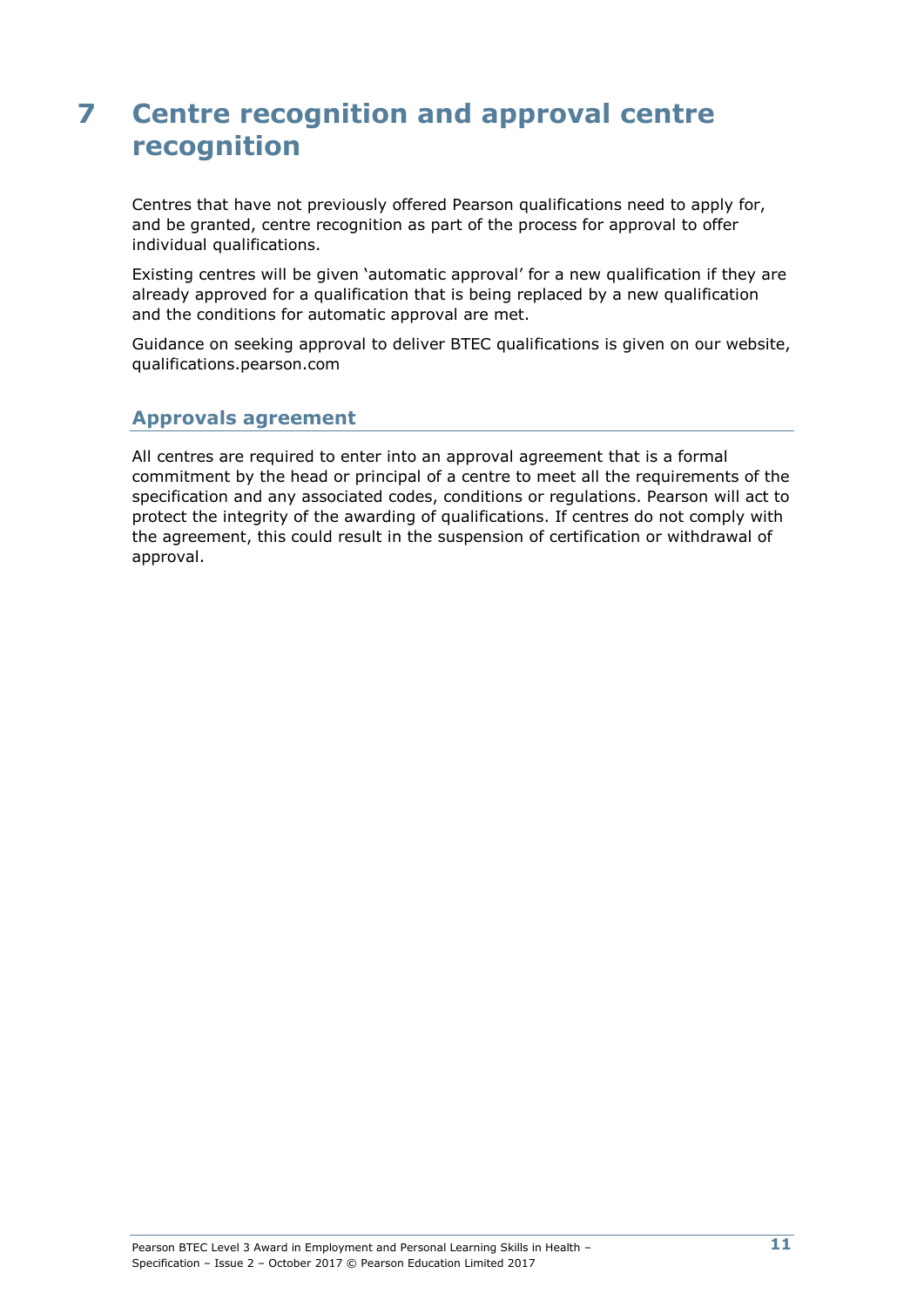## **8 Quality assurance of centres**

Quality assurance is at the heart of vocational qualifications. The centre assesses Pearson BTEC qualifications. The centre will use quality assurance to make sure that their managers, internal verifiers and assessors are standardised and supported. Pearson use quality assurance to check that all centres are working to national standards. It gives us the opportunity to identify and provide support, if needed, to safeguard certification. It also allows us to recognise and support good practice.

For the qualifications in this specification, the Pearson quality assurance model will follow one of the processes listed below.

- 1 Delivery of the qualification as part of a BTEC apprenticeship ('single click' registration):
	- an annual visit by a Standards Verifier to review centre-wide quality assurance systems and sampling of internal verification and assessor decisions
- 2 Delivery of the qualification outside the apprenticeship:
	- an annual visit to the centre by a Centre Quality Reviewer to review centrewide quality assurance systems
	- Lead Internal Verifier accreditation. This involves online training and standardisation of Lead Internal Verifiers using our OSCA platform, accessed via Edexcel Online. Please note that not all qualifications will include Lead Internal Verifier accreditation. Where this is the case, we will annually allocate annually a Standards Verifier to conduct postal sampling of internal verification and assessor decisions for the Principal Subject Area.

For further details, go to the *UK BTEC Quality Assurance Handbook* [on](http://www.edexcel.com/quals/BTEC/quality/Pages/documents.aspx) our website.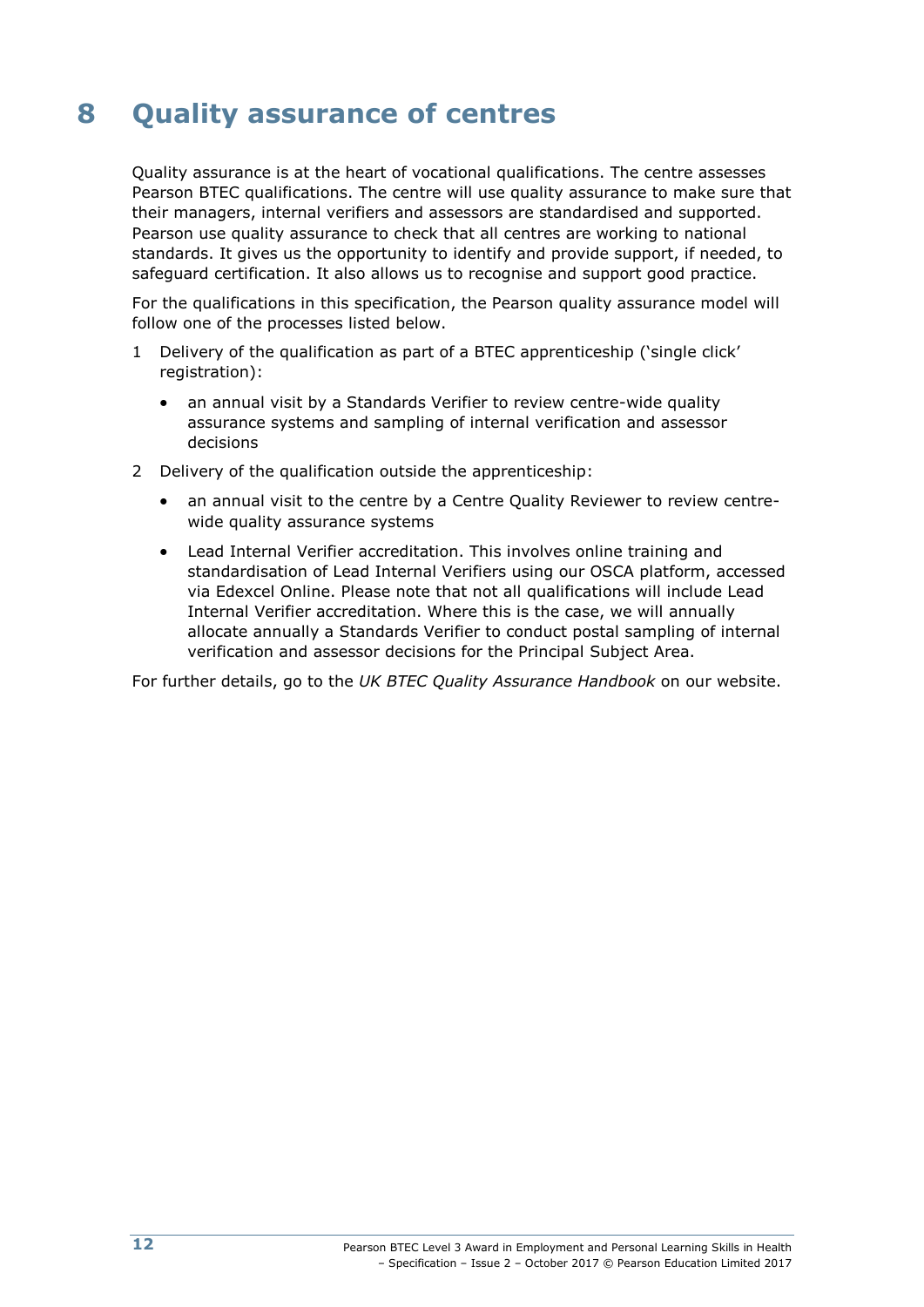## **9 Programme delivery**

Centres are free to offer the qualifications using any mode of delivery (for example full-time, part-time, evening only, distance learning) that meets their learners' needs. Whichever mode of delivery is used, centres must make sure that learners have access to the resources identified in the specification and to the subject specialists delivering the units.

Those planning the programme should aim to enhance the vocational nature of the qualification by:

- liaising with employers to make sure a course is relevant to learners' specific needs
- accessing and using non-confidential data and documents from learners' workplaces
- developing up-to-date and relevant teaching materials that make use of scenarios that are relevant to the sector
- giving learners the opportunity to apply their learning in practical activities
- including sponsoring employers in the delivery of the programme and, where appropriate, in the assessment
- making full use of the variety of experience of work and life that learners bring to the programme.

Centres must make sure that any legislation taught is up to date.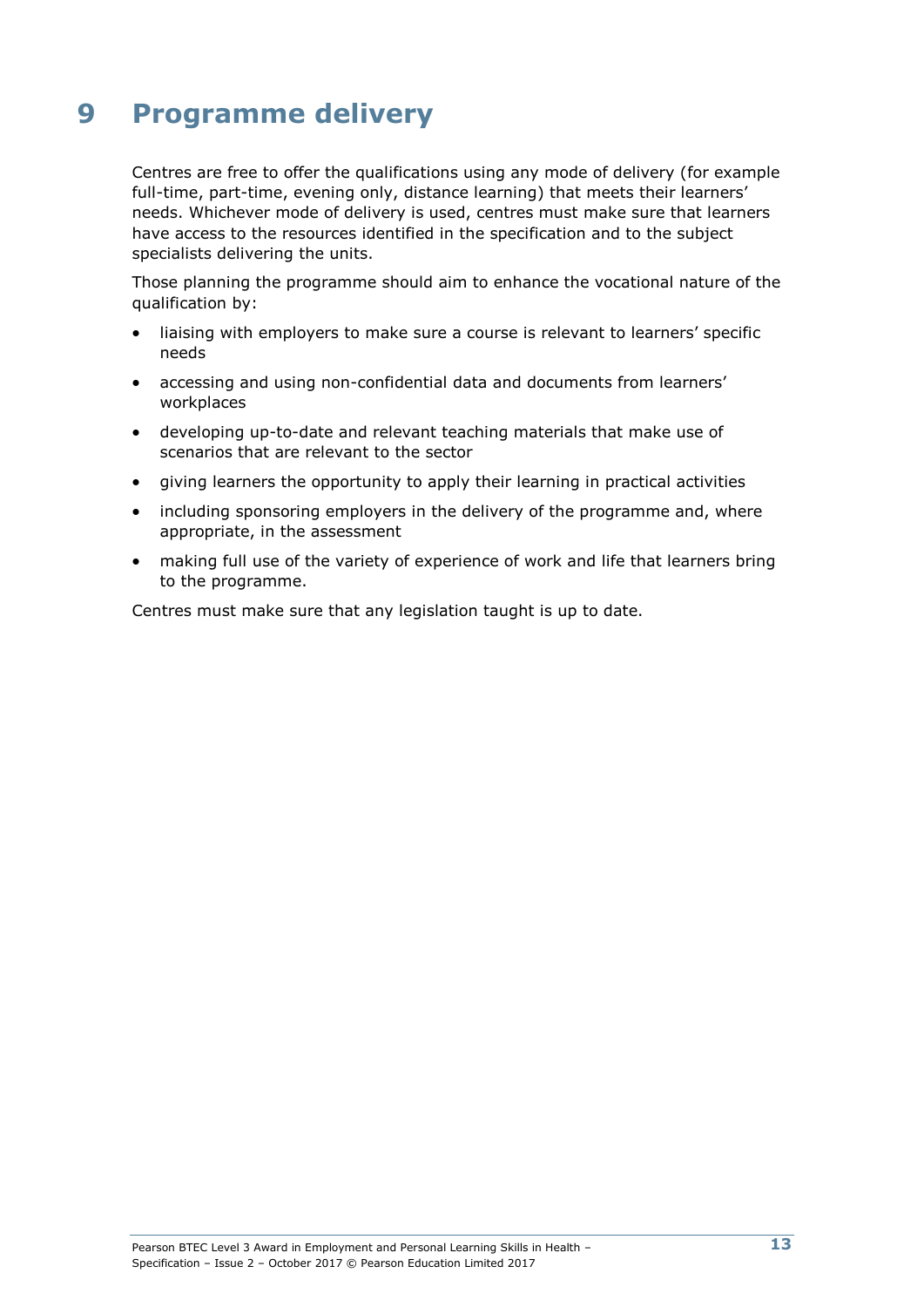## **10 Access and recruitment**

Pearson's policy regarding access to our qualifications is that:

- they should be available to everyone who is capable of reaching the required standards
- they should be free from any barriers that restrict access and progression
- there should be equal opportunities for all those wishing to access the qualifications.

Centres are required to recruit learners to Pearson BTEC Specialist qualifications with integrity.

Applicants will need relevant information and advice about the qualification to make sure it meets their needs.

Centres should review the applicant's prior qualifications and/or experience, considering whether this profile shows that they have the potential to achieve the qualification.

For learners with disabilities and specific needs, this review will need to take account of the support available to the learner during teaching and assessment of the qualification. The review must take account of the information and guidance in *Section 11, Access to qualifications for learners with disabilities or specific needs*.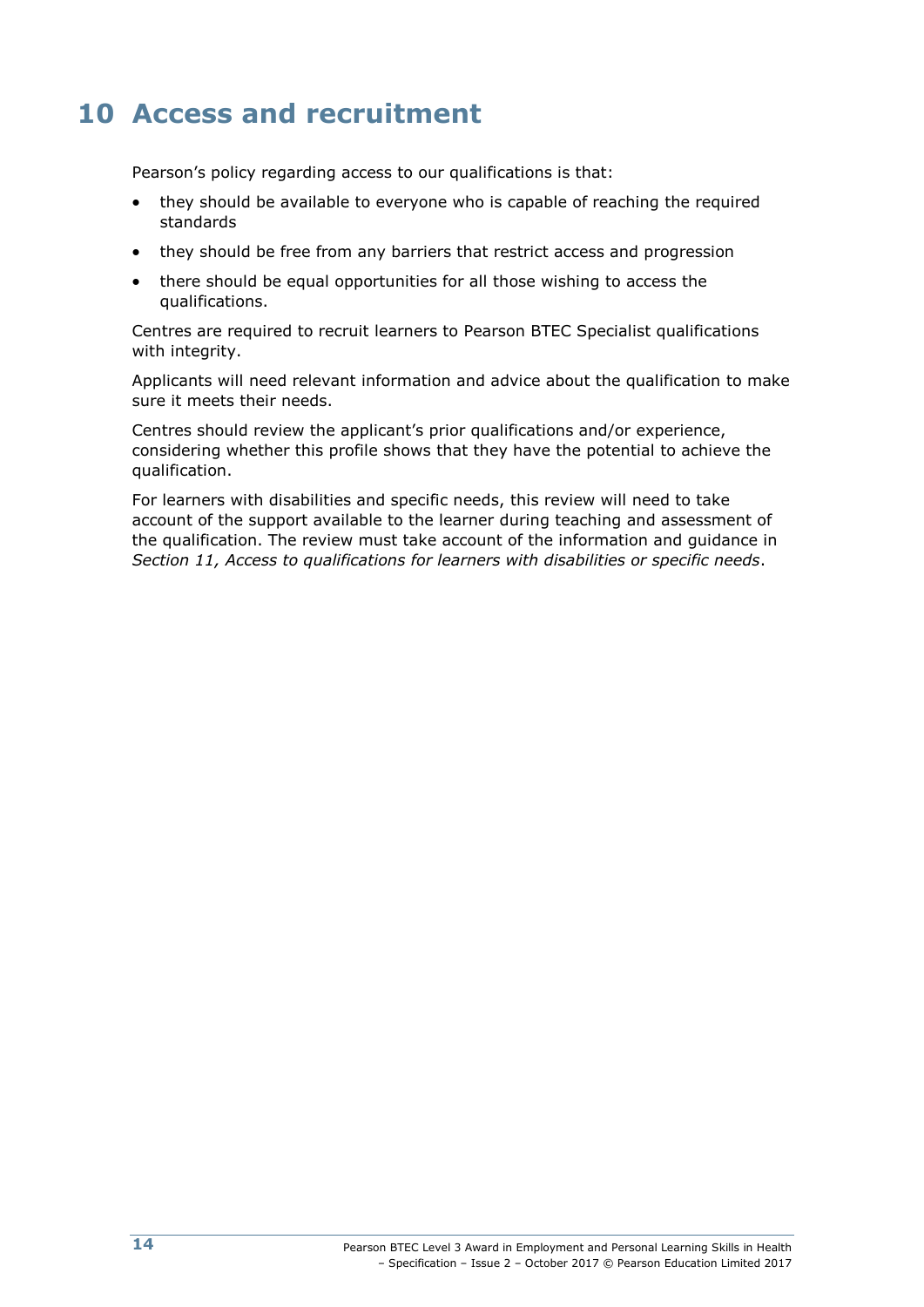## **11 Access to qualifications for learners with disabilities or specific needs**

Equality and fairness are central to our work. Pearson's Equality Policy requires all learners to have equal opportunity to access our qualifications and assessments and that our qualifications are awarded in a way that is fair to every learner.

We are committed to making sure that:

- learners with a protected characteristic (as defined by the Equality Act 2010) are not, when they are undertaking one of our qualifications, disadvantaged in comparison to learners who do not share that characteristic
- all learners achieve the recognition they deserve from undertaking a qualification and that this achievement can be compared fairly to the achievement of their peers.

For learners with disabilities and specific needs, the assessment of their potential to achieve the qualification must identify, where appropriate, the support that will be made available to them during delivery and assessment of the qualification. Please see the information on reasonable adjustments and special consideration in *Section 4, Assessment.*

Learners taking a qualification may be assessed in British sign language or Irish sign language where it is permitted for the purpose of reasonable adjustments.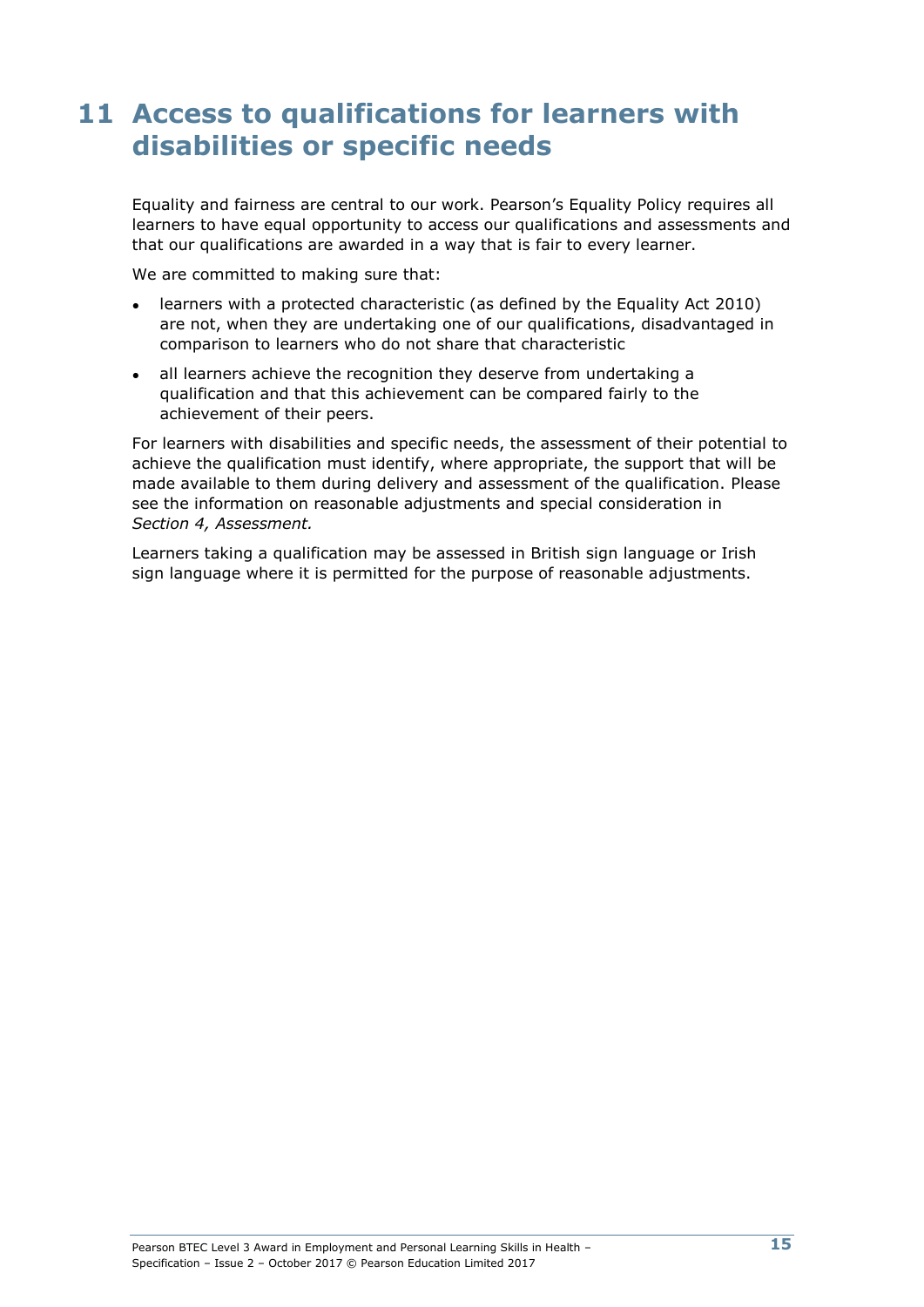## **12 Units**

Units have the following sections.

### **Unit title**

This is the formal title of the unit that will appear on the learner's certificate.

### **Unit reference number**

Each unit is assigned a unit reference number that appears with the unit title on the Register of Regulated Qualifications.

### **Level**

All units and qualifications have a level assigned to them. The level assigned is informed by the level descriptors defined by Ofqual, the qualifications regulator.

### **Credit value**

When a learner achieves a unit, they gain the specified number of credits.

### **Guided learning hours**

Guided Learning Hours (GLH) is the number of hours that a centre delivering the qualification needs to provide. Guided learning means activities that directly or immediately involve tutors and assessors in teaching, supervising, and invigilating learners, for example lectures, tutorials, online instruction and supervised study.

### **Unit aim**

This gives a summary of what the unit aims to do.

#### **Essential resources**

This section lists any specialist resources needed to deliver the unit. The centre will be asked to make sure that these resources are in place when it seeks approval from Pearson to offer the qualification.

### **Learning outcomes**

The learning outcomes of a unit set out what a learner knows, understands or is able to do as the result of a process of learning.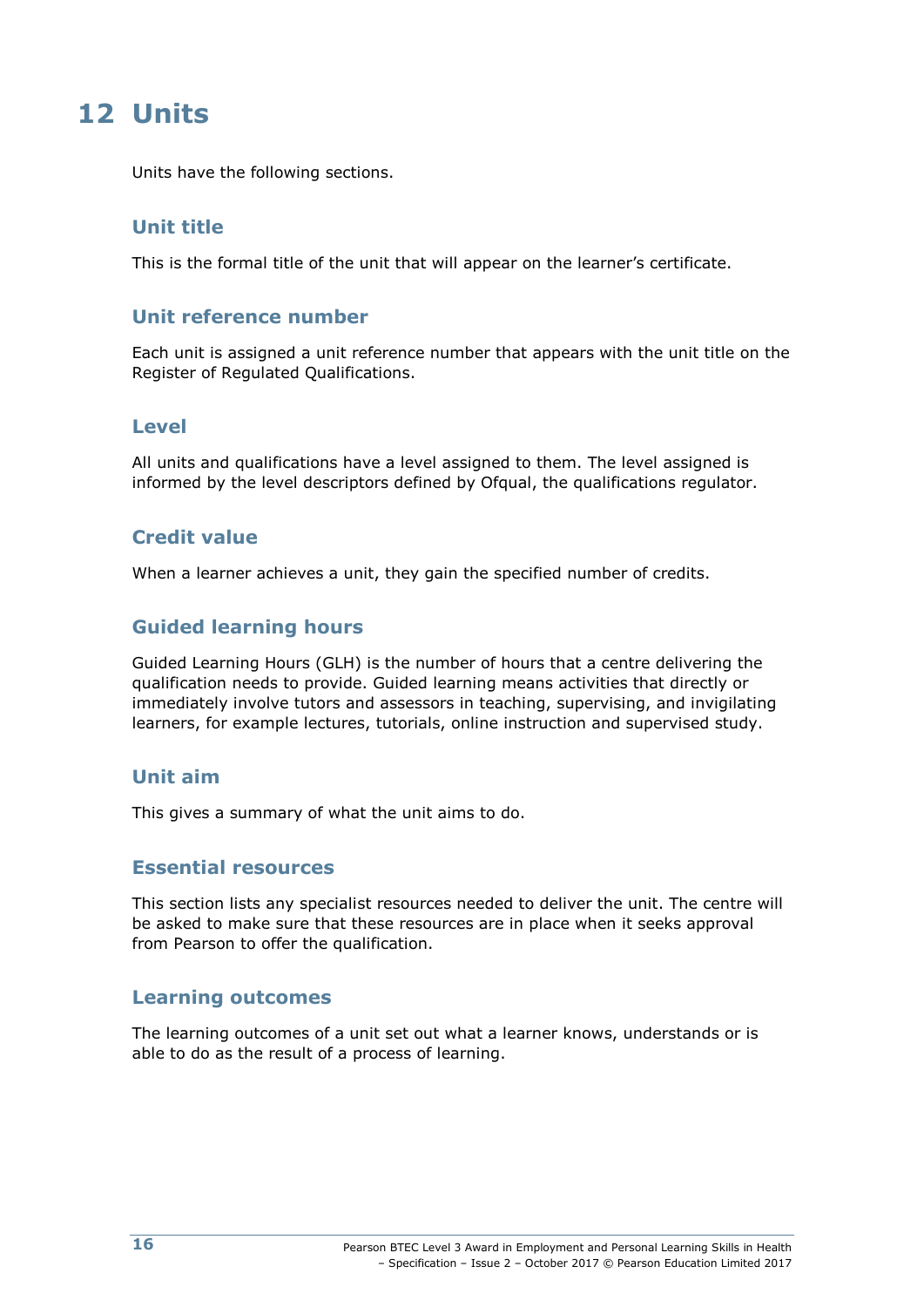### **Assessment criteria**

Assessment criteria specify the standard required by the learner to achieve each learning outcome.

### **Unit amplification**

This section clarifies what a learner needs to know to achieve a learning outcome.

### **Information for tutors**

This section gives tutors information on delivery and assessment. It contains the following subsections.

- *Delivery* explains the content's relationship to the learning outcomes and offers guidance on possible approaches to delivery.
- *Assessment*  gives information about the evidence that learners must produce, together with any additional guidance if appropriate. This section should be read in conjunction with the assessment criteria.
- *Suggested resources*  lists resource materials that can be used to support the teaching of the unit, for example books, journals and websites.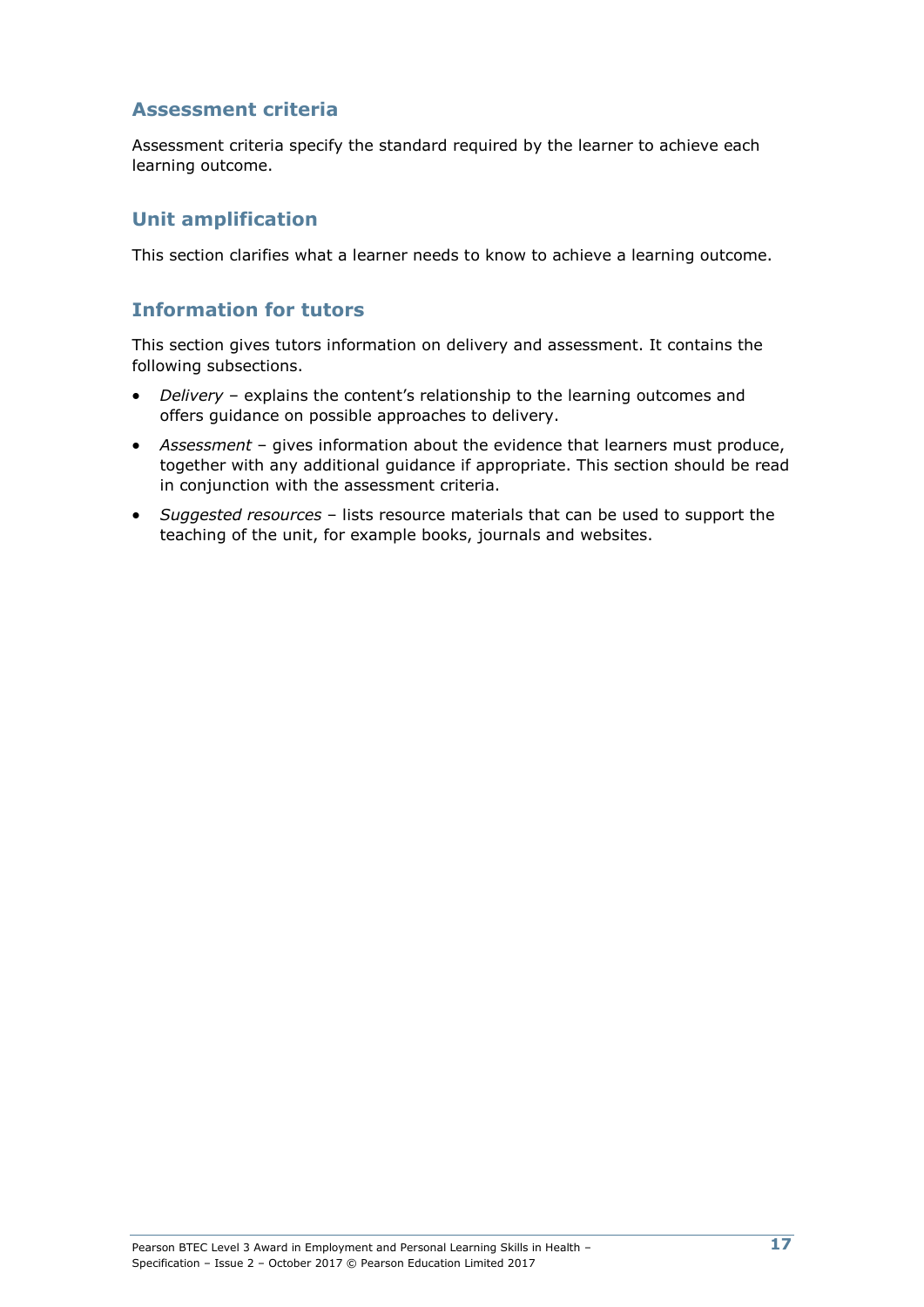| Unit 1:                           | <b>Understand</b><br><b>Employment</b><br><b>Responsibilities and</b><br><b>Rights in Health, Social</b><br><b>Care or Children and</b><br><b>Young People's</b><br><b>Settings</b> |
|-----------------------------------|-------------------------------------------------------------------------------------------------------------------------------------------------------------------------------------|
| Unit reference number: R/602/2954 |                                                                                                                                                                                     |
| Level:                            | $\overline{\mathbf{2}}$                                                                                                                                                             |
| <b>Credit value:</b>              | 3                                                                                                                                                                                   |
| <b>Guided learning hours:</b>     | 24                                                                                                                                                                                  |

### **Unit aim**

This unit is aimed at those working in a wide range of settings in the health, social care or children and young people's sector.

Learners will develop their understanding of a range of aspects of work in this sector, including statutory responsibilities and rights of employees, career pathways and issues of public concern, and how these may influence changes in the sector.

#### **Essential resources**

There are no special resources needed for this unit.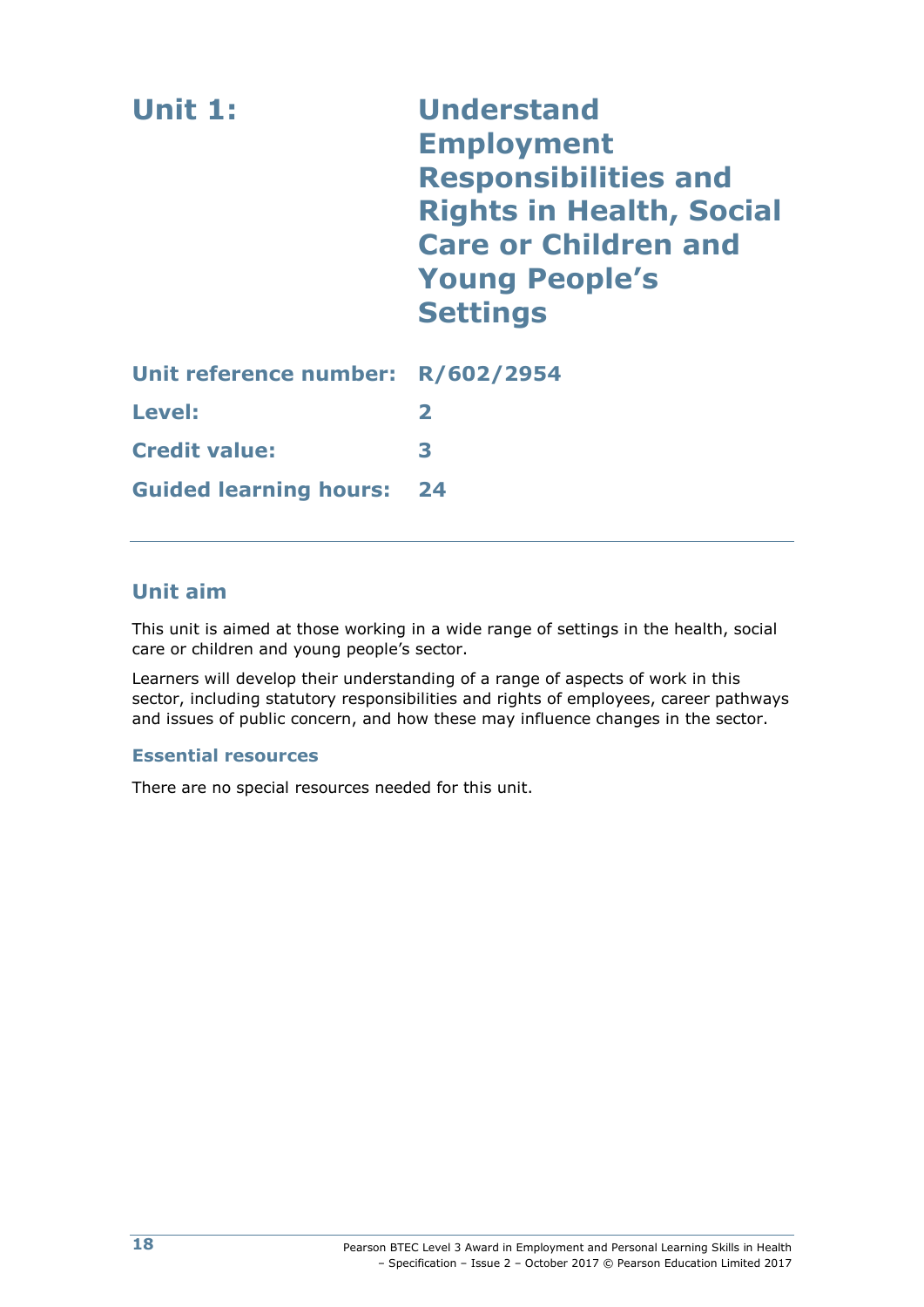### **Learning outcomes, assessment criteria and unit amplification**

To pass this unit, the learner needs to demonstrate that they can meet all the learning outcomes for the unit. The assessment criteria determine the standard required to achieve the unit.

| <b>Learning outcomes</b> |                                                                    |     | <b>Assessment criteria</b>                                     |        | <b>Unit amplification</b>                                                                                                                                                                                                                                                 |
|--------------------------|--------------------------------------------------------------------|-----|----------------------------------------------------------------|--------|---------------------------------------------------------------------------------------------------------------------------------------------------------------------------------------------------------------------------------------------------------------------------|
| $\mathbf{1}$             | Know the statutory<br>responsibilities and                         | 1.1 | List the aspects of<br>employment covered by law               | $\Box$ | This includes employment law and other legislation such as the Equality<br>Act 2010, other relevant equalities legislation and health and safety.                                                                                                                         |
|                          | rights of<br>employees and<br>employers within<br>own area of work | 1.2 | List the main features of<br>current employment<br>legislation |        | Anti-discrimination provisions, e.g. gender, race, disability, religion, age.<br>Working hours and holiday entitlements.<br>Sickness absence and sick pay.<br>Data protection.<br>Health and safety.<br>Criminal Records Bureau (CRB) checks.<br>Other relevant examples. |
|                          |                                                                    | 1.3 | Outline why legislation<br>relating to employment<br>exists    | $\Box$ | Protection for employees and employers, nationwide parity of<br>employment conditions.                                                                                                                                                                                    |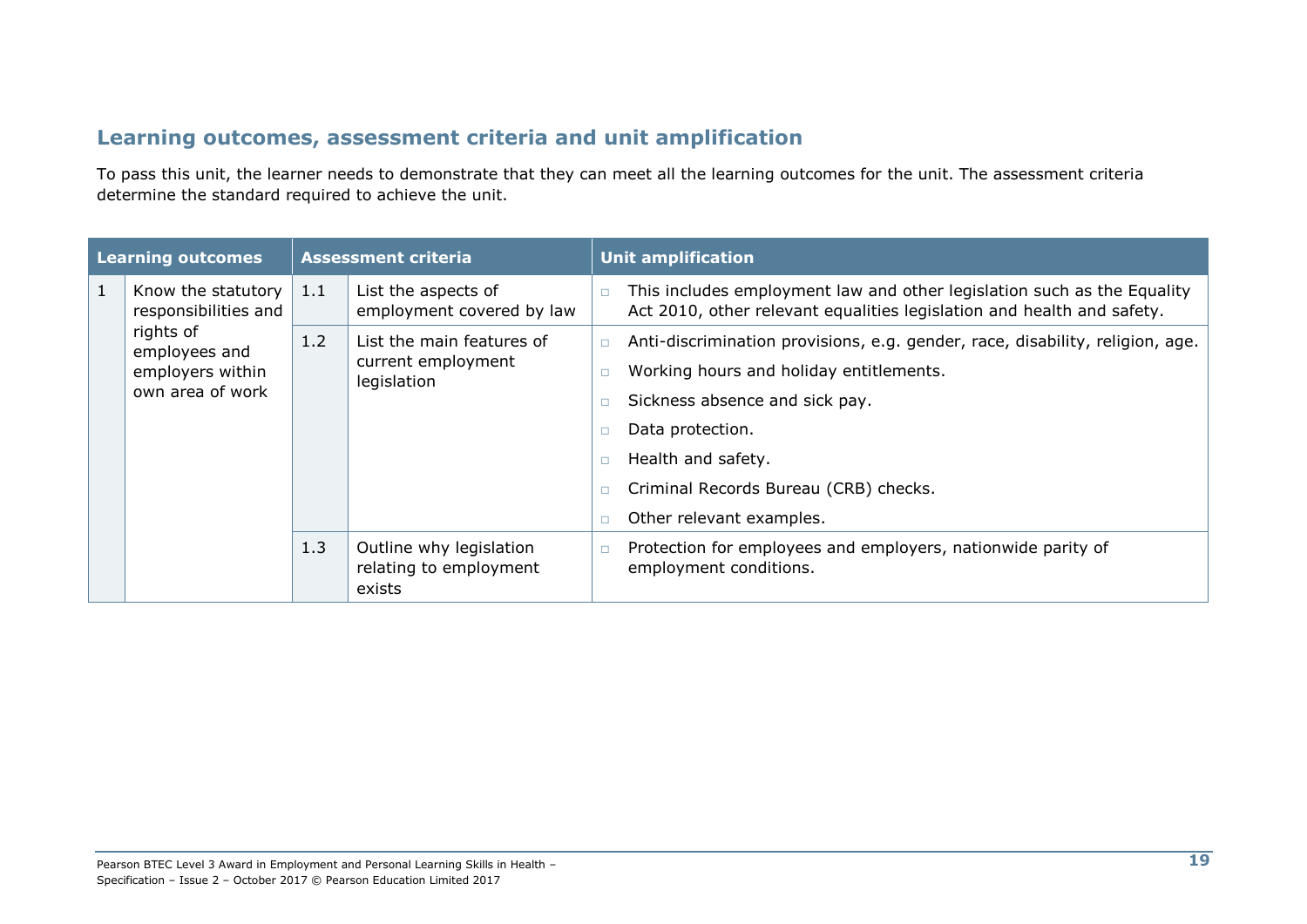| <b>Assessment criteria</b><br><b>Learning outcomes</b> |  |            | <b>Unit amplification</b>                          |        |                                                                                                                                                      |
|--------------------------------------------------------|--|------------|----------------------------------------------------|--------|------------------------------------------------------------------------------------------------------------------------------------------------------|
|                                                        |  | 1.4        | Identify sources and types of                      | $\Box$ | Internal and external sources of information, where appropriate.                                                                                     |
|                                                        |  |            | information and advice<br>available in relation to |        | Human resources department.                                                                                                                          |
|                                                        |  |            | employment responsibilities                        | $\Box$ | Line manager.                                                                                                                                        |
|                                                        |  | and rights |                                                    |        | Advisory, Conciliation and Arbitration Service (ACAS).                                                                                               |
|                                                        |  |            |                                                    |        | Citizens Advice Bureau.                                                                                                                              |
|                                                        |  |            |                                                    |        | Community Legal Advice.                                                                                                                              |
|                                                        |  |            |                                                    |        | Access to Work.                                                                                                                                      |
|                                                        |  |            |                                                    |        | Additional Learning Support.                                                                                                                         |
|                                                        |  |            |                                                    |        |                                                                                                                                                      |
|                                                        |  |            |                                                    |        | Types of information include written material (leaflets, fact sheets,<br>website documents) and verbal advice given face to face or by<br>telephone. |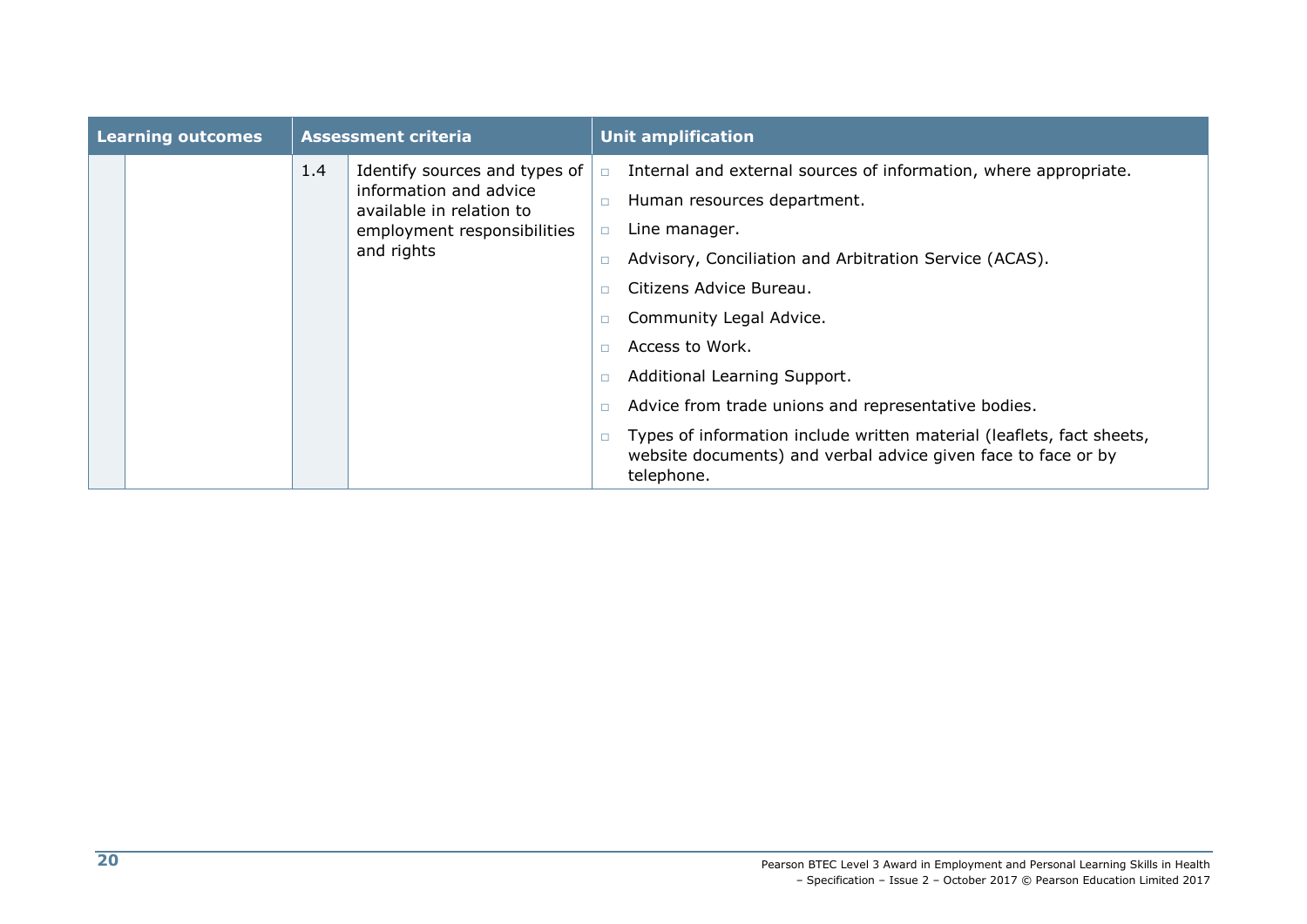| <b>Learning outcomes</b> |                                     | <b>Assessment criteria</b> |                                                                 |        | <b>Unit amplification</b>                                                                 |  |  |  |
|--------------------------|-------------------------------------|----------------------------|-----------------------------------------------------------------|--------|-------------------------------------------------------------------------------------------|--|--|--|
| $\overline{2}$           | Understand agreed                   | 2.1                        | Describe the terms and                                          | $\Box$ | Terms and conditions.                                                                     |  |  |  |
|                          | ways of working<br>that protect own |                            | conditions of own contract of<br>employment                     | $\Box$ | Hours.                                                                                    |  |  |  |
|                          | relationship with                   |                            |                                                                 | $\Box$ | Pay rate.                                                                                 |  |  |  |
|                          | employer                            |                            |                                                                 | $\Box$ | Holiday entitlement.                                                                      |  |  |  |
|                          |                                     |                            |                                                                 | □      | Format of the contract or relevant regulation.                                            |  |  |  |
|                          |                                     |                            |                                                                 | $\Box$ | Contribution of objectives of job role to organisation's key aims.                        |  |  |  |
|                          |                                     | 2.2                        | Describe the information<br>shown on own pay<br>statement       | $\Box$ | Gross wages.                                                                              |  |  |  |
|                          |                                     |                            |                                                                 | $\Box$ | Deductions.                                                                               |  |  |  |
|                          |                                     |                            |                                                                 | $\Box$ | Net pay.                                                                                  |  |  |  |
|                          |                                     | 2.3                        | Describe the procedures to<br>follow in event of a<br>grievance | $\Box$ | Informal approach.                                                                        |  |  |  |
|                          |                                     |                            |                                                                 | $\Box$ | Management structure.                                                                     |  |  |  |
|                          |                                     |                            |                                                                 | $\Box$ | Company handbook.                                                                         |  |  |  |
|                          |                                     |                            |                                                                 | 0      | ACAS (Advisory, Conciliation and Arbitration Service) procedures.                         |  |  |  |
|                          |                                     |                            |                                                                 | n.     | Types of discrimination.                                                                  |  |  |  |
|                          |                                     |                            |                                                                 | $\Box$ | Basic rights under the Disability Discrimination Act 1995 and 2005,<br>Equality Act 2010. |  |  |  |
|                          |                                     |                            |                                                                 | $\Box$ | Line management structure.                                                                |  |  |  |
|                          |                                     |                            |                                                                 | $\Box$ | Trade union support.                                                                      |  |  |  |
|                          |                                     |                            |                                                                 | □      | Employment tribunal.                                                                      |  |  |  |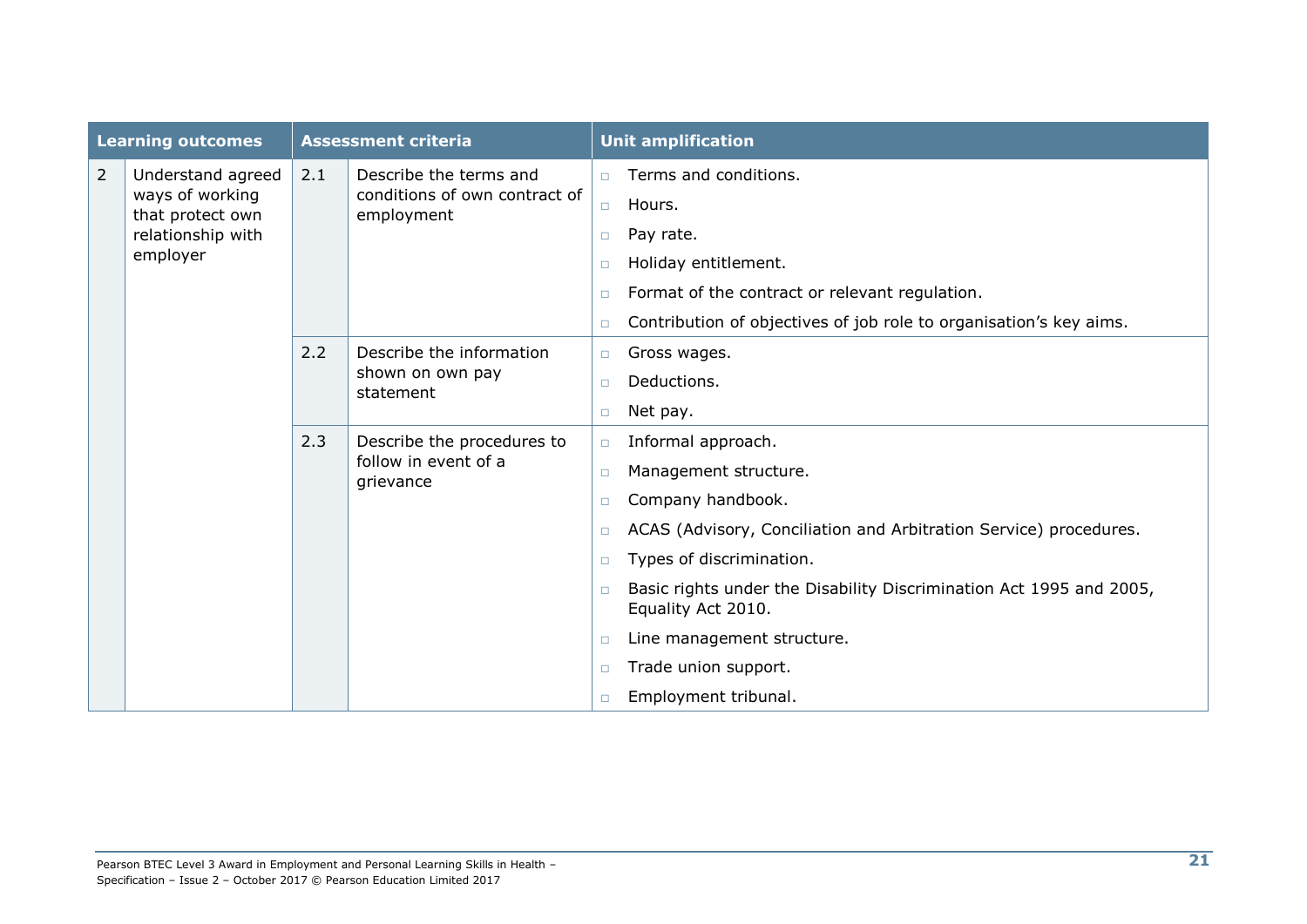| <b>Learning outcomes</b> |  | <b>Assessment criteria</b> |                                                      | <b>Unit amplification</b> |                                                                                                   |  |
|--------------------------|--|----------------------------|------------------------------------------------------|---------------------------|---------------------------------------------------------------------------------------------------|--|
|                          |  | 2.4                        | Identify the personal                                | $\Box$                    | Personal data.                                                                                    |  |
|                          |  |                            | information that must be<br>kept up to date with own | $\Box$                    | Qualifications.                                                                                   |  |
|                          |  |                            | employer                                             | $\Box$                    | Tax code.                                                                                         |  |
|                          |  |                            |                                                      | $\Box$                    | Disabilities.                                                                                     |  |
|                          |  |                            |                                                      | $\Box$                    | Absence details.                                                                                  |  |
|                          |  |                            |                                                      | $\Box$                    | Training.                                                                                         |  |
|                          |  |                            |                                                      | $\Box$                    | Updating information held in personnel records: personal responsibility,<br>management structure. |  |
|                          |  | 2.5                        | Explain agreed ways of                               | $\Box$                    | Includes policies and procedures. May cover areas such as:                                        |  |
|                          |  |                            | working with employer                                |                           | data protection                                                                                   |  |
|                          |  |                            |                                                      |                           | grievance procedures                                                                              |  |
|                          |  |                            |                                                      |                           | conflict management                                                                               |  |
|                          |  |                            |                                                      |                           | anti-discriminatory practice                                                                      |  |
|                          |  |                            |                                                      |                           | equality and diversity                                                                            |  |
|                          |  |                            |                                                      |                           | health and safety.                                                                                |  |
|                          |  |                            |                                                      | $\Box$                    | Procedures to follow if someone needs to take time off - holiday<br>entitlement.                  |  |
|                          |  |                            |                                                      | $\Box$                    | Bank holidays.                                                                                    |  |
|                          |  |                            |                                                      | $\Box$                    | Sickness procedures: self-certification, medical certificate.                                     |  |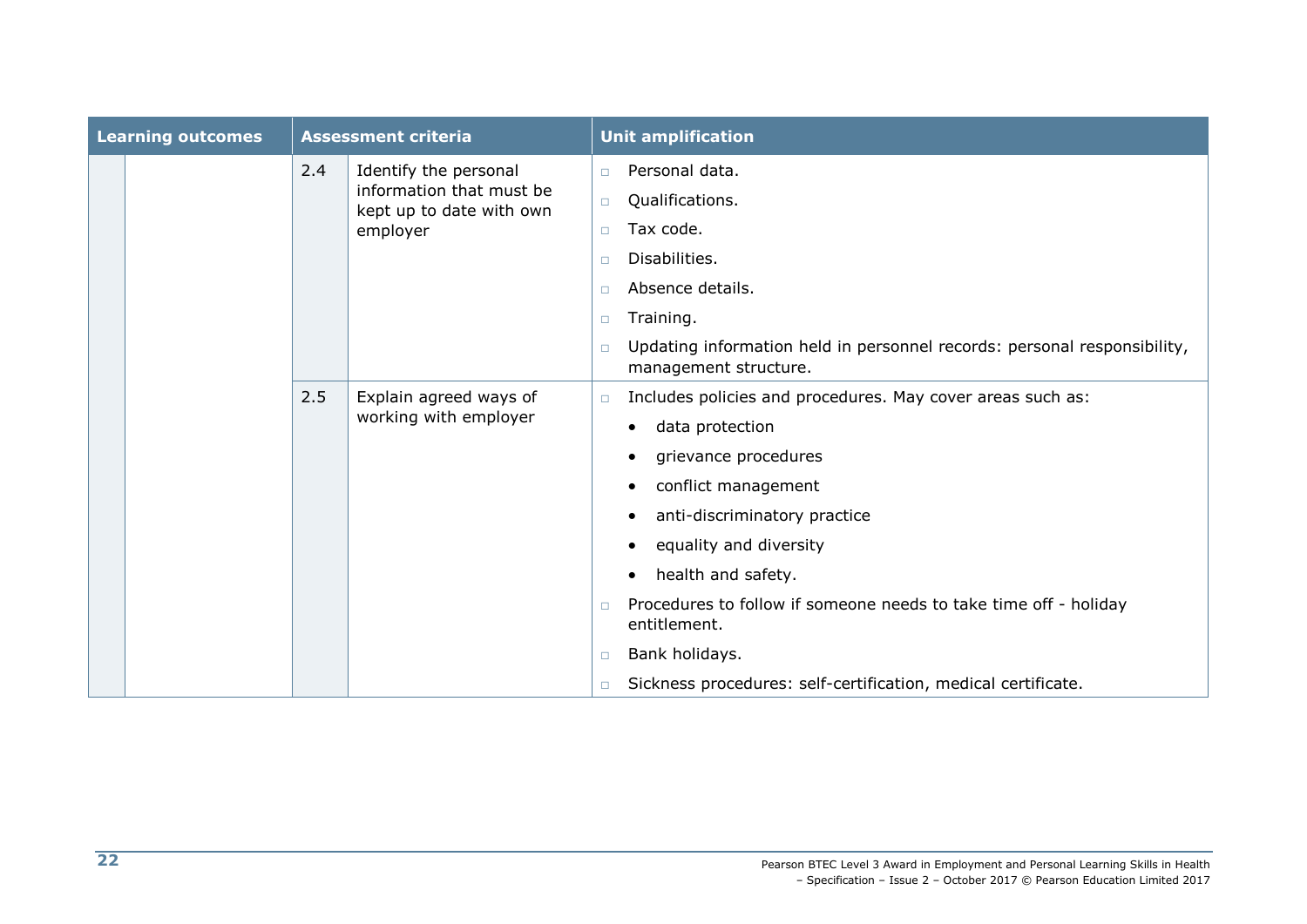| <b>Learning outcomes</b> |                                                             | <b>Assessment criteria</b> |                                                                                                                |        | <b>Unit amplification</b>                                                                        |
|--------------------------|-------------------------------------------------------------|----------------------------|----------------------------------------------------------------------------------------------------------------|--------|--------------------------------------------------------------------------------------------------|
| 3                        | Understand how<br>own role fits within<br>the wider context | 3.1                        | Explain how own role fits<br>within the delivery of the<br>service provided                                    | $\Box$ | Own role within service delivery.                                                                |
|                          | of the sector                                               | 3.2                        | Explain the effect of own<br>role on service provision                                                         | $\Box$ | This should include the effect of following good practice and<br>consequences of non-compliance. |
|                          |                                                             |                            |                                                                                                                | $\Box$ | Contribution of objectives of own job role to organisation's key aims.                           |
|                          |                                                             | 3.3                        | Describe how own role links<br>to the wider sector                                                             | $\Box$ | Own role in relation to wider sector.                                                            |
|                          |                                                             |                            |                                                                                                                | $\Box$ | Relationship to National Occupational Standards in own area of work.                             |
|                          |                                                             |                            |                                                                                                                | п      | Reference to relevant codes of practice.                                                         |
|                          |                                                             | 3.4                        | Describe the main roles and<br>responsibilities of<br>representative bodies that<br>influence the wider sector | $\Box$ | Trade unions.                                                                                    |
|                          |                                                             |                            |                                                                                                                | $\Box$ | Government departments.                                                                          |
|                          |                                                             |                            |                                                                                                                | $\Box$ | Professional bodies.                                                                             |
|                          |                                                             |                            |                                                                                                                | п      | Sector Skills Councils.                                                                          |
|                          |                                                             |                            |                                                                                                                | □      | Regulatory bodies.                                                                               |
|                          |                                                             |                            |                                                                                                                |        | Consumer groups.                                                                                 |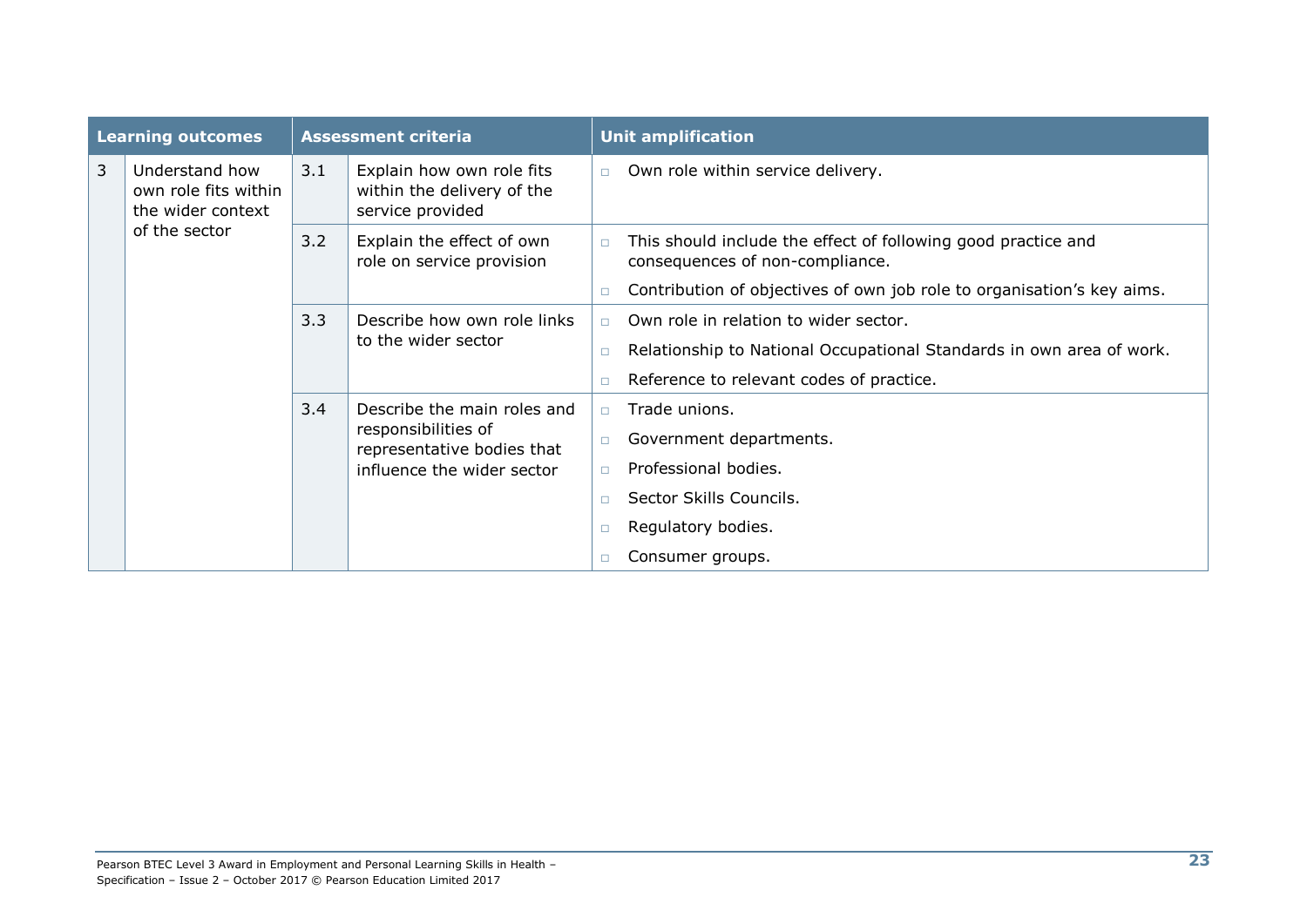|   | <b>Learning outcomes</b>                |     | <b>Assessment criteria</b>                                               |        | <b>Unit amplification</b>                                                                                                                                             |
|---|-----------------------------------------|-----|--------------------------------------------------------------------------|--------|-----------------------------------------------------------------------------------------------------------------------------------------------------------------------|
| 4 | Understand career<br>pathways available | 4.1 | Explore different types of<br>occupational opportunities                 | $\Box$ | Entry, professional development and progression: entry requirements,<br>level of entry, experience.                                                                   |
|   | within own and<br>related sectors       |     |                                                                          | $\Box$ | Occupational opportunities.                                                                                                                                           |
|   |                                         |     |                                                                          | $\Box$ | Importance of continuing professional development, e.g. efficiency,<br>customer satisfaction, retention of staff, motivation of staff.                                |
|   |                                         |     |                                                                          | $\Box$ | Induction.                                                                                                                                                            |
|   |                                         |     |                                                                          | $\Box$ | Training and development, e.g. internal training, external training,<br>gaining qualifications, work experience, secondments, monitoring,<br>shadowing, observations. |
|   |                                         |     |                                                                          | $\Box$ | Career progression, e.g. opportunities, requirements.                                                                                                                 |
|   |                                         |     |                                                                          | $\Box$ | Next steps.                                                                                                                                                           |
|   |                                         | 4.2 | Identify sources of<br>information related to a<br>chosen career pathway | $\Box$ | Human resources department.                                                                                                                                           |
|   |                                         |     |                                                                          | $\Box$ | Line manager.                                                                                                                                                         |
|   |                                         |     |                                                                          | $\Box$ | ACAS.                                                                                                                                                                 |
|   |                                         |     |                                                                          | $\Box$ | Trade unions.                                                                                                                                                         |
|   |                                         |     |                                                                          | $\Box$ | Citizens Advice Bureau.                                                                                                                                               |
|   |                                         |     |                                                                          | $\Box$ | Community Legal Advice.                                                                                                                                               |
|   |                                         |     |                                                                          | $\Box$ | Access to Work.                                                                                                                                                       |
|   |                                         |     |                                                                          | $\Box$ | Additional Learning Support.                                                                                                                                          |
|   |                                         |     |                                                                          | $\Box$ | Advice from trade unions and representative bodies.                                                                                                                   |
|   |                                         | 4.3 | Identify next steps in own                                               | $\Box$ | Next steps in own career pathway.                                                                                                                                     |
|   |                                         |     | career pathway                                                           | $\Box$ | Training and development.                                                                                                                                             |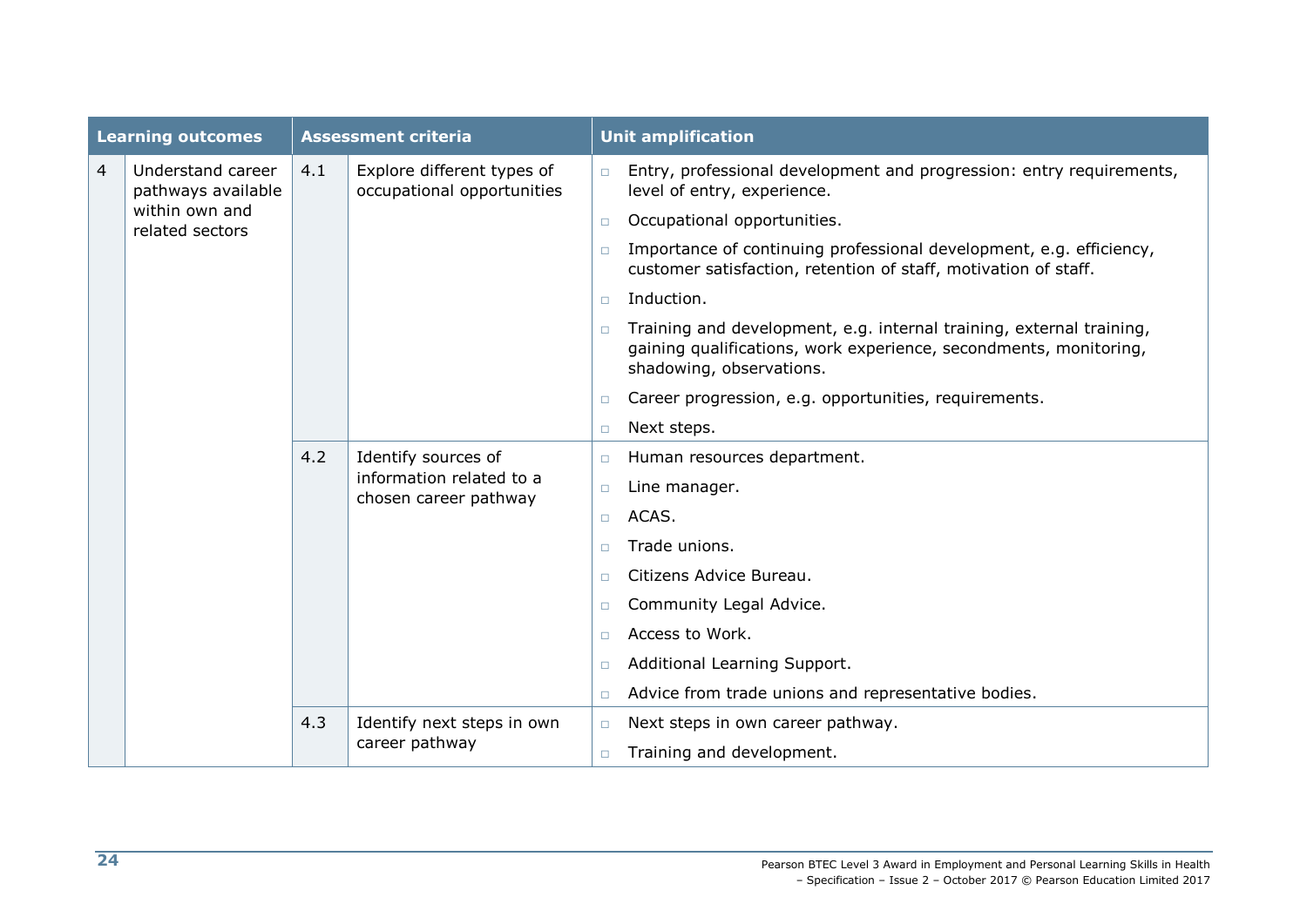| <b>Learning outcomes</b> |                                                                                                                    | <b>Assessment criteria</b> |                                                                                                      |                            | <b>Unit amplification</b>                                                                                                                                                                                                                                                                                    |  |
|--------------------------|--------------------------------------------------------------------------------------------------------------------|----------------------------|------------------------------------------------------------------------------------------------------|----------------------------|--------------------------------------------------------------------------------------------------------------------------------------------------------------------------------------------------------------------------------------------------------------------------------------------------------------|--|
| 5.                       | Understand how<br>issues of public<br>concern may affect<br>the image and<br>delivery of services<br>in the sector | 5.1                        | Identify occasions where the<br>public have raised concerns<br>regarding issues within the<br>sector | $\Box$<br>$\Box$<br>$\Box$ | Quality of care issues relating to hospitals and care homes.<br>Child protection issues, starvation, abuse (physical).<br>Social issues, child poverty.                                                                                                                                                      |  |
|                          |                                                                                                                    | 5.2                        | Outline different viewpoints<br>around an issue of public<br>concern relevant to the<br>sector       | $\Box$                     | Poor practice, lack of communication, lack of coordination across<br>services.                                                                                                                                                                                                                               |  |
|                          |                                                                                                                    | 5.3                        | Describe how issues of<br>public concern have altered<br>public views of the sector                  | $\Box$<br>$\Box$           | This may include media stories, local or national strategies, closures,<br>government drivers, economic issues.<br>High-profile cases, e.g. Mid Staffordshire NHS Foundation Trust,<br>Winterbourne View private hospital, Baby 'P', Victoria Climbie, effect<br>they have had on public view of the sector. |  |
|                          |                                                                                                                    | 5.4                        | Describe recent changes in<br>service delivery which have<br>affected own area of work               | $\Box$                     | Recent changes in service and effect on own role.                                                                                                                                                                                                                                                            |  |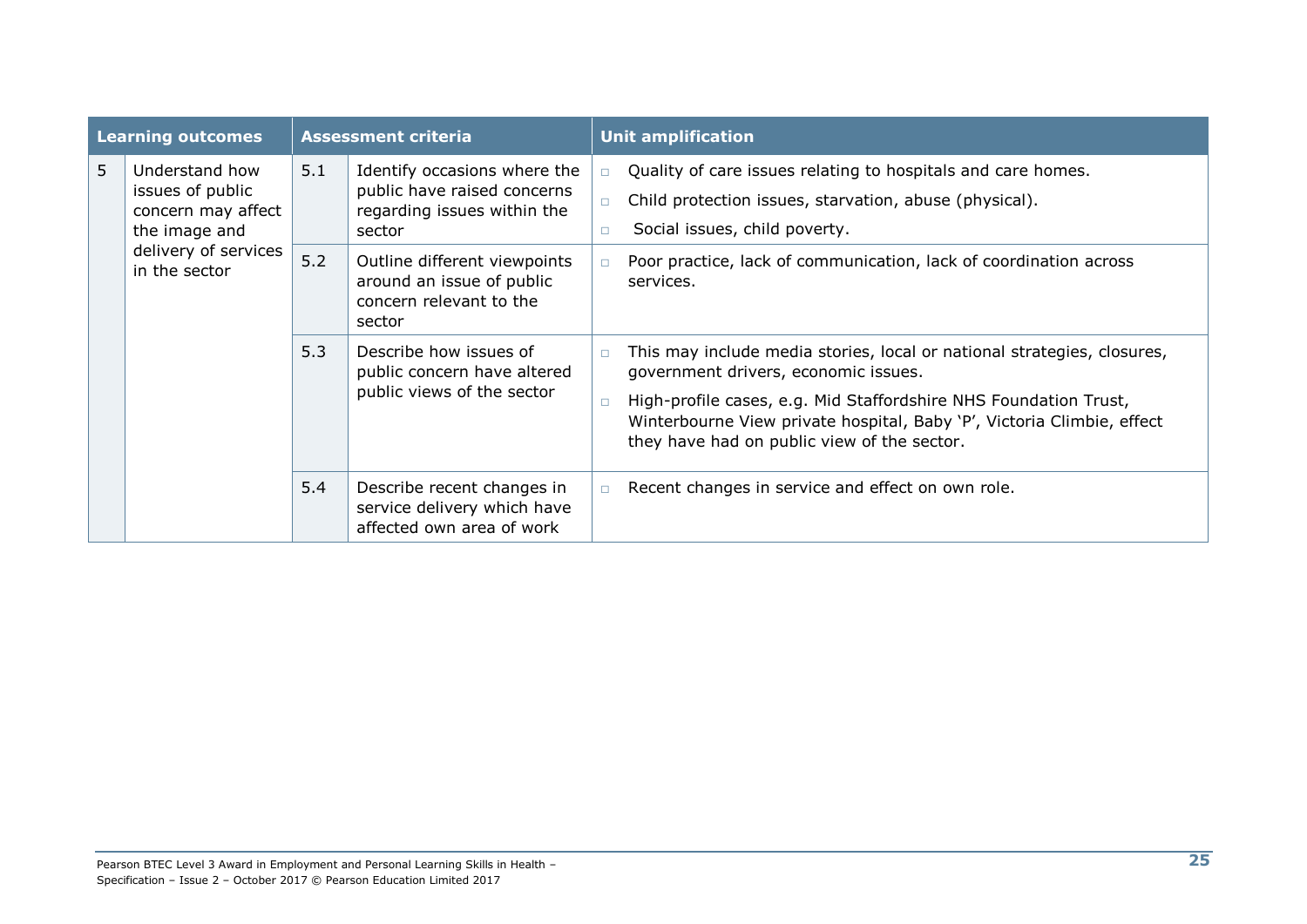### **Information for tutors**

#### **Delivery**

This unit includes some topics that are applicable generally, and others that apply specifically to the learner's workplace. Input should be as varied as possible, making good use of internet resources and websites, mixed with group work, individual study and team activities, as well as more traditional tasks. Learners should be encouraged to read around the subject to gain more understanding.

Visiting speakers from a variety of relevant organisations would enrich the programme. All study should be related to the workplace where possible.

#### **Assessment**

The centre will devise and mark the assessment for this unit.

Learners must meet all assessment criteria to pass the unit.

Assessment requirements draw on naturally occurring evidence.

Learners are likely to go through an induction process before they start a work role or work placement. Learners could build a portfolio of evidence or produce a workbook that, as well as showing evidence of achievement, could be used as a point of reference for their future assessment.

#### **Suggested resources**

#### **Books**

Sack S – *The Employee Rights Handbook* (Warner Books, 2000) ISBN 978-0446673266

Sack S – *The Employee Rights Handbook: Effective Legal Strategies to Protect Your Job from Interview to Pink Slip* (Legal Strategies Inc, 2010) ISBN 978-0963630674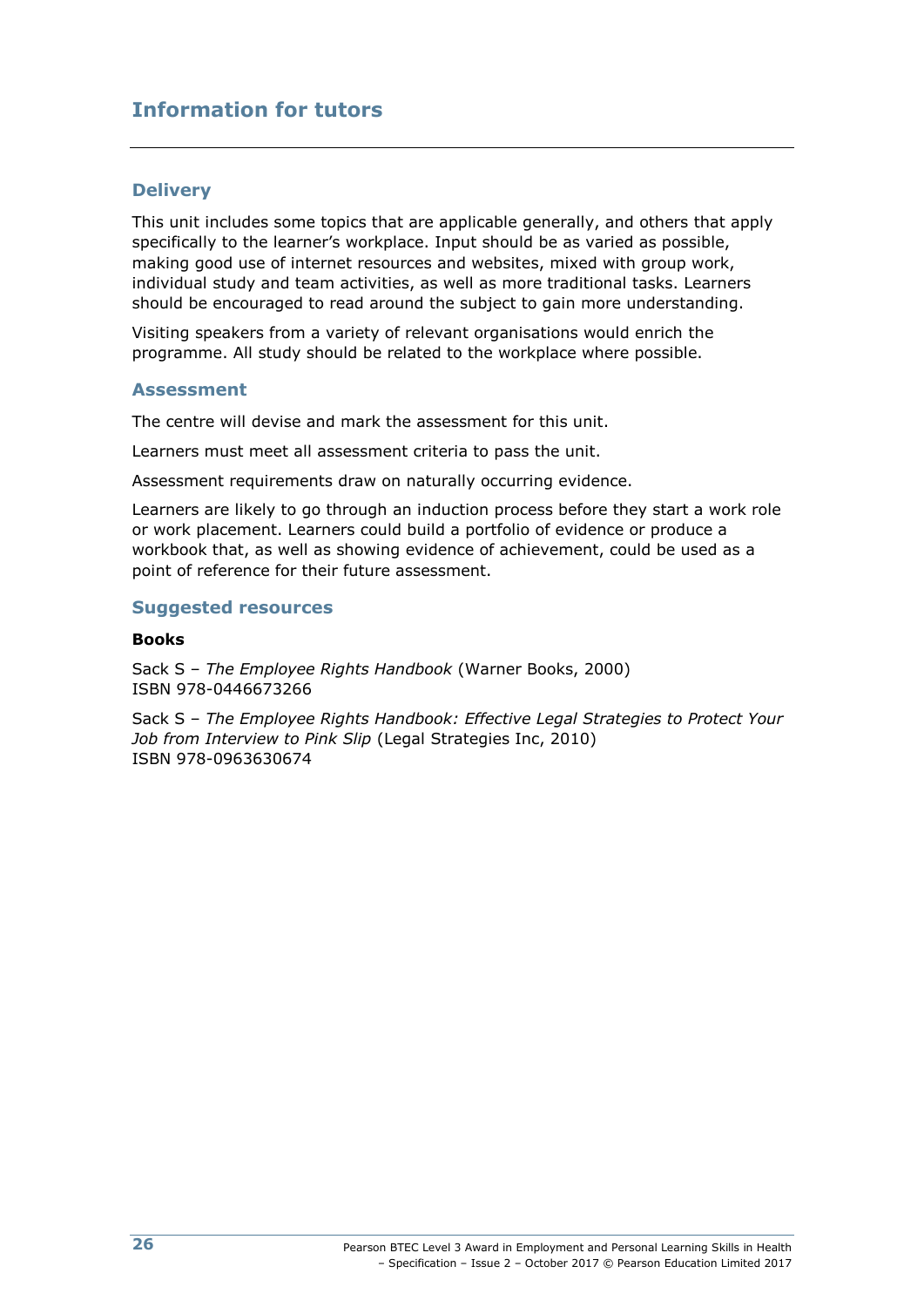| Unit 2:                           | <b>Preparing for a Level 3</b><br><b>Apprenticeship</b> |
|-----------------------------------|---------------------------------------------------------|
| Unit reference number: L/602/4525 |                                                         |
| Level:                            | 3                                                       |
| <b>Credit value:</b>              |                                                         |
| <b>Guided learning hours:</b>     | 10                                                      |

### **Unit aim**

The aim of this unit is for learners to increase their understanding of their Apprenticeship by developing knowledge of the components and the strategies available for their completion.

Learners will develop their time-management and target-setting skills and look at the progression routes available on completion of the Apprenticeship.

#### **Essential resources**

There are no special resources needed for this unit.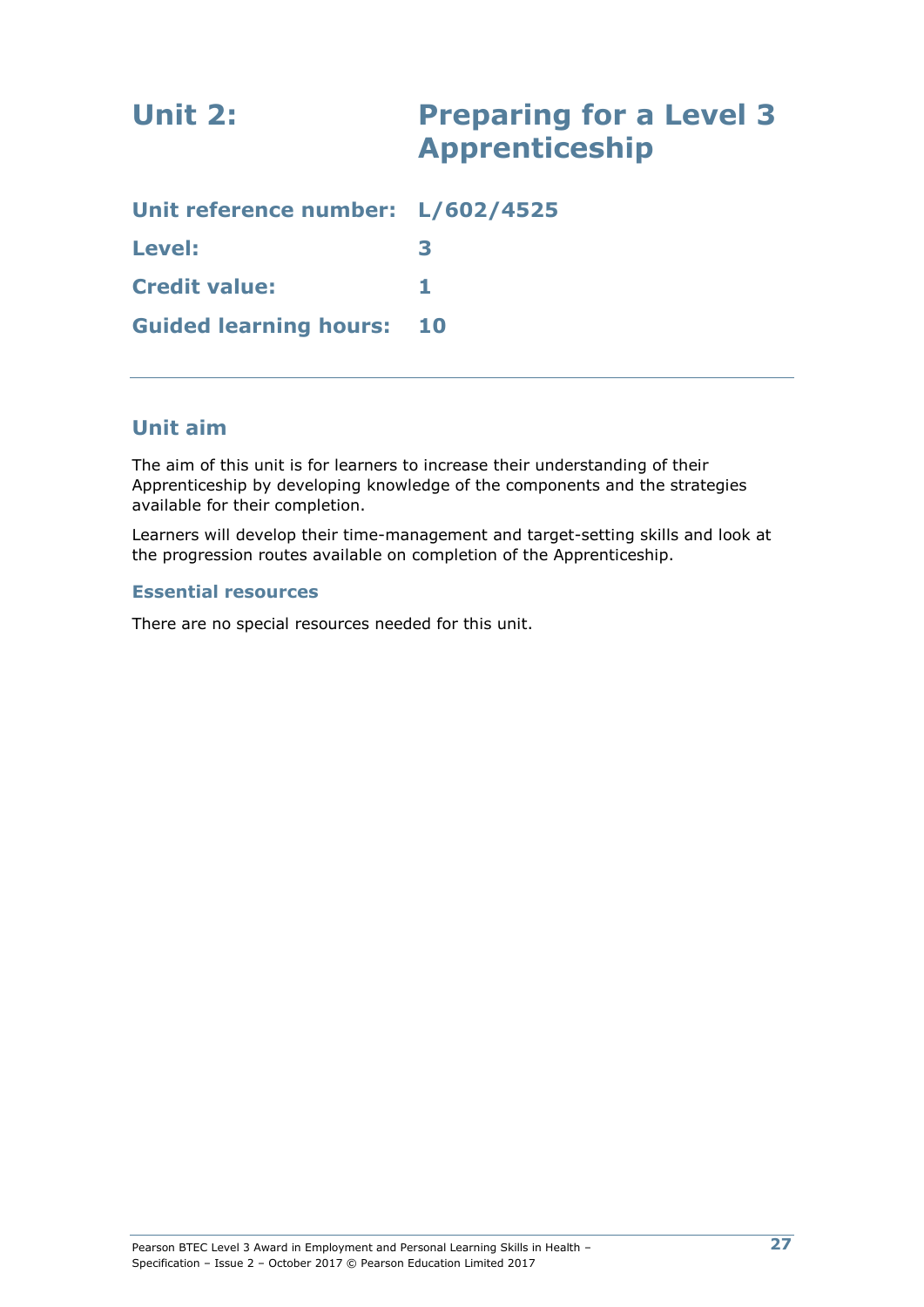### **Learning outcomes, assessment criteria and unit amplification**

To pass this unit, the learner needs to demonstrate that they can meet all the learning outcomes for the unit. The assessment criteria determine the standard required to achieve the unit.

|              | <b>Learning outcomes</b>                                  | <b>Assessment criteria</b> |                                                          |        | <b>Unit amplification</b>                                                                                                                                                                        |
|--------------|-----------------------------------------------------------|----------------------------|----------------------------------------------------------|--------|--------------------------------------------------------------------------------------------------------------------------------------------------------------------------------------------------|
| $\mathbf{1}$ | Understand how<br>the Apprenticeship<br>framework relates | 1.1                        | Explain the components of<br>the Apprenticeship          | $\Box$ | Components in the relevant framework, e.g. competence and<br>knowledge-based qualifications, Functional Skills, Employee Rights and<br>Responsibilities, personal, learning and thinking skills. |
|              | to the learner                                            |                            |                                                          | $\Box$ | Choosing units allowed in the framework.                                                                                                                                                         |
|              |                                                           | 1.2                        | Explain strategies for<br>meeting the requirements of    | $\Box$ | Gathering evidence, e.g. on the job, off the job, witness statements, use<br>of videos and tapes, observation sheets.                                                                            |
|              |                                                           |                            | assessment                                               | $\Box$ | Tests, for example online, paper based.                                                                                                                                                          |
|              |                                                           |                            |                                                          | $\Box$ | Preparation for tests.                                                                                                                                                                           |
|              |                                                           |                            |                                                          | $\Box$ | Examinations, e.g. revision techniques, revision timetable, practice<br>papers.                                                                                                                  |
|              |                                                           |                            |                                                          | $\Box$ | Completing coursework, e.g. organisation of folders, cross-referencing.                                                                                                                          |
|              |                                                           |                            |                                                          | $\Box$ | Review visits.                                                                                                                                                                                   |
|              |                                                           |                            |                                                          | $\Box$ | Holistic assessment.                                                                                                                                                                             |
|              |                                                           | 1.3                        | Assess the importance of the<br>Apprenticeship agreement | $\Box$ | As set out in legislation and regulations.                                                                                                                                                       |
|              |                                                           |                            |                                                          | $\Box$ | Employee and employer obligations.                                                                                                                                                               |
|              |                                                           |                            |                                                          | $\Box$ | Contents of the agreement.                                                                                                                                                                       |
|              |                                                           |                            |                                                          | $\Box$ | Time limitations in the agreement.                                                                                                                                                               |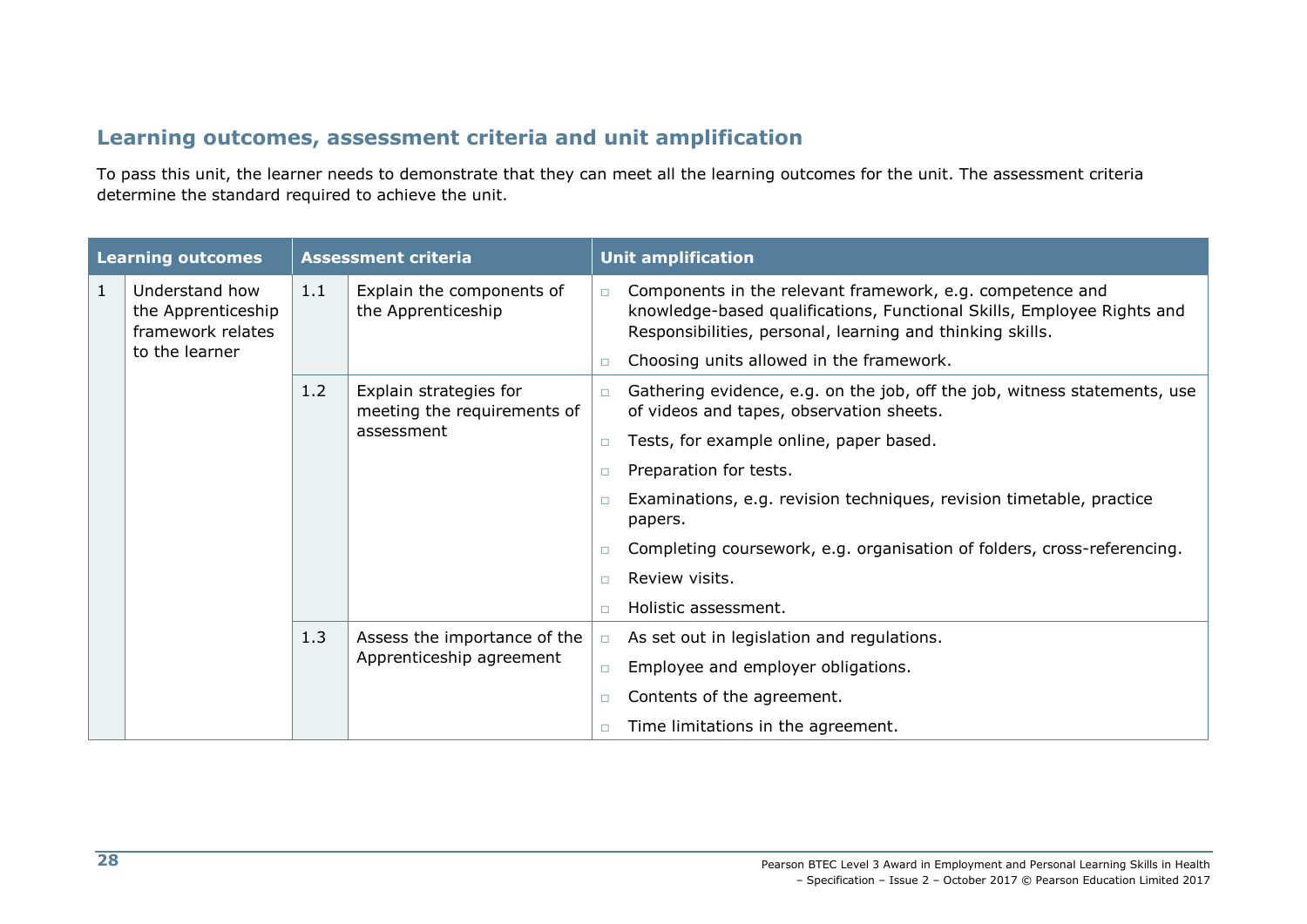|   | <b>Learning outcomes</b>                         | <b>Assessment criteria</b> |                                                                                |        | <b>Unit amplification</b>                                                                                                                                                                      |  |
|---|--------------------------------------------------|----------------------------|--------------------------------------------------------------------------------|--------|------------------------------------------------------------------------------------------------------------------------------------------------------------------------------------------------|--|
| 2 | Be able to plan<br>realistic goals for           | 2.1                        | Assess the importance of<br>time management to                                 | $\Box$ | Organising workload by prioritising tasks and activities, including home<br>and work.                                                                                                          |  |
|   | own learning                                     |                            | successful completion                                                          | $\Box$ | Setting up systems for recording and keeping evidence.                                                                                                                                         |  |
|   |                                                  |                            |                                                                                |        | Creating a timetable for the coming year with assessment deadlines and<br>exams.                                                                                                               |  |
|   |                                                  | 2.2                        | Assess own learning and                                                        | $\Box$ | Arising from prior learning and experience.                                                                                                                                                    |  |
|   |                                                  |                            | development needs                                                              | $\Box$ | Development that could be embedded in future learning, e.g. study<br>skills, critical thinking, Functional Skills, exam technique, time<br>management, personal, learning and thinking skills. |  |
|   |                                                  | 2.3                        | Create SMART targets for<br>successful completion of the<br>Apprenticeship     | $\Box$ | Awareness of skills and strengths using a SWOT analysis, skills audit.                                                                                                                         |  |
|   |                                                  |                            |                                                                                | $\Box$ | Planning by setting aims and objectives.                                                                                                                                                       |  |
|   |                                                  |                            |                                                                                | n.     | Setting targets which are specific, measurable, achievable, realistic,<br>time bound.                                                                                                          |  |
| 3 | Understand the<br>progression routes<br>from the | 3.1                        | Assess the usefulness of<br>sources of information about<br>progression routes | $\Box$ | Jobcentre Plus, tutor, local college websites and prospectuses, websites,<br>e.g. Apprenticeships, employment websites.                                                                        |  |
|   | Apprenticeship                                   | 3.2                        | Analyse the appropriateness                                                    | $\Box$ | Further study eg college and university courses.                                                                                                                                               |  |
|   |                                                  |                            | of the various progression<br>routes                                           |        | Employment, present employers or seeking new position, e.g. Jobcentre<br>Plus, internet.                                                                                                       |  |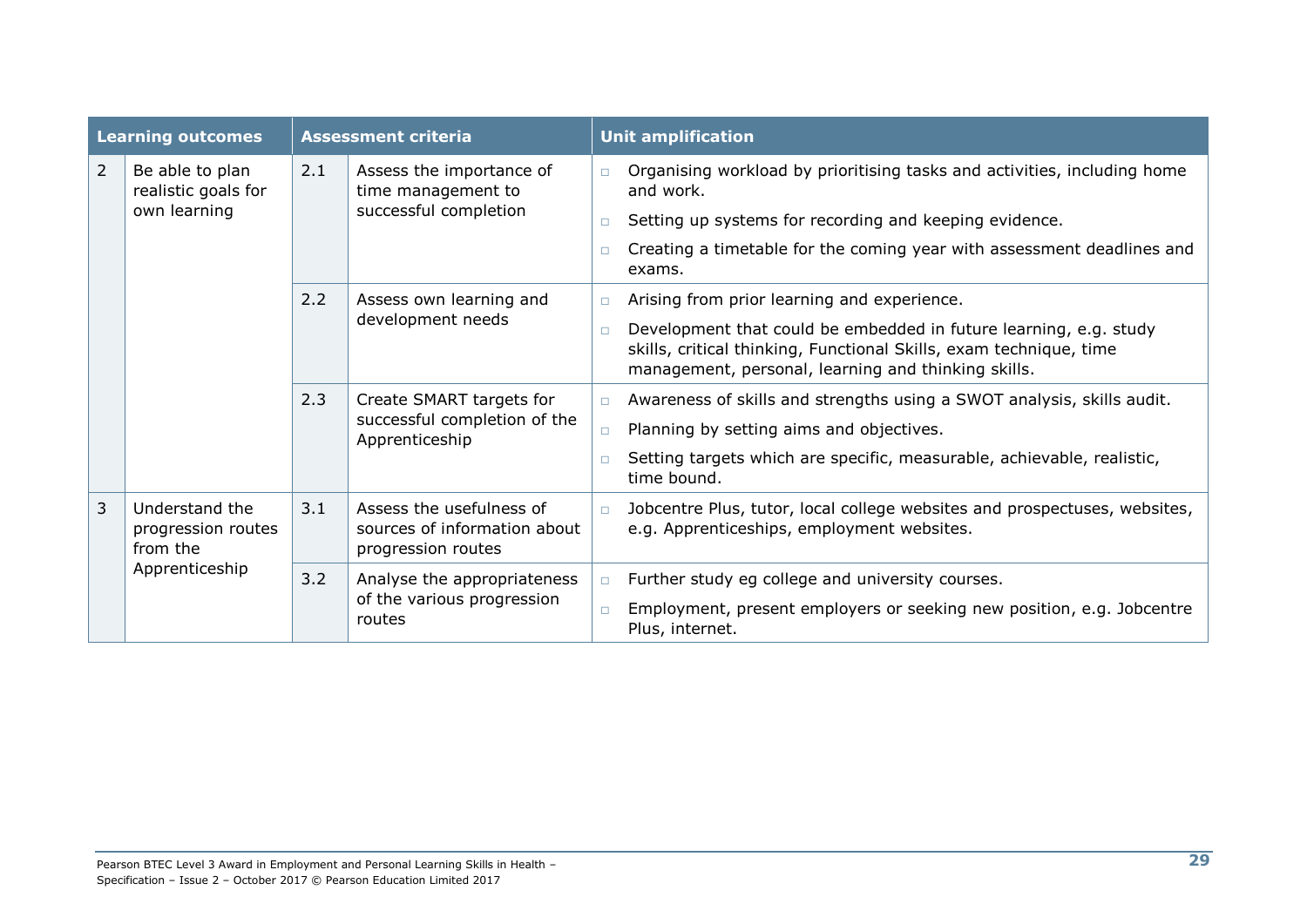### **Information for tutors**

#### **Delivery**

This unit is designed to be taken in any sector appropriate for the Apprenticeship that learners are undertaking. Delivery could start with studying the Apprenticeship framework and discussing why components are present and their purposes. Learners should explain how components are assessed. They should understand the purpose and usefulness of the Apprenticeship agreement. The learning outcomes enable learners to develop an individual learning plan. Learners should develop a critical perspective toward sources of information and their usefulness.

Tutors will need to take a flexible approach when delivering the content of this unit, as learners could be engaged in on-the-job training or attending a training centre on day release.

The emphasis in this unit is on ensuring that learners understand the Apprenticeship course and how they are to be assessed throughout. They are encouraged to consider their skills and set appropriate targets. The unit should be delivered as near to the start of the course as possible.

#### **Assessment**

The centre will devise and mark the assessment for this unit.

Learners must meet all assessment criteria to pass the unit.

Assessment for this unit could include written work or a series of videos or tapes. Evidence could be the log from 1:1 tutorial sessions, or a log created by the learner. All evidence needs to be kept for both internal and external quality assurance assessment. The assessment criteria for each learning outcome can be assessed together or individually. It is essential that the evidence for each criterion is recorded.

#### **Suggested resources**

#### **Books**

Cottrell S – *The Study Skills Handbook* (Palgrave Study Guides, 2008) ISBN 0333751892 (there are also MP3 downloads of various sections of this book)

#### **Websites**

| www.bbc.co.uk/learningzone/clips | Useful video clips in a variety of<br>occupational settings |
|----------------------------------|-------------------------------------------------------------|
| www.excellencegateway.org.uk     | Variety of learning resources                               |
| www.mindtools.com                | Covers aspects of personal<br>management                    |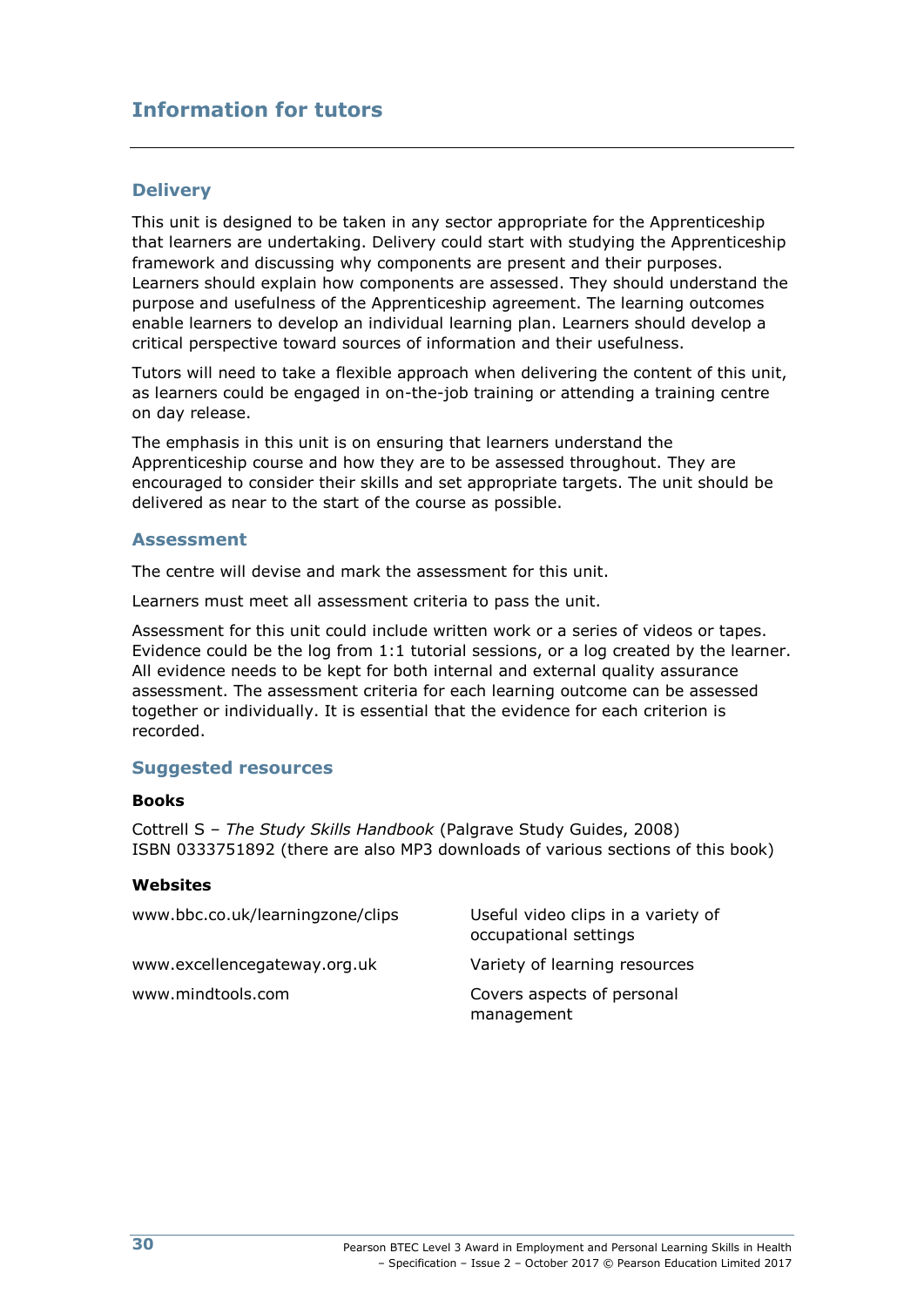| Unit 3:                           | <b>Using Research Skills</b><br>to Solve Problems |
|-----------------------------------|---------------------------------------------------|
| Unit reference number: R/602/4560 |                                                   |
| Level:                            | 3                                                 |
| <b>Credit value:</b>              | 1.                                                |
| <b>Guided learning hours:</b>     | 10                                                |

### **Unit aim**

The aim of this unit is to enable learners to think creatively and to become independent enquirers so that they can use research to solve problems.

### **Essential resources**

There are no special resources needed for this unit.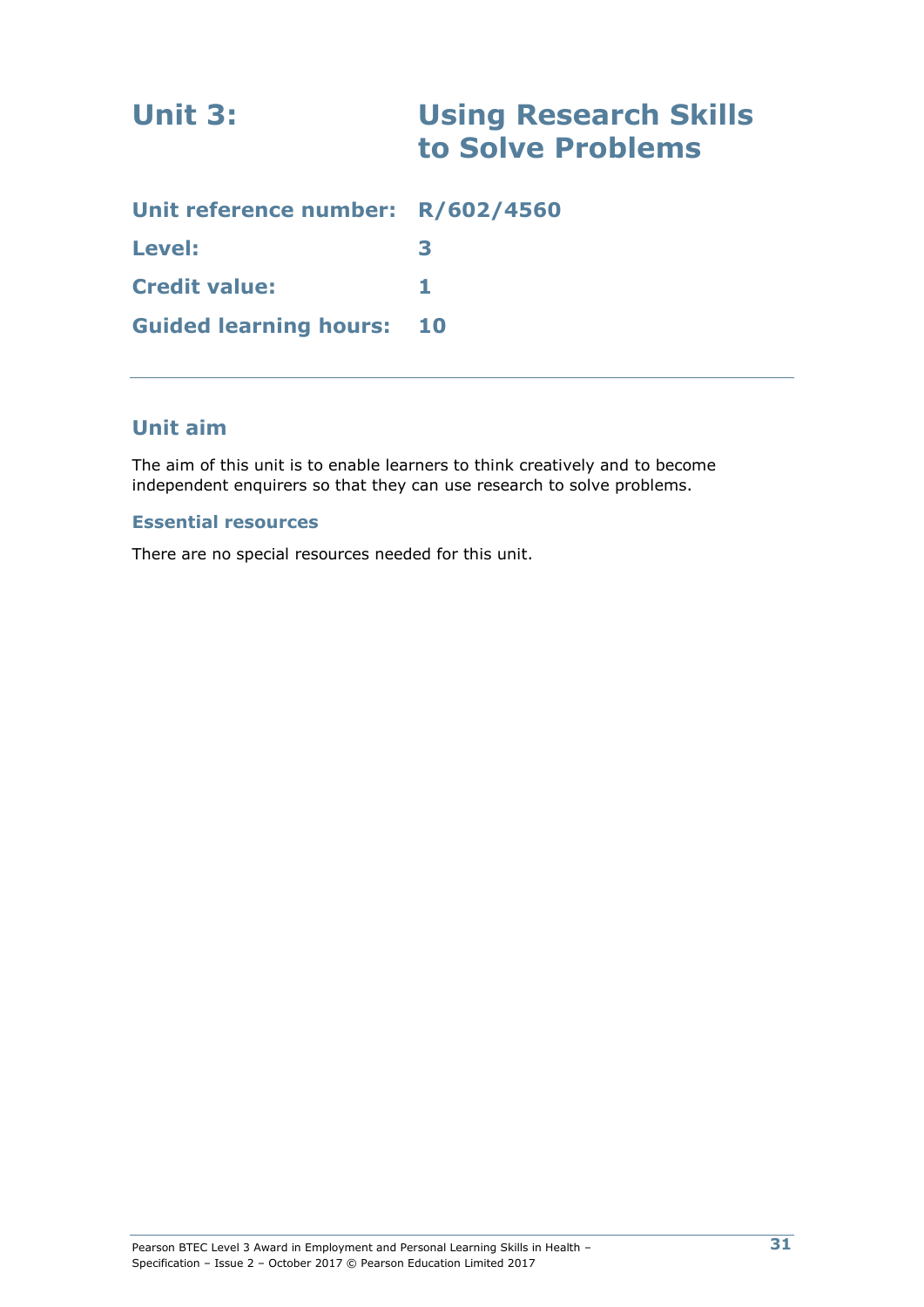### **Learning outcomes, assessment criteria and unit amplification**

To pass this unit, the learner needs to demonstrate that they can meet all the learning outcomes for the unit. The assessment criteria determine the standard required to achieve the unit.

| <b>Learning outcomes</b> |                                          | <b>Assessment criteria</b> |                                                       |        | <b>Unit amplification</b>                                                                                              |  |
|--------------------------|------------------------------------------|----------------------------|-------------------------------------------------------|--------|------------------------------------------------------------------------------------------------------------------------|--|
| 1                        | Be able to research<br>questions related | $\vert 1.1 \vert$          | Generate research questions<br>related to a specified | $\Box$ | Work related, study related.<br>Generating ideas: various techniques, e.g. thoughtshower.                              |  |
|                          | to a specific<br>problem                 |                            | problem                                               |        |                                                                                                                        |  |
|                          |                                          | 1.2                        | Plan the research to meet                             | $\Box$ | Brief plan, including research questions.                                                                              |  |
|                          |                                          |                            | the requirements of the<br>research questions         |        | Any supporting theory or subject matter, methodology, methods,<br>timescale.                                           |  |
|                          |                                          | 1.3                        | Relate research questions to<br>the problem           | $\Box$ | Underlying objectives of the research that inform the more specific<br>questions that may be asked in the methodology. |  |
|                          |                                          |                            |                                                       |        | A question or questions to be researched inductively.                                                                  |  |
|                          |                                          | 1.4                        | Undertake the research in                             |        | Primary and secondary sources.                                                                                         |  |
|                          |                                          |                            | accordance with the plan                              |        | Collection of data, e.g. qualitative, quantitative.                                                                    |  |
|                          |                                          |                            |                                                       |        | Research methods, e.g. questionnaires, surveys, documents,<br>observation.                                             |  |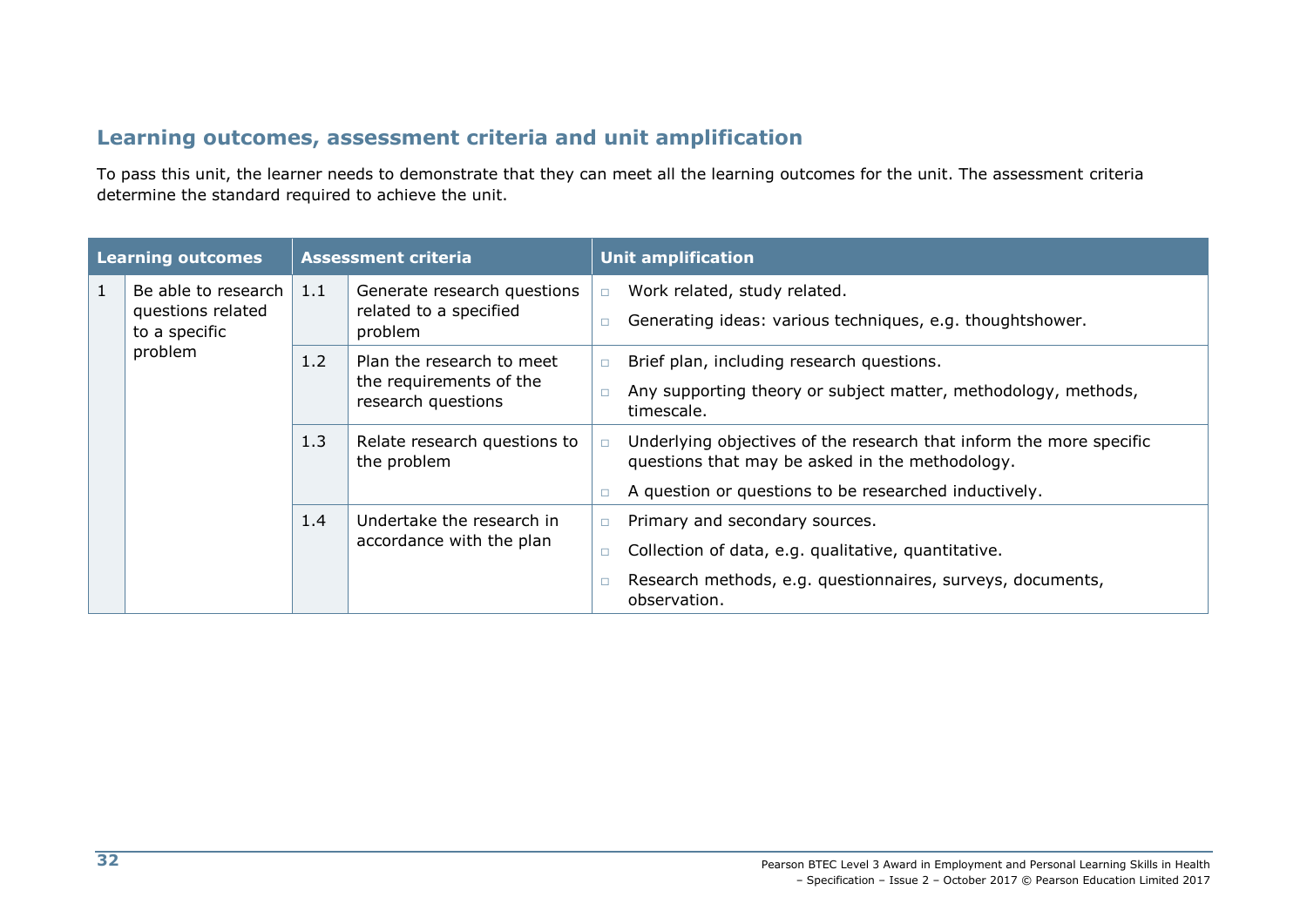| <b>Learning outcomes</b> |                                                        | <b>Assessment criteria</b> |                                                                                     | <b>Unit amplification</b>                                                                                                                                               |  |
|--------------------------|--------------------------------------------------------|----------------------------|-------------------------------------------------------------------------------------|-------------------------------------------------------------------------------------------------------------------------------------------------------------------------|--|
| $\overline{2}$           | Be able to assess<br>research on a<br>specific problem | 2.1                        | Evaluate the usefulness and<br>relevance of the data                                |                                                                                                                                                                         |  |
|                          |                                                        | 2.2                        | Analyse factors that<br>influenced the decisions<br>taken in the researching        | Factors that could influence decisions, e.g. time constraints, available<br>$\Box$<br>resources.                                                                        |  |
|                          |                                                        | 2.3                        | Assess whether research<br>findings met the research<br>questions                   | Against the original questions asked, against the topic concerned.<br>$\Box$<br>Ability to form a response to the question using findings.<br>□                         |  |
|                          |                                                        | 2.4                        | Analyse assumptions in<br>research methodology                                      | Questions that interrogate the validity of the results of the research,<br>$\Box$<br>number of results that are needed to establish proof, statistical<br>significance. |  |
|                          |                                                        | 2.5                        | Analyse the impact<br>alternative research<br>methods could have on the<br>outcomes | Primary, e.g. different sources of research; qualitative, e.g. other<br>$\Box$<br>websites, books, journals.                                                            |  |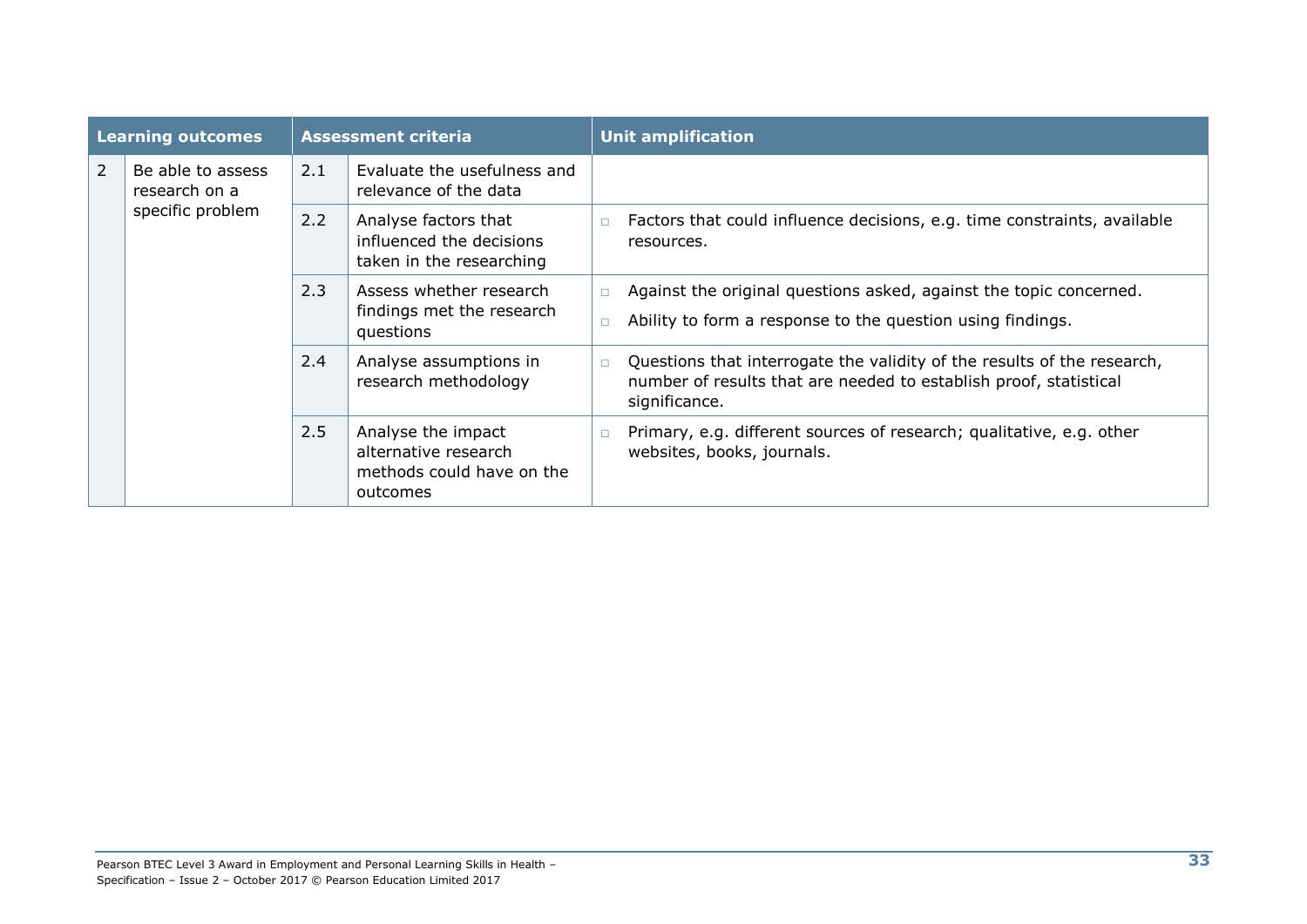### **Information for tutors**

#### **Delivery**

The emphasis in this unit is on developing knowledge and understanding of, and skills in, processes so that learners are able to plan and carry out investigations and generate ideas and solutions.

Ideally the unit should be offered within the context of other learning so that the problem and research undertaken is relevant for learners.

The unit is designed to provide a brief introduction to, and experience of, carrying out research. Research undertaken is likely to be small scale with a small sample, and could involve only research of secondary evidence. Nevertheless, learners should be encouraged to critique types of evidence and to begin to question how valid certain types of research are. For example, to find out customer views on a particular product it is more valid to ask them than to personally critique the product in question.

The unit should be as practical as possible, ensuring that learners see how they can apply their new skills to real situations.

#### **Assessment**

The centre will devise and mark the assessment for this unit.

Learners must meet all assessment criteria to pass the unit.

Assessment for this unit could include a portfolio of evidence comprising witness statements, photographs, video clips, tapes, written work or a completed training manual, all of which need to be kept for both internal and external quality assurance. The assessment criteria for each learning outcome can be assessed together or individually. It is essential that the evidence for each criterion is recorded. Tutors may find it beneficial to give learners regular 1:1 feedback on their progress. They could use a series of questions to ask learners to confirm that their evidence meets all the assessment criteria.

The assessment criteria are referenced to the creative thinker and independent enquirer PLTS. Satisfactory completion of all criteria ensures that all aspects of creative thinker and independent enquirer have been covered.

Responses to assessment criteria are expected to be brief but relevant and could be conveyed within a plan and write-up of a research experience that covers all the criteria.

The assessment could be completed in a work placement where learners are working with colleagues or during the activities in the learning centre.

#### **Suggested resources**

#### **Websites**

| www.bbc.co.uk/learningzone/clips/ | Useful video clips covering a variety of<br>occupational settings |
|-----------------------------------|-------------------------------------------------------------------|
| www.mindtools.co.uk               | A variety of team leadership and<br>management resources          |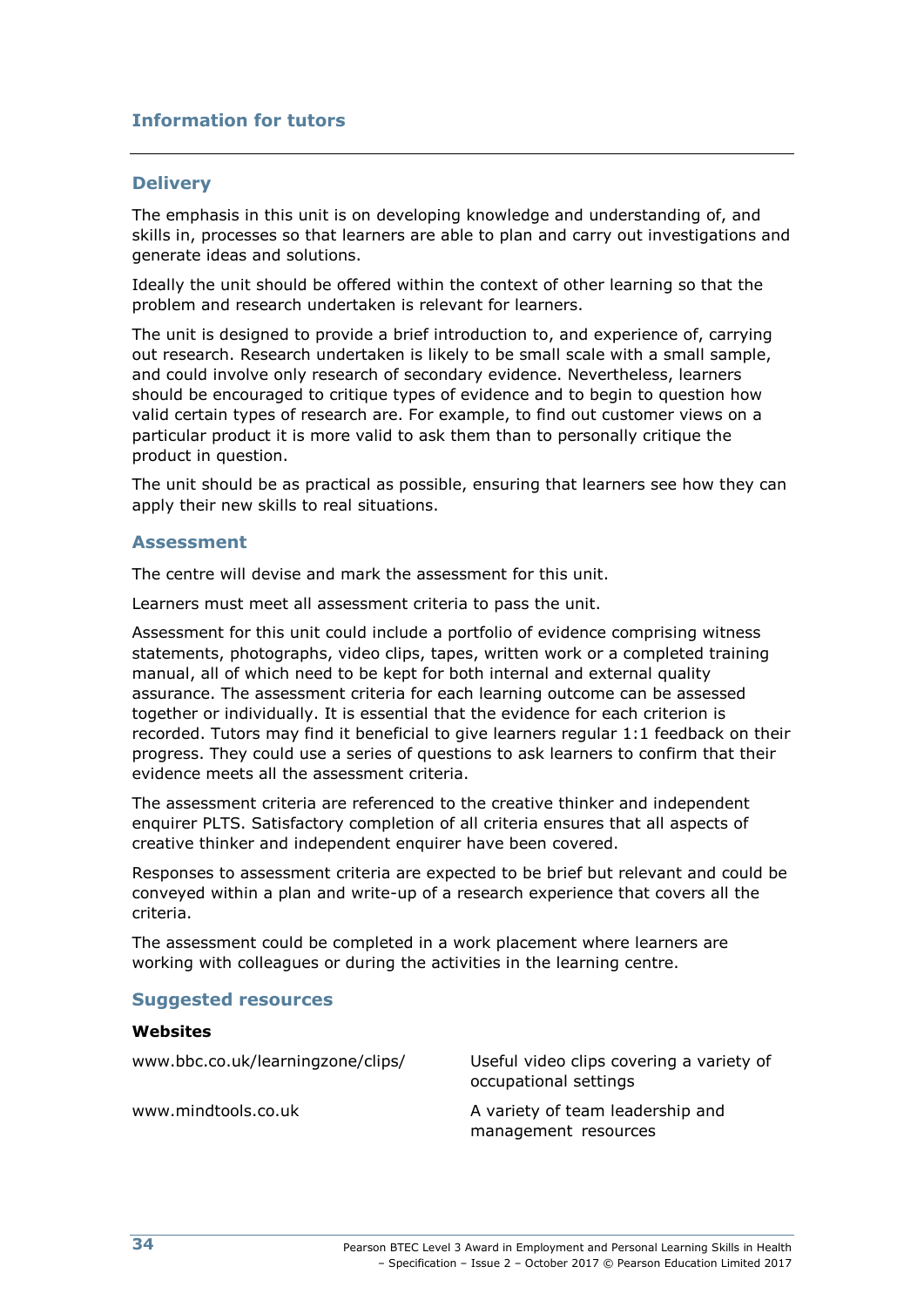## **Unit 4: Manage Own Learning**

| Unit reference number: R/602/4557 |  |
|-----------------------------------|--|
| <b>Level:</b>                     |  |
| <b>Credit value:</b>              |  |
| <b>Guided learning hours: 10</b>  |  |

### **Unit aim**

The aim of this unit is to enable learners to organise and prepare their learning and to reflect on what they have done.

### **Essential resources**

There are no special resources needed for this unit.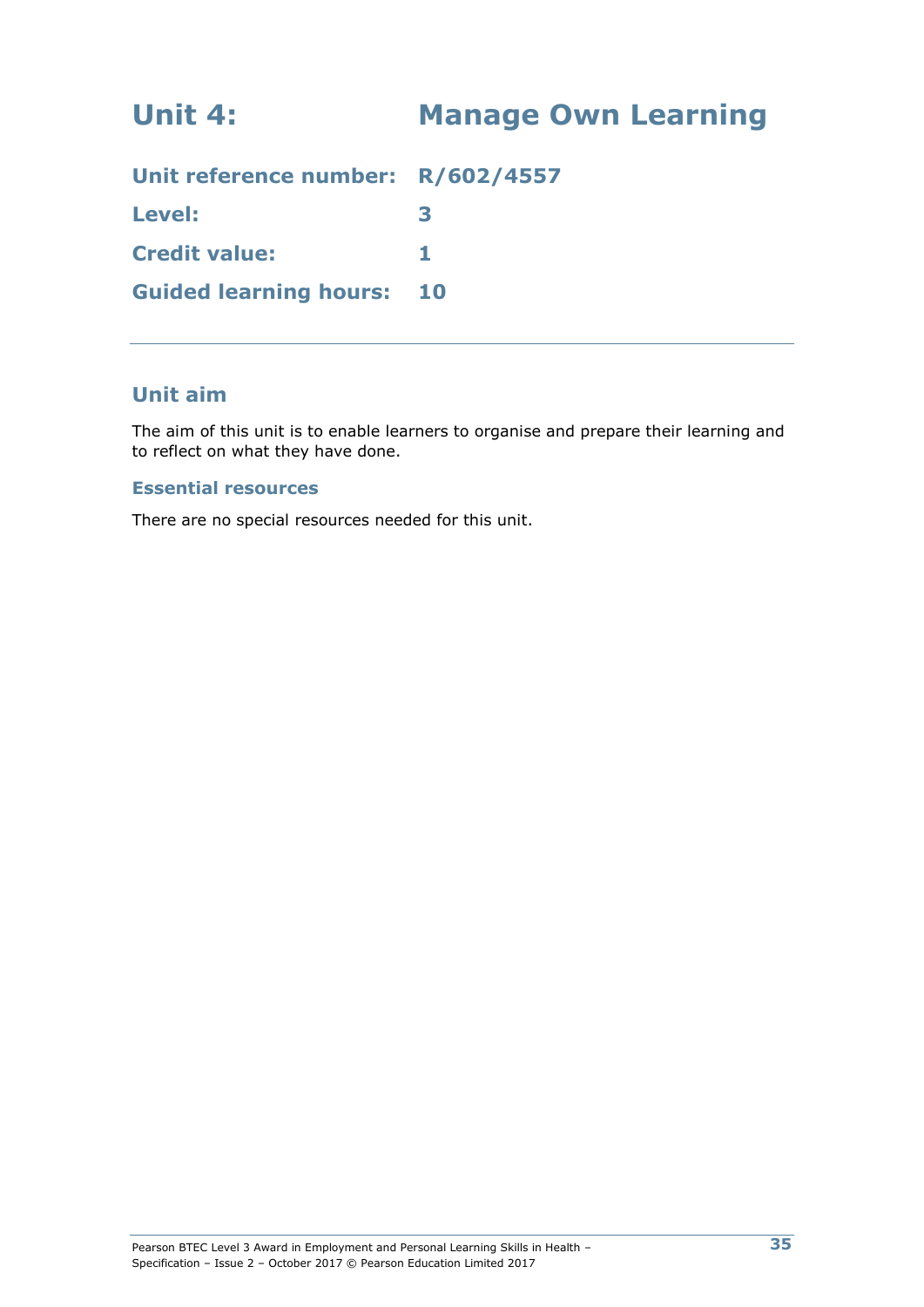### **Learning outcomes, assessment criteria and unit amplification**

To pass this unit, the learner needs to demonstrate that they can meet all the learning outcomes for the unit. The assessment criteria determine the standard required to achieve the unit.

| <b>Learning outcomes</b> |                                                         |     | <b>Assessment criteria</b>                                                                          |                                                                                                                                                                                                                                                                                                                                                                                                                                                                                           | <b>Unit amplification</b><br>New skills, competences, learning and qualifications required, types of                                         |  |  |  |
|--------------------------|---------------------------------------------------------|-----|-----------------------------------------------------------------------------------------------------|-------------------------------------------------------------------------------------------------------------------------------------------------------------------------------------------------------------------------------------------------------------------------------------------------------------------------------------------------------------------------------------------------------------------------------------------------------------------------------------------|----------------------------------------------------------------------------------------------------------------------------------------------|--|--|--|
| $\mathbf{1}$             | Be able to organize<br>and manage own<br>learning goals | 1.1 | Analyse own skills and<br>learning requirements                                                     | Future work and learning.<br>$\Box$<br>$\Box$<br>gaps.                                                                                                                                                                                                                                                                                                                                                                                                                                    |                                                                                                                                              |  |  |  |
|                          |                                                         | 1.2 | Set SMART learning goals to<br>enable learning to be<br>completed on time and to a<br>high standard | assessment to be undertaken, preferred learning styles, study skills<br>Specific, measurable, achievable, realistic, time bound (SMART).<br>$\Box$<br>Related to organisation of time, resources, work, personal life<br>$\Box$<br>commitments.<br>Related to success criteria for learning and achievement.<br>$\Box$<br>Conflicting priorities, motivation, skills gaps.<br>$\Box$<br>Punctuality and meeting deadlines, managing work, learning and<br>$\Box$<br>personal commitments. |                                                                                                                                              |  |  |  |
|                          |                                                         | 1.3 | Plan responses to risks to<br>learning not being<br>completed on time                               |                                                                                                                                                                                                                                                                                                                                                                                                                                                                                           |                                                                                                                                              |  |  |  |
|                          |                                                         | 1.4 | Set goals to manage<br>commitments in work and<br>personal life                                     |                                                                                                                                                                                                                                                                                                                                                                                                                                                                                           |                                                                                                                                              |  |  |  |
|                          |                                                         | 1.5 | Maintain relationships with<br>peers supporting others to<br>achieve success in learning            | $\Box$<br>$\Box$                                                                                                                                                                                                                                                                                                                                                                                                                                                                          | Showing respect for others' ideas and opinions.<br>Listening to others, working with others in learning, managing work and<br>personal life. |  |  |  |
|                          |                                                         | 1.6 | Complete learning tasks on<br>time and to the required<br>standard                                  |                                                                                                                                                                                                                                                                                                                                                                                                                                                                                           |                                                                                                                                              |  |  |  |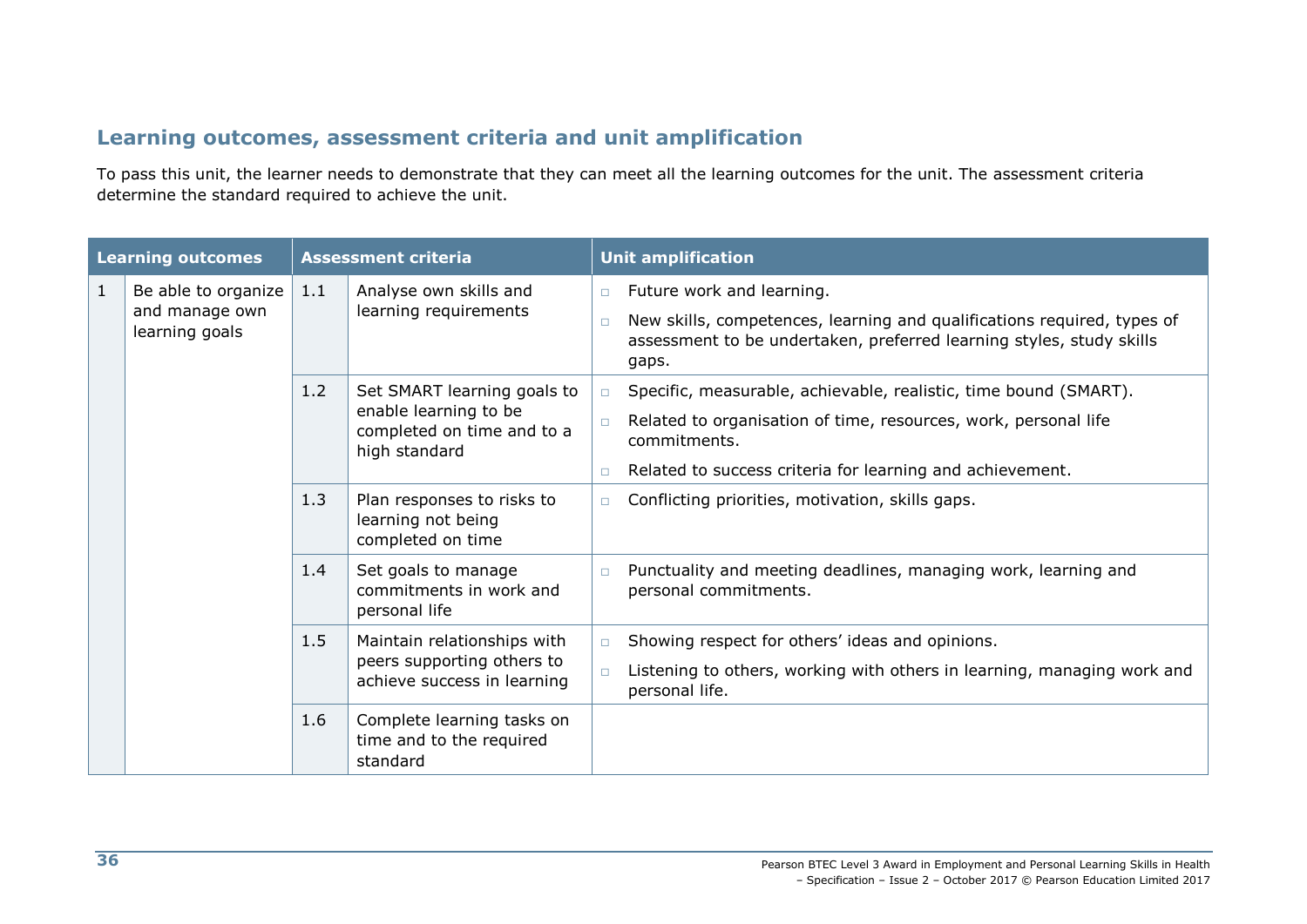|                | <b>Learning outcomes</b>              |                                                                                                                                | <b>Assessment criteria</b>                                           | <b>Unit amplification</b> |                                                                                                                                                                                                                                                                                 |
|----------------|---------------------------------------|--------------------------------------------------------------------------------------------------------------------------------|----------------------------------------------------------------------|---------------------------|---------------------------------------------------------------------------------------------------------------------------------------------------------------------------------------------------------------------------------------------------------------------------------|
| $\overline{2}$ | Be able to reflect<br>on own learning | 2.1                                                                                                                            | Evaluate learning goals<br>against success criteria                  | $\Box$<br>$\Box$          | Qualification aims, learning aims, assessment outcomes, confidence.<br>Appropriateness of learning, expectations, whether other/additional<br>learning is required.                                                                                                             |
|                |                                       | 2.2<br>Devise constructive actions<br>$\Box$<br>using the comments to amend targets.<br>in response to feedback from<br>others | Listening to others' comments, whether positive and or negative, and |                           |                                                                                                                                                                                                                                                                                 |
|                |                                       | 2.3                                                                                                                            | Revise learning goals to<br>respond to outcomes of<br>reflection     | $\Box$<br>$\Box$          | Describing the experience, what was done, what was learned, how it<br>was learned, and how it felt.<br>Reflect on the experience, what went well, what went less well, what<br>might be done differently another time, how skills could be improved.<br>How goals would change. |
|                |                                       | 2.4                                                                                                                            | Discuss outcomes of<br>learning experiences with<br>others           | $\Box$                    | Positive experiences, lessons learned.                                                                                                                                                                                                                                          |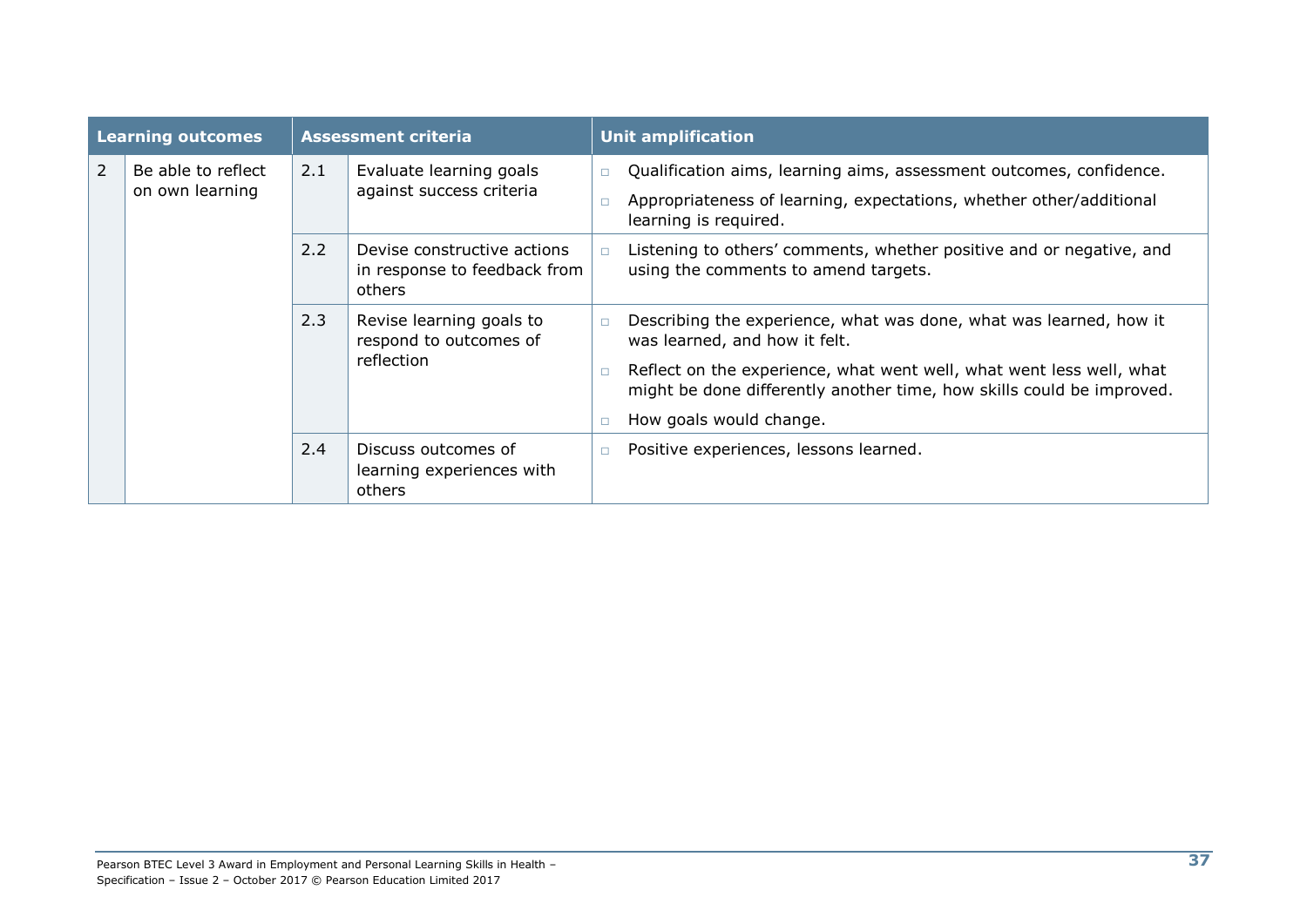### **Information for tutors**

#### **Delivery**

Tutors will need to take a flexible approach when delivering the content of this unit, as learners could be engaged in full-time study or on-the-job training. The unit could be delivered alongside an experiential unit from another programme to enable learners to plan their work and measure achievement. At this level, learners are expected to show skills in managing their own learning and relating positively with others. Learners should be encouraged to act with autonomy. They need to be able to analyse and evaluate outcomes and support others as they respond to challenges.

The emphasis in this unit is on developing learners' skills and helping them to understand the processes used to enable better self-organisation and to reflect on their learning. The content of the unit could be delivered through one-to-one tutorials and could also be embedded in other units.

#### **Assessment**

The centre will devise and mark the assessment for this unit.

Learners must meet all assessment criteria to pass the unit.

Assessment for this unit could include written work and tapes, video and/or audio. All assessment material needs to be kept for both internal and external quality assurance. The assessment is likely to be a portfolio of evidence or a logbook which records learning goals and achievements as learners progress through a programme of learning. This evidence could form part of a wider portfolio, provided it is explicit enough for assessment of this unit.

#### **Suggested resources**

#### **Websites**

| www.ehow.com                     | Useful site including information on<br>carrying out and writing up peer<br>reviews |
|----------------------------------|-------------------------------------------------------------------------------------|
| www.managingtimeeffectively.com/ | Useful information and ideas on time<br>management                                  |
| www.mindtools.co.uk              | A variety of team leadership and<br>management resources                            |
| www.practicebasedlearning.org/   | Ideas and resources for learning in the<br>workplace                                |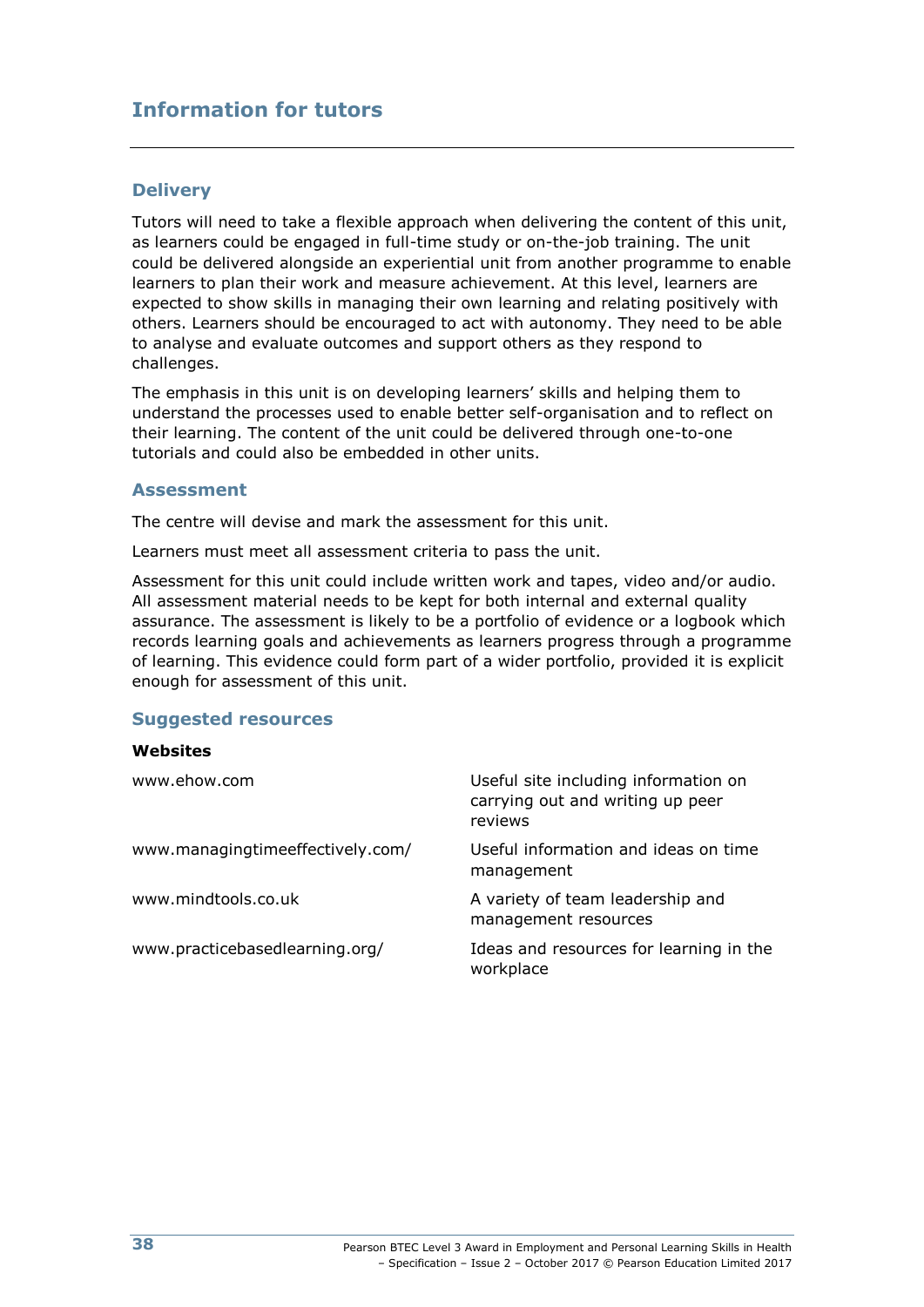# **Unit 5: Participating Through Team Leading**

| Unit reference number: D/602/4559 |  |
|-----------------------------------|--|
| Level:                            |  |
| <b>Credit value:</b>              |  |
| <b>Guided learning hours: 10</b>  |  |

### **Unit aim**

The aim of this unit is to enable learners to complete a task as a leader of a team, drawing on an agreed work plan.

### **Essential resources**

There are no special resources needed for this unit.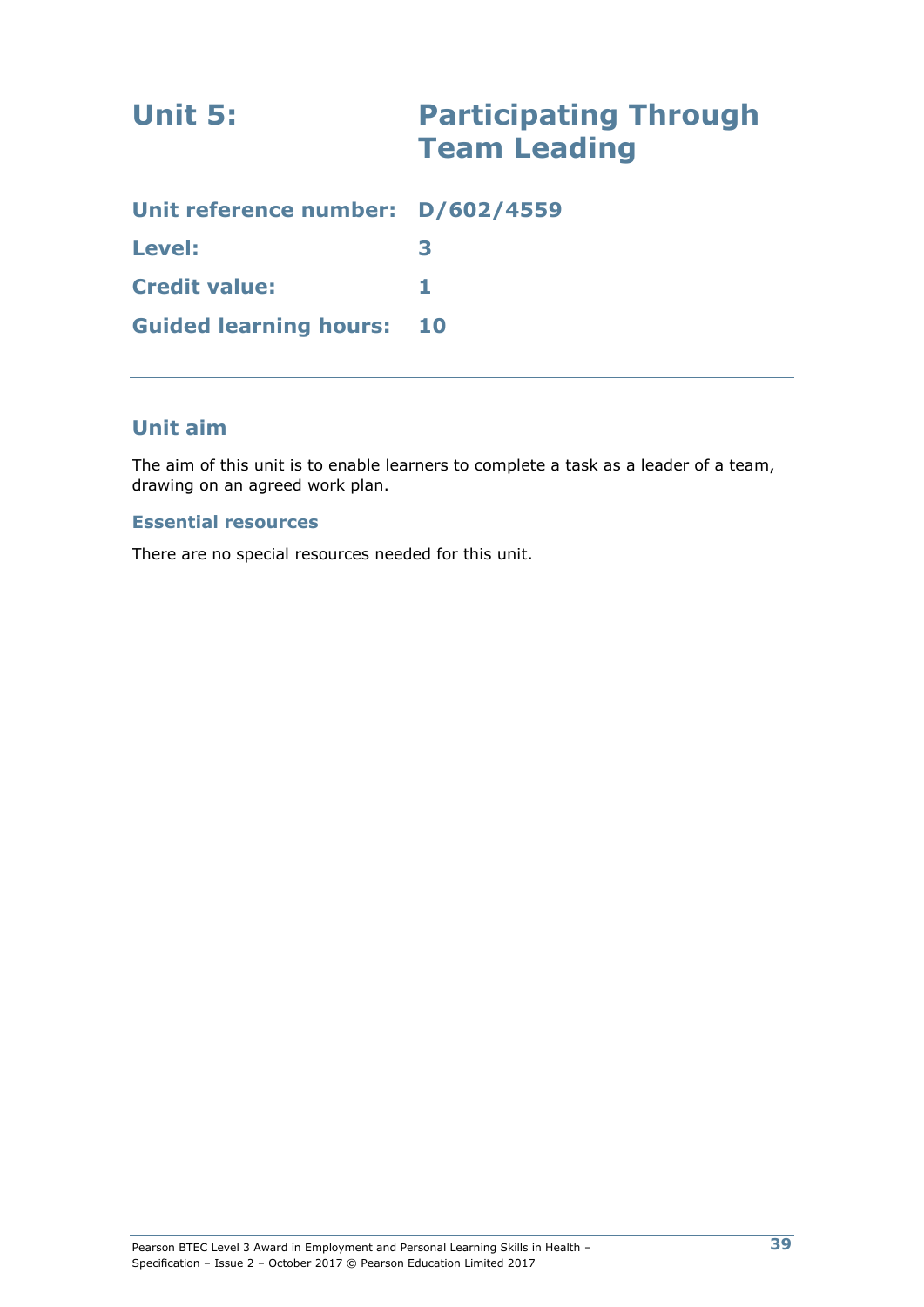### **Learning outcomes, assessment criteria and unit amplification**

To pass this unit, the learner needs to demonstrate that they can meet all the learning outcomes for the unit. The assessment criteria determine the standard required to achieve the unit.

| Learning outcomes |                                                         |     | <b>Assessment criteria</b>                                                     |        | <b>Unit amplification</b>                                                                                                                                                                                                   |
|-------------------|---------------------------------------------------------|-----|--------------------------------------------------------------------------------|--------|-----------------------------------------------------------------------------------------------------------------------------------------------------------------------------------------------------------------------------|
| 1                 | Be able to lead a<br>team to complete<br>a complex task | 1.1 | Negotiate with others a<br>complex team task that has<br>a local focus         | $\Box$ | Discussion and agreement of task.                                                                                                                                                                                           |
|                   |                                                         | 1.2 | Lead discussion with others<br>to agree a work plan for<br>completing the task |        | Task sequencing or prioritising to consider the order in which tasks must<br>be carried out, either because some tasks depend on the completion of<br>other tasks or because some are more important or urgent than others. |
|                   |                                                         |     |                                                                                |        | Task scheduling, decision on when tasks should be started and<br>completed, action planning e.g. timetables, charts and Gantt charts.                                                                                       |
|                   |                                                         |     |                                                                                |        |                                                                                                                                                                                                                             |
|                   |                                                         |     |                                                                                |        | Contingency planning, allowing for changes of plan to cope with<br>unscheduled events.                                                                                                                                      |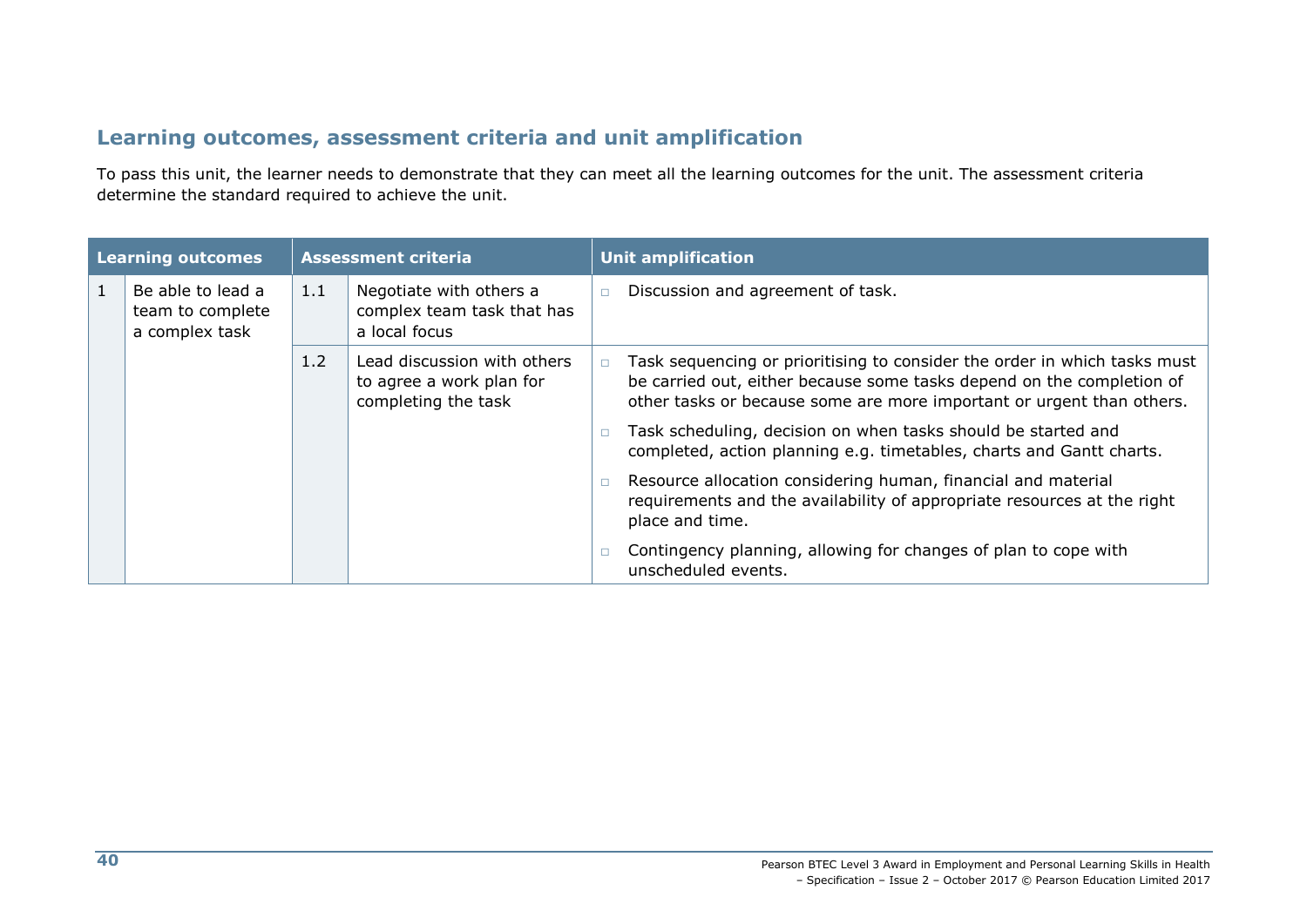|  | <b>Learning outcomes</b> |     | <b>Assessment criteria</b>                                        |                                                                                        | <b>Unit amplification</b>                                                                                                                                                                                                                                                                                                                                                                                                                                              |
|--|--------------------------|-----|-------------------------------------------------------------------|----------------------------------------------------------------------------------------|------------------------------------------------------------------------------------------------------------------------------------------------------------------------------------------------------------------------------------------------------------------------------------------------------------------------------------------------------------------------------------------------------------------------------------------------------------------------|
|  |                          | 1.3 | Demonstrate the roles and<br>responsibilities of a team<br>leader | $\Box$<br>$\Box$<br>$\Box$<br>$\Box$<br>$\Box$<br>$\Box$<br>$\Box$<br>$\Box$<br>$\Box$ | Ability to motivate.<br>Responsible attitude.<br>Able to work with others.<br>Plans and prioritises own work and that of others, remains calm under<br>pressure, decision making.<br>Managing quality.<br>The process of establishing standards of quality for product or service.<br>Establishing procedures or production methods which ensure that<br>required standards are met.<br>Monitoring actual quality.<br>Taking action when quality falls below standard. |
|  |                          | 1.4 | Complete task to the<br>required standard and<br>deadline         | $\Box$<br>$\Box$                                                                       | The task should address a problem that, while well defined, is complex<br>and non-routine.<br>Task must have local applicability, e.g. be relevant to the learning<br>context, work context or the community.                                                                                                                                                                                                                                                          |
|  |                          | 1.5 | Reassess the agreed plan<br>amending the plan during<br>the task  |                                                                                        |                                                                                                                                                                                                                                                                                                                                                                                                                                                                        |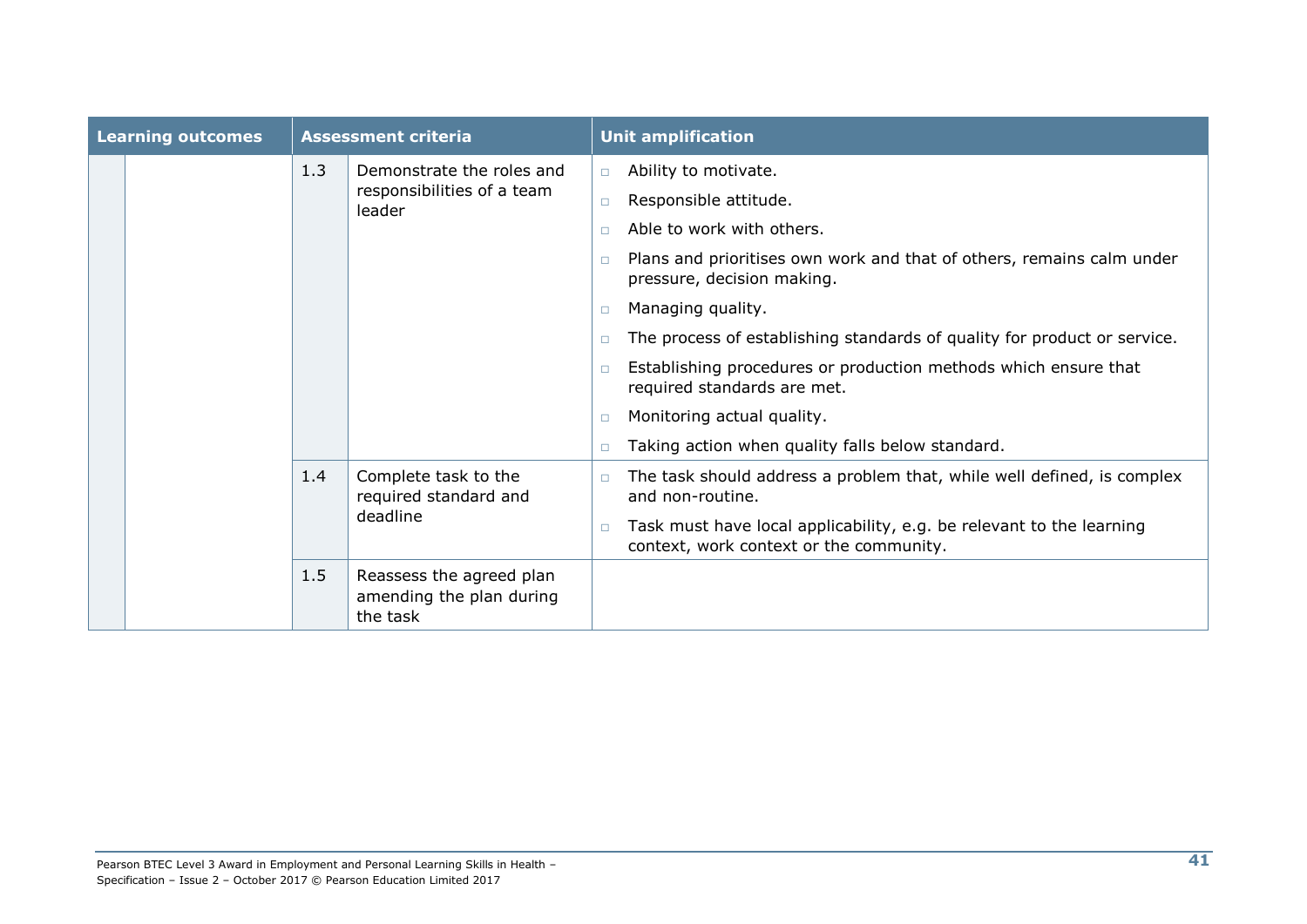|                | Learning outcomes                                                      |     | <b>Assessment criteria</b>                             | <b>Unit amplification</b> |                                                                                                                                                         |
|----------------|------------------------------------------------------------------------|-----|--------------------------------------------------------|---------------------------|---------------------------------------------------------------------------------------------------------------------------------------------------------|
| $\overline{2}$ | Be able to review<br>the team task to<br>improve work in<br>the future | 2.1 | Analyse the extent to which<br>the team was successful |                           | Quantifiable factors, e.g. accident rate, absenteeism, output and<br>productivity, quality of output, number of stoppages and interruptions to<br>work. |
|                |                                                                        |     |                                                        |                           | Qualitative factors, e.g. commitment to achievement, clarity of<br>understanding of team's work, idea sharing, motivation and leadership.               |
|                |                                                                        | 2.2 | Provide constructive<br>feedback to team members       |                           | Constructive feedback, e.g. fair, supportive.                                                                                                           |
|                |                                                                        | 2.3 | Assess ways of improving<br>the team management for    |                           | Clearer aims, careful monitoring, team building for a more effective<br>team.                                                                           |
|                |                                                                        |     | future tasks                                           |                           | Improved communication between team members and team leader.                                                                                            |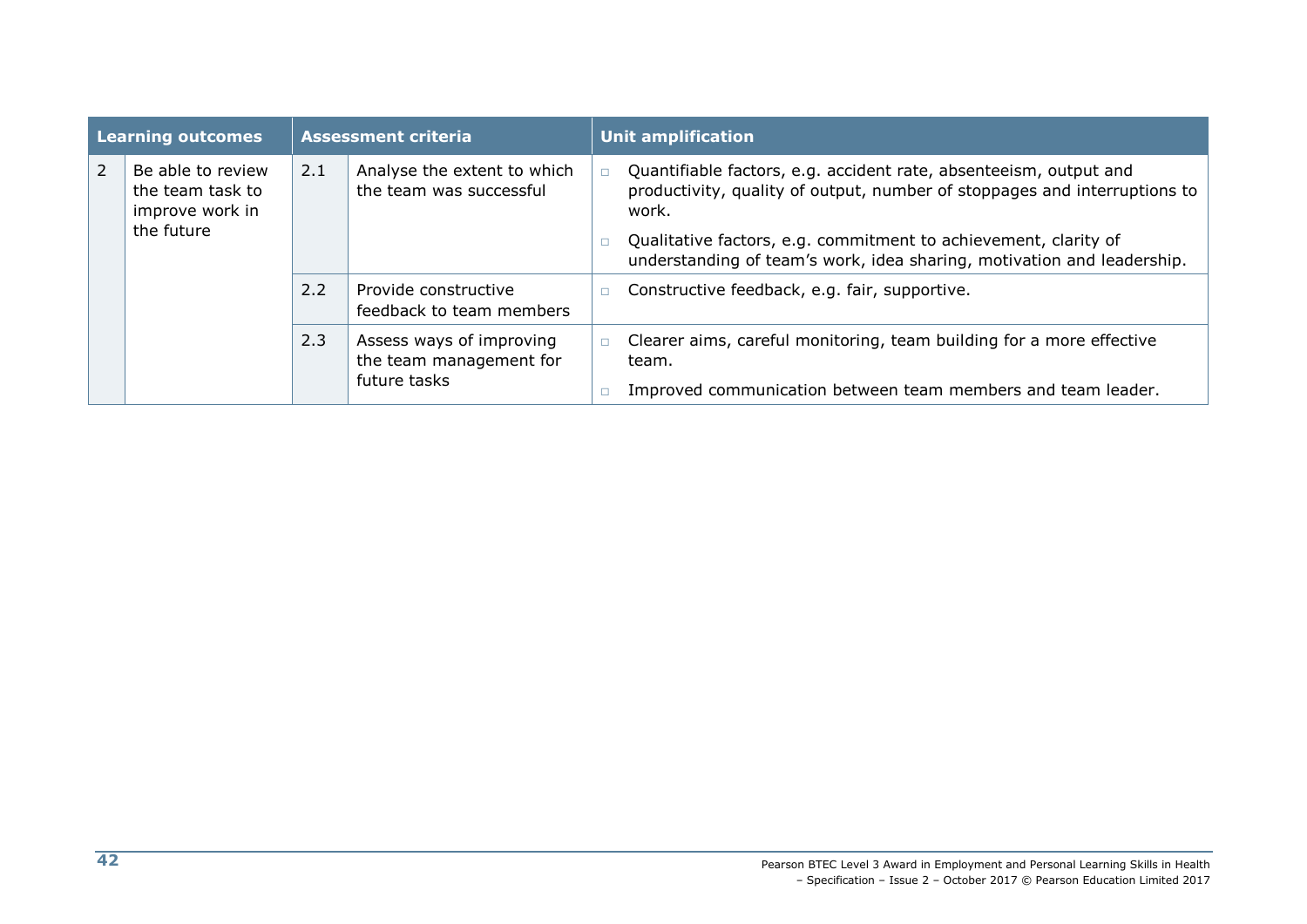### **Information for tutors**

#### **Delivery**

Tutors will need to take a flexible approach when delivering the content of this unit, as learners could be engaged in on-the-job training or studying in colleges or training centres.

The selected team task should be relevant locally and enable learners to become effective participators in their local environment be this school, the workplace, a community group or a social group. The unit could be offered within the context of another course of learning, such as a vocational qualification, where opportunities to undertake teamwork may materialise. Alternatively, the qualification could support citizenship learning. It is important that in the task learners have the opportunity to show they can take responsibility for their actions.

The emphasis in this unit is on developing knowledge and skills so that learners can lead colleagues or peers effectively. The unit should be as practical as possible, ensuring that learners see how they can apply their new skills to real situations.

#### **Assessment**

The centre will devise and mark the assessment for this unit.

Learners must meet all assessment criteria to pass the unit.

The assessment criteria for each learning outcome can be assessed together or individually. It is essential that the evidence for each criterion is recorded. Tutors may find it beneficial to give learners regular 1:1 feedback on their progress. They could use a series of questions to ask learners to confirm that their evidence meets all the assessment criteria.

The assessment could be completed in a work placement where learners are working with other colleagues.

#### **Suggested resources**

#### **Websites**

| www.accel-team.com/_pdf/teamLeader<br>Skills.pdf | Useful set of slides outlining the skills<br>needed to lead or manage a team |
|--------------------------------------------------|------------------------------------------------------------------------------|
| www.bbc.co.uk/learningzone/clips/                | Useful video clips covering a variety of<br>occupational settings            |
| www.excellencegateway.org.uk                     | A variety of learning resources                                              |
| www.mindtools.com/                               | Useful for management techniques                                             |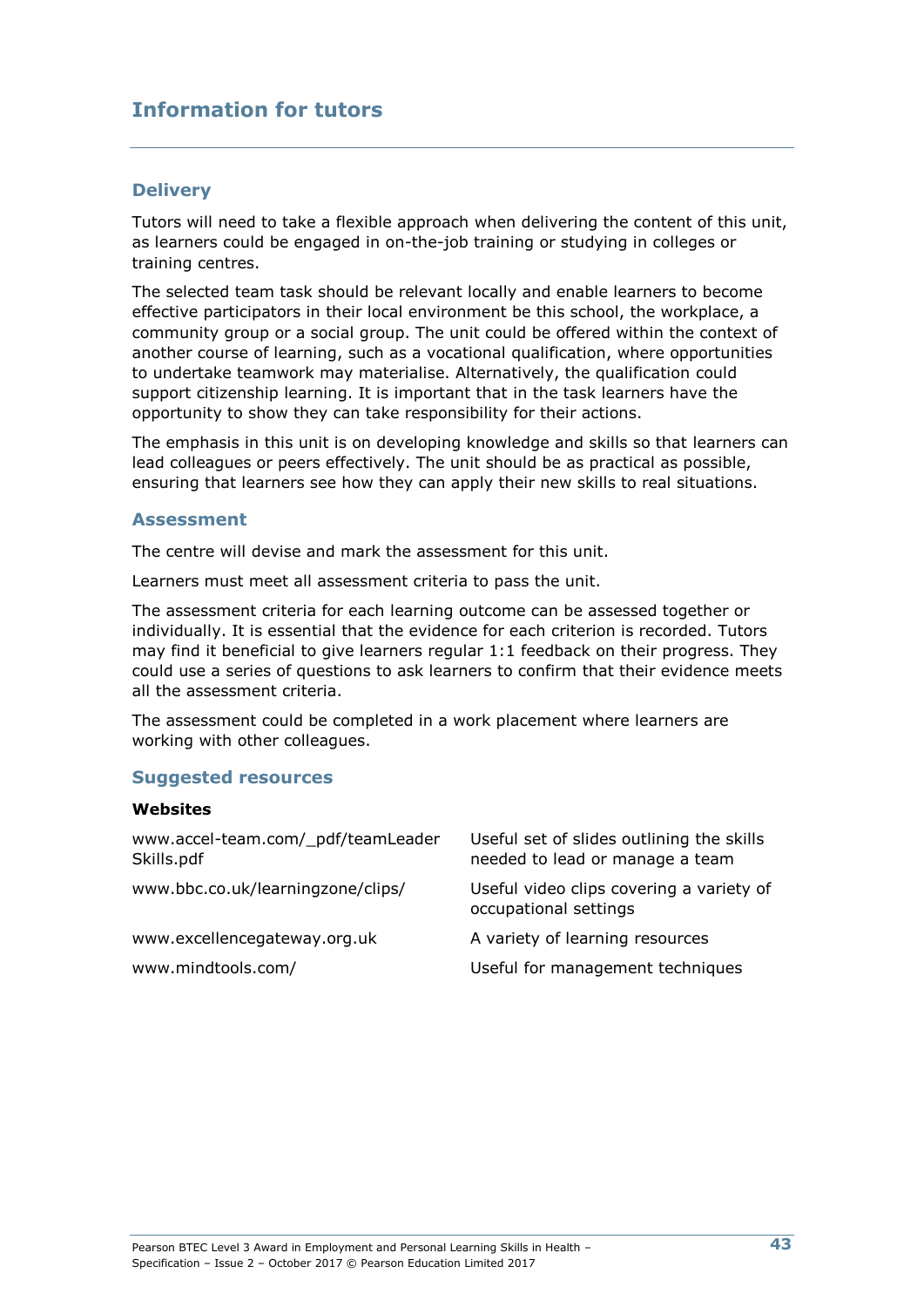## **13 Further information and useful publications**

To get in touch with us visit our 'Contact us' pages:

- Edexcel, BTEC and Pearson Work Based Learning contact details: qualifications.pearson.com/en/support/contact-us.html
- books, software and online resources for UK schools and colleges: www.pearsonschoolsandfecolleges.co.uk

Key publications:

- *Adjustments for candidates with disabilities and learning difficulties, Access and Arrangements and Reasonable Adjustments, General and Vocational qualifications* (Joint Council for Qualifications (JCQ))
- *Supplementary guidance for reasonable adjustments and special consideration in vocational internally assessed units* (Pearson)
- *General and Vocational qualifications, Suspected Malpractice in Examination and Assessments: Policies and Procedures* (JCQ)
- *Equality Policy* (Pearson)
- *Recognition of Prior Learning Policy and Process* (Pearson)
- *UK Information Manual* (Pearson)
- *BTEC UK Quality Assurance Centre Handbook*

All of these publications are available on our website.

Publications on the quality assurance of BTEC qualifications are also available on our website.

Our publications catalogue lists all the material available to support our qualifications. To access the catalogue and order publications, please visit our website.

#### **Additional resources**

If you need further learning and teaching materials to support planning and delivery for your learners, there is a wide range of BTEC resources available.

Any publisher can seek endorsement for their resources and, if they are successful, we will list their BTEC resources on our website.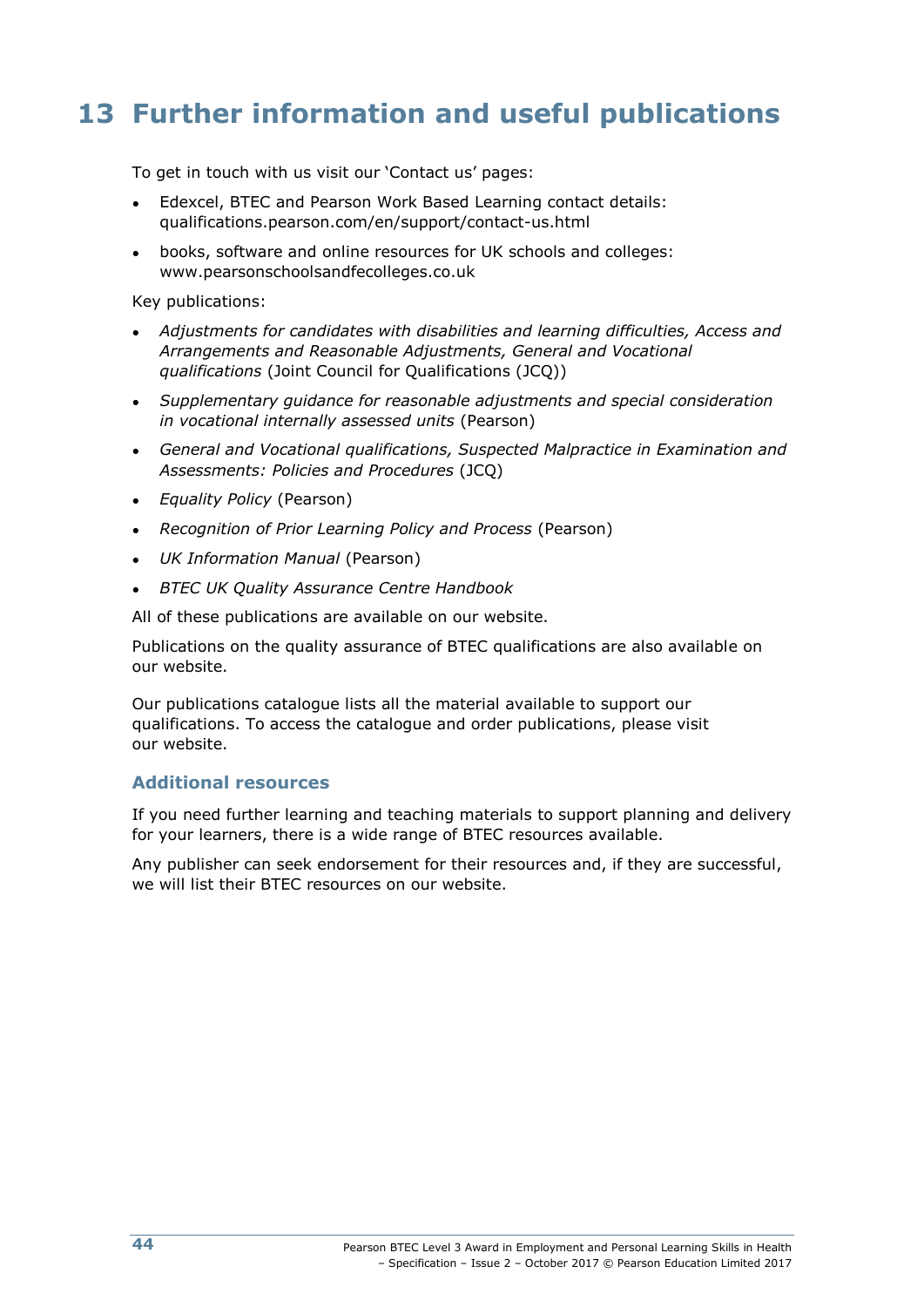## **14 Professional development and training**

Pearson supports UK and international customers with training related to Pearson BTEC qualifications. This support is available through a choice of training options offered in our published training directory, or through customised training at your centre.

The support we offer focuses on a range of issues, including:

- planning for the delivery of a new programme
- planning for assessment and grading
- developing effective assignments
- building your team and teamwork skills
- developing learner-centred learning and teaching approaches
- building Functional Skills into your programme
- building in effective and efficient quality assurance systems.

The national programme of training we offer is on our website. You can request centre-based training through the website or you can contact one of our advisers in the Training from Pearson UK team via Customer Services to discuss your training needs.

### **BTEC training and support for the lifetime of the qualifications**

**Training and networks:** our training programme ranges from free introductory events through sector-specific opportunities to detailed training on all aspects of delivery, assignments and assessment. We also host some regional network events to allow you to share your experiences, ideas and best practice with other BTEC colleagues in your region.

**Regional support:** our team of Curriculum Development Managers and Curriculum Support Consultants, based around the country, are responsible for providing advice and support in centres. They can help you with planning and curriculum developments.

To get in touch with our dedicated support teams please visit our website.

#### **Your Pearson BTEC support team**

Whether you want to talk to a sector specialist, browse online or submit your query for an individual response, there's someone in our Pearson support team to help you whenever – and however – you need:

- Subject Advisors: find out more about our subject advisor team immediate, reliable support from a fellow subject expert
- Ask the Expert: submit your question online to our Ask the Expert online service and we will make sure your query is handled by a subject specialist.

Please visit our website at qualifications.pearson.com/en/support/contact-us.html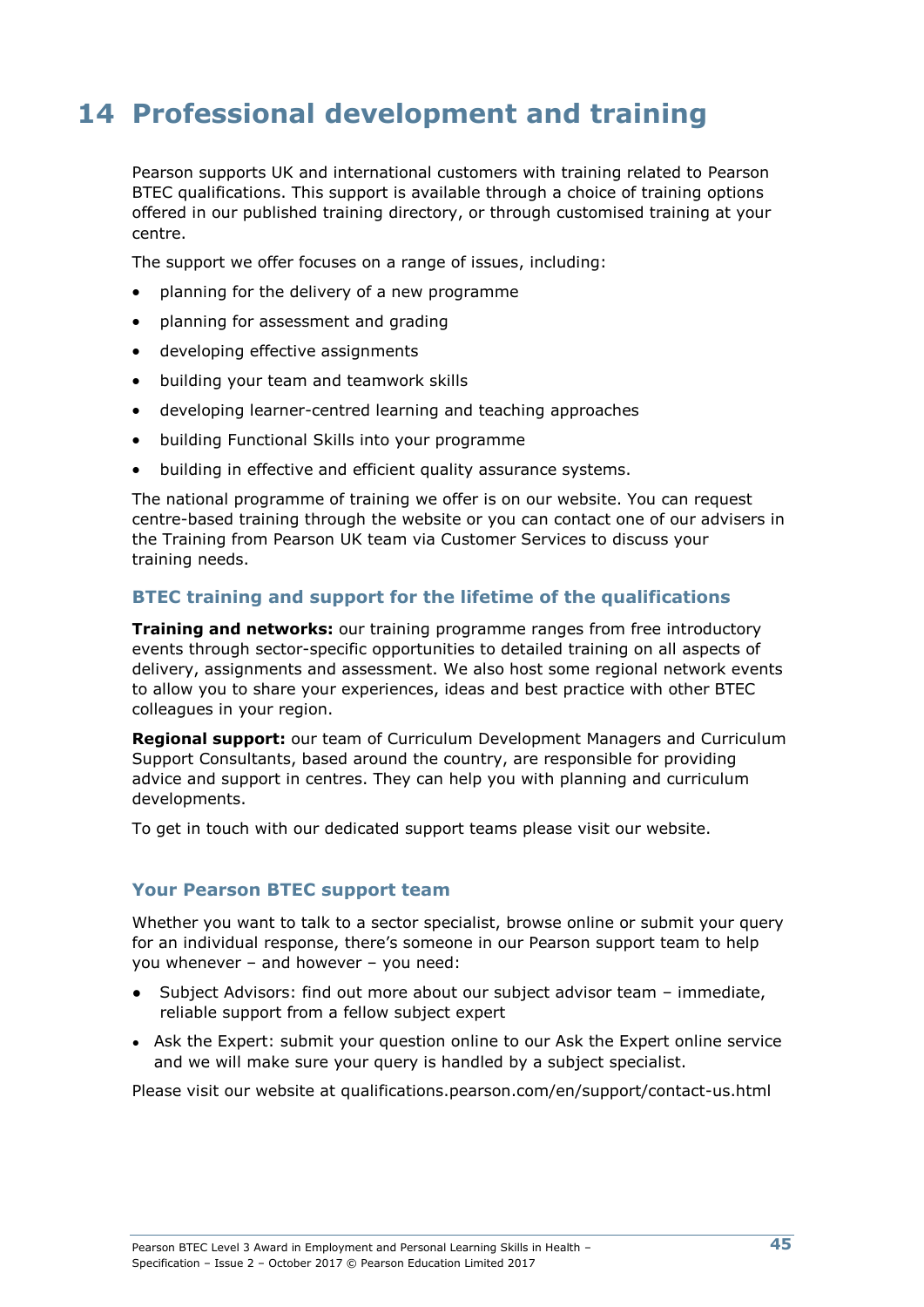### **Unit mapping overview**

The table below shows the relationship between the new qualification in this specification and the predecessor qualifications: Pearson EDI Level 3 Award in Employment and Personal Learning Skills in Health (last registration 31/01/2014).

| Old units<br><b>New units</b> | Unit 1 | Unit 2 | Unit 3 | Unit 4 | Unit 5 |
|-------------------------------|--------|--------|--------|--------|--------|
| Unit 1                        | F      | F      | F      | F      | F      |
| <b>Unit 2</b>                 | F      | F      | F      | F      | F      |
| <b>Unit 3</b>                 | F      | F      | F      | F      | F      |
| <b>Unit 4</b>                 | F      | F      | F      | F      | F      |
| <b>Unit 5</b>                 | F      | F      | F      | F      | F      |

### **KEY**

- P Partial mapping (some topics from the old unit appear in the new unit)
- F Full mapping (topics in old unit match new unit exactly or almost exactly)
- $X$  Full mapping + new (all the topics from the old unit appear in the new unit, but new unit also contains new topic(s))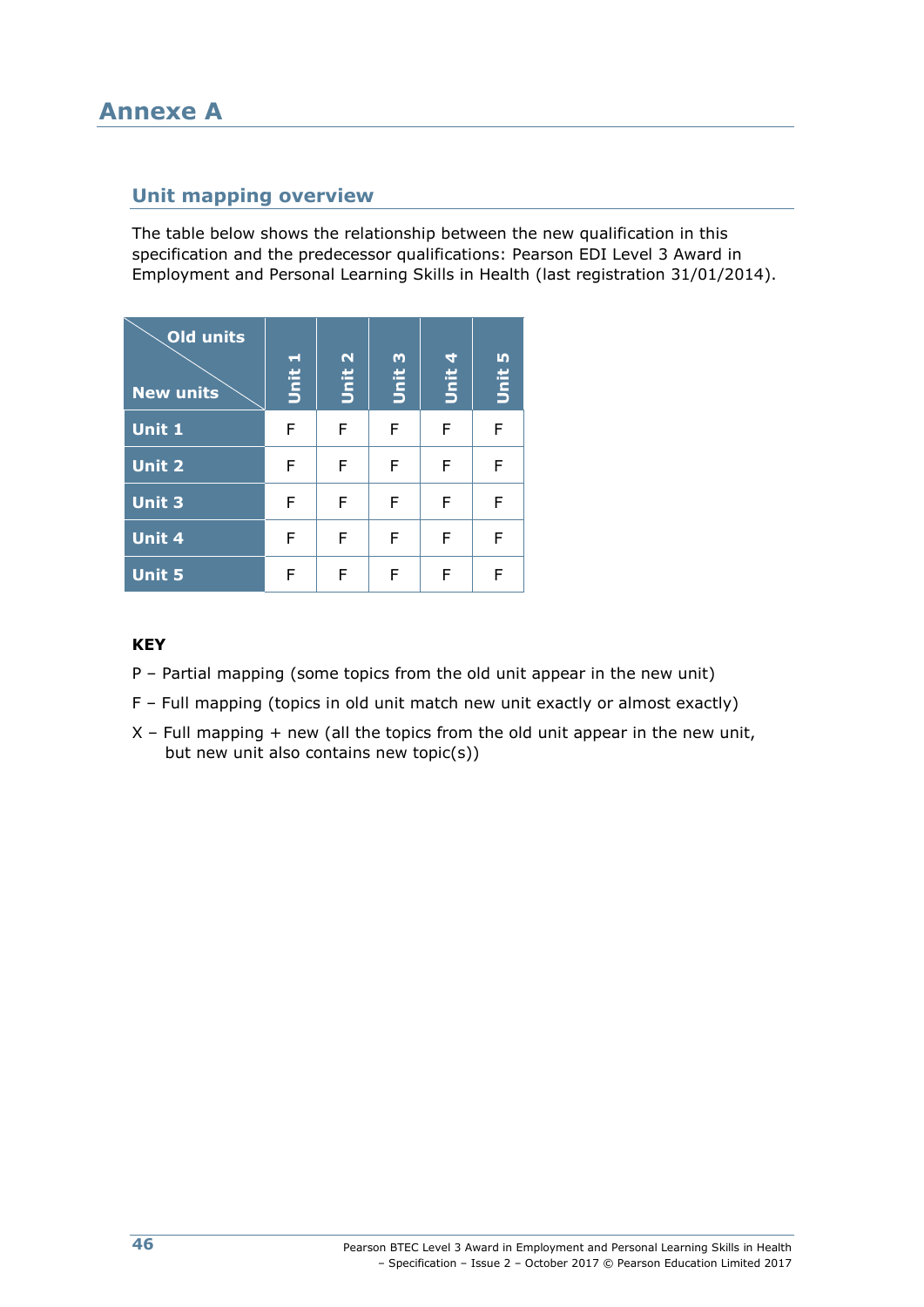### **PLTS performance mapping**

Units 3, 4 and 5 are mapped to PLTS, as shown in the tables below.

### **Unit 3: Using Research Skills to Solve Problems**

| <b>Creative thinkers</b>                                                                 | <b>Assessment</b><br>criterion |
|------------------------------------------------------------------------------------------|--------------------------------|
| Generate ideas and explore possibilities                                                 | 1.1                            |
| Ask questions to extend their thinking                                                   | 1.1                            |
| Connect their own and others' ideas and experience in inventive<br>ways                  | 1.3                            |
| Question their own and others' assumptions                                               | 2.4                            |
| Try out alternatives or new solutions and follow ideas through                           | 2.5                            |
| Adapt ideas as circumstances change                                                      | 2.5                            |
|                                                                                          |                                |
| <b>Independent enquirers</b>                                                             | <b>Assessment</b><br>criterion |
| Identify questions to answer and problems to solve                                       | 1.1                            |
| Plan and carry out research, appreciating the consequences of<br>decisions               | 1.2/1.4                        |
| Explore issues, events or problems from different perspectives                           | 2.5                            |
| Analyse and evaluate information, judging its relevance and value                        | 2.1/2.3                        |
| Consider the influence of circumstances, beliefs and feelings on<br>decisions and events | 2.2                            |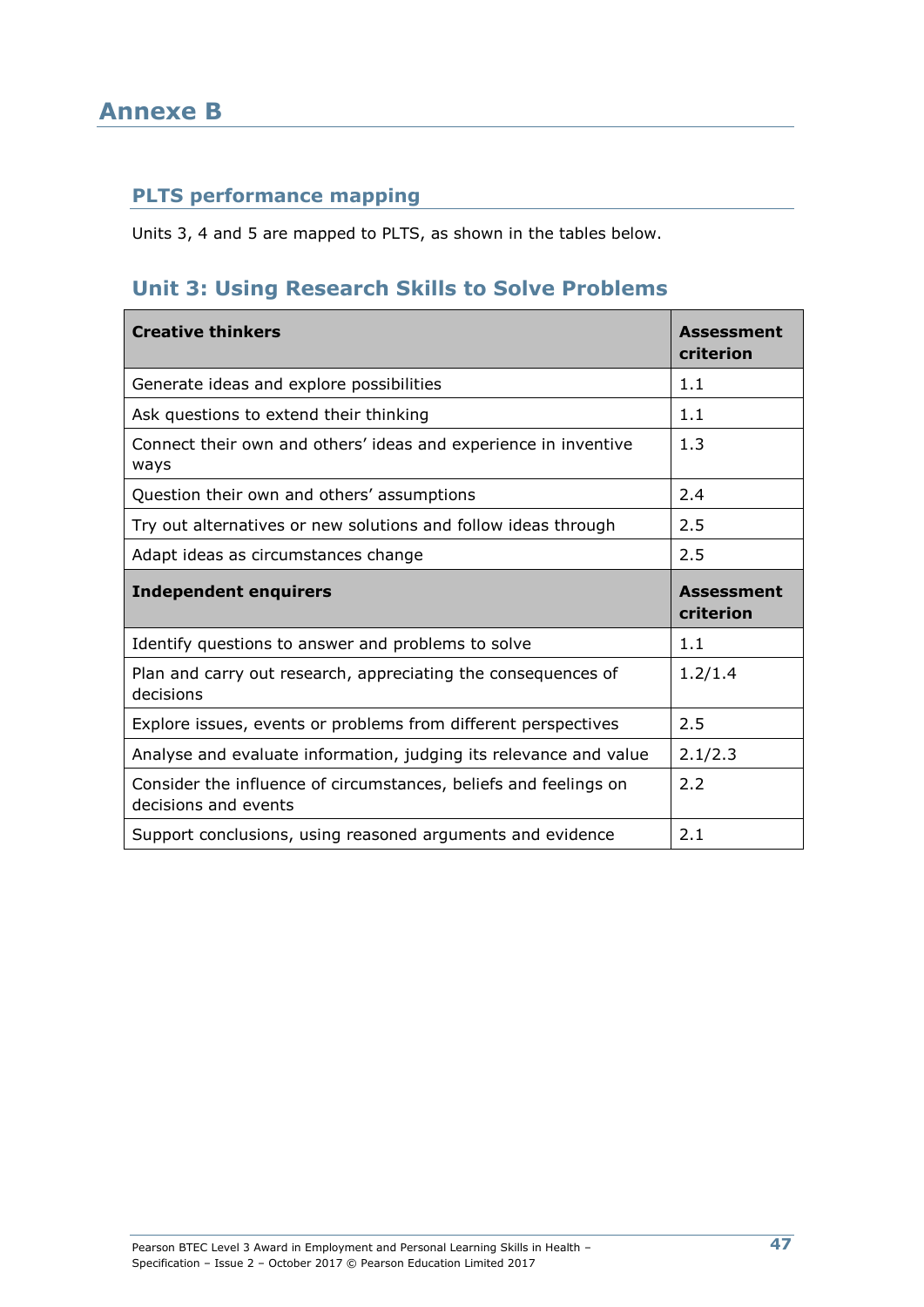### **Unit 4: Manage Own Learning**

| <b>Reflective learners</b>                                                                 | <b>Assessment</b><br>criterion |
|--------------------------------------------------------------------------------------------|--------------------------------|
| Assess themselves and others, identifying opportunities and<br>achievements                | 2.1                            |
| Set goals with success criteria for their development and work                             | 2.1                            |
| Review progress, acting on the outcomes                                                    | 2.1                            |
| Invite feedback and deal positively with praise, setbacks and<br>criticism                 | 2.2                            |
| Evaluate experiences and learning to inform future progress                                | 2.1/2.3                        |
| Communicate their learning in relevant ways for different<br>audiences                     | 2.4                            |
| <b>Self-managers</b>                                                                       | <b>Assessment</b><br>criterion |
| Seek out challenges or new responsibilities and show flexibility<br>when priorities change | 1.1                            |
| Work towards goals, showing initiative, commitment and<br>perseverance                     | 1.6                            |
| Organise time and resources, prioritising actions                                          | 1.6                            |
| Anticipate, take and manage risks                                                          | 1.3                            |
| Deal with competing pressures, including personal and work-<br>related demands             | 1.4                            |
| Respond positively to change, seeking advice and support when<br>needed                    | 2.2                            |
| Manage their emotions, and build and maintain relationships                                | 1.5                            |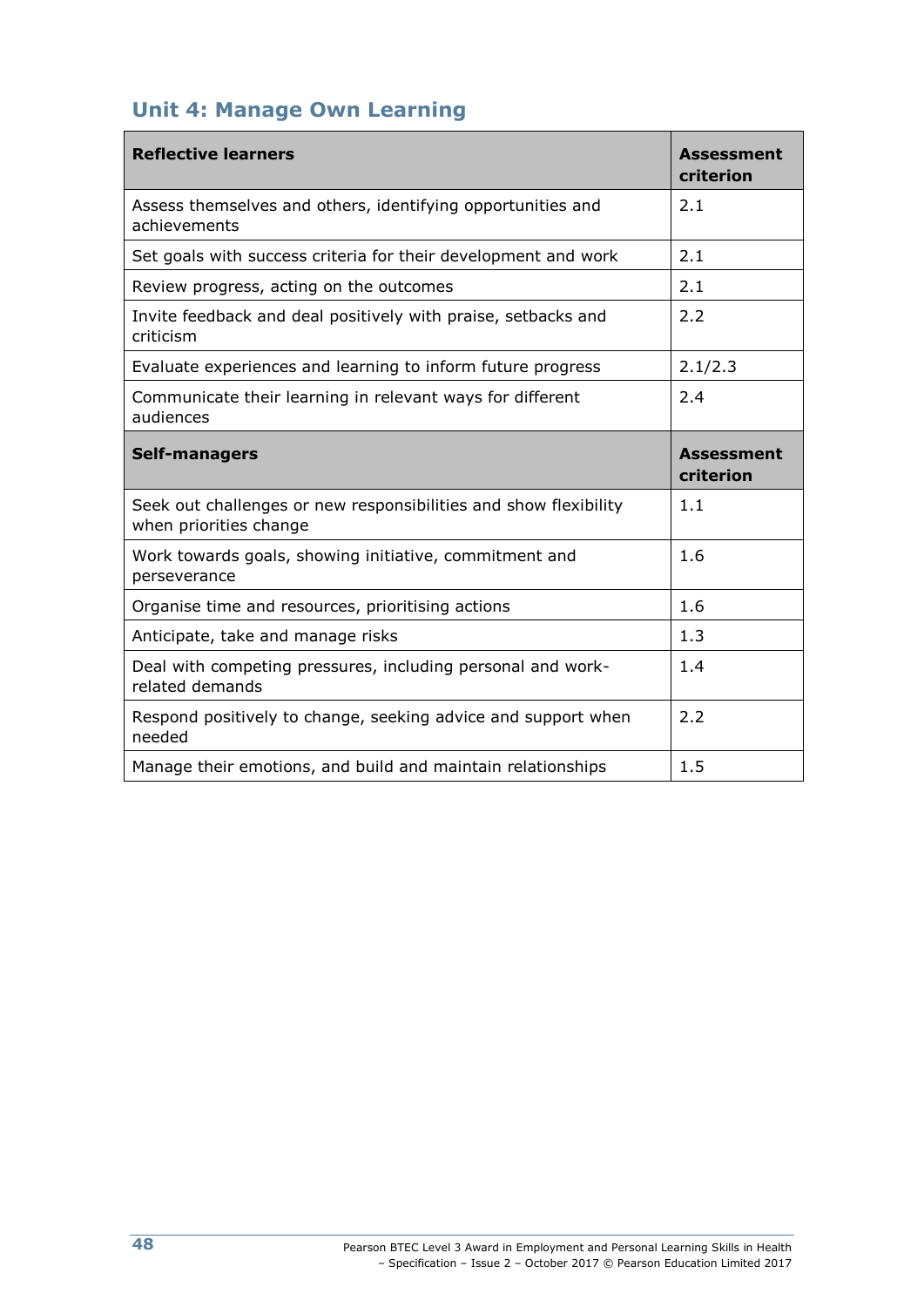### **Unit 5: Participating Through Team Leading**

| <b>Effective participators</b>                                                                  | <b>Assessment</b><br>criterion |
|-------------------------------------------------------------------------------------------------|--------------------------------|
| Discuss issues of concern, seeking resolution where needed                                      | 1.1                            |
| Present a persuasive case for action                                                            | 1.1                            |
| Propose practical ways forward, breaking these down into<br>manageable steps                    | 1.1/1.2                        |
| Identify improvements that would benefit others as well as<br>themselves                        | 1.5                            |
| Try to influence others, negotiating and balancing diverse views to<br>reach workable solutions | 1.3                            |
| Act as an advocate for views and beliefs that may differ from their<br>own                      | 1.3                            |
| <b>Team workers</b>                                                                             | <b>Assessment</b><br>criterion |
| Collaborate with others to work towards common goals                                            | 1.2                            |
| Reach agreements, managing discussions to achieve results                                       | 1.2                            |
| Adapt behaviour to suit different roles and situations, including<br>leadership roles           | 1.3                            |
| Show fairness and consideration to others                                                       | 2.2                            |
| Take responsibility, showing confidence in themselves and their<br>contribution                 | 1.4                            |
| Provide constructive support and feedback to others                                             | 2.2                            |